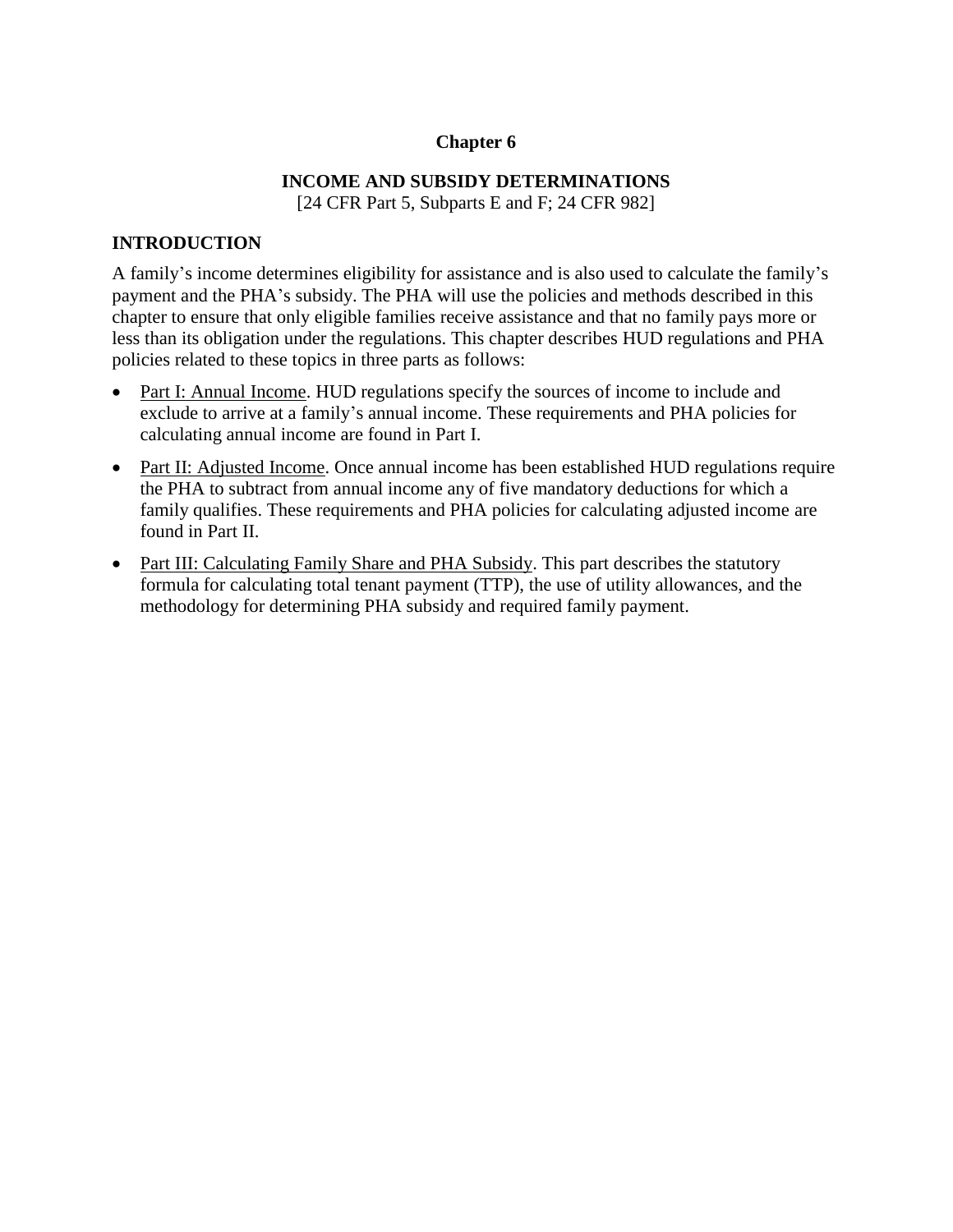# **PART I: ANNUAL INCOME**

## **6-I.A. OVERVIEW**

The general regulatory definition of *annual income* shown below is from 24 CFR 5.609.

5.609 Annual income.

(a) Annual income means all amounts, monetary or not, which:

(1) Go to, or on behalf of, the family head or spouse (even if temporarily absent) or to any other family member; or

(2) Are anticipated to be received from a source outside the family during the 12-month period following admission or annual reexamination effective date; and

(3) Which are not specifically excluded in paragraph [5.609(c)].

(4) Annual income also means amounts derived (during the 12-month period) from assets to which any member of the family has access.

In addition to this general definition, HUD regulations establish policies for treating specific types of income and assets. The full texts of those portions of the regulations are provided in exhibits at the end of this chapter as follows:

- Annual Income Inclusions (Exhibit 6-1)
- Annual Income Exclusions (Exhibit 6-2)
- Treatment of Family Assets (Exhibit 6-3)
- Earned Income Disallowance for Persons with Disabilities (Exhibit 6-4)
- The Effect of Welfare Benefit Reduction (Exhibit 6-5)

Sections 6-I.B and 6-I.C discuss general requirements and methods for calculating annual income. The rest of this section describes how each source of income is treated for the purposes of determining annual income. HUD regulations present income inclusions and exclusions separately [24 CFR 5.609(b) and 24 CFR 5.609(c)]. In this plan, however, the discussions of income inclusions and exclusions are integrated by topic (e.g., all policies affecting earned income are discussed together in section 6-I.D). Verification requirements for annual income are discussed in Chapter 7.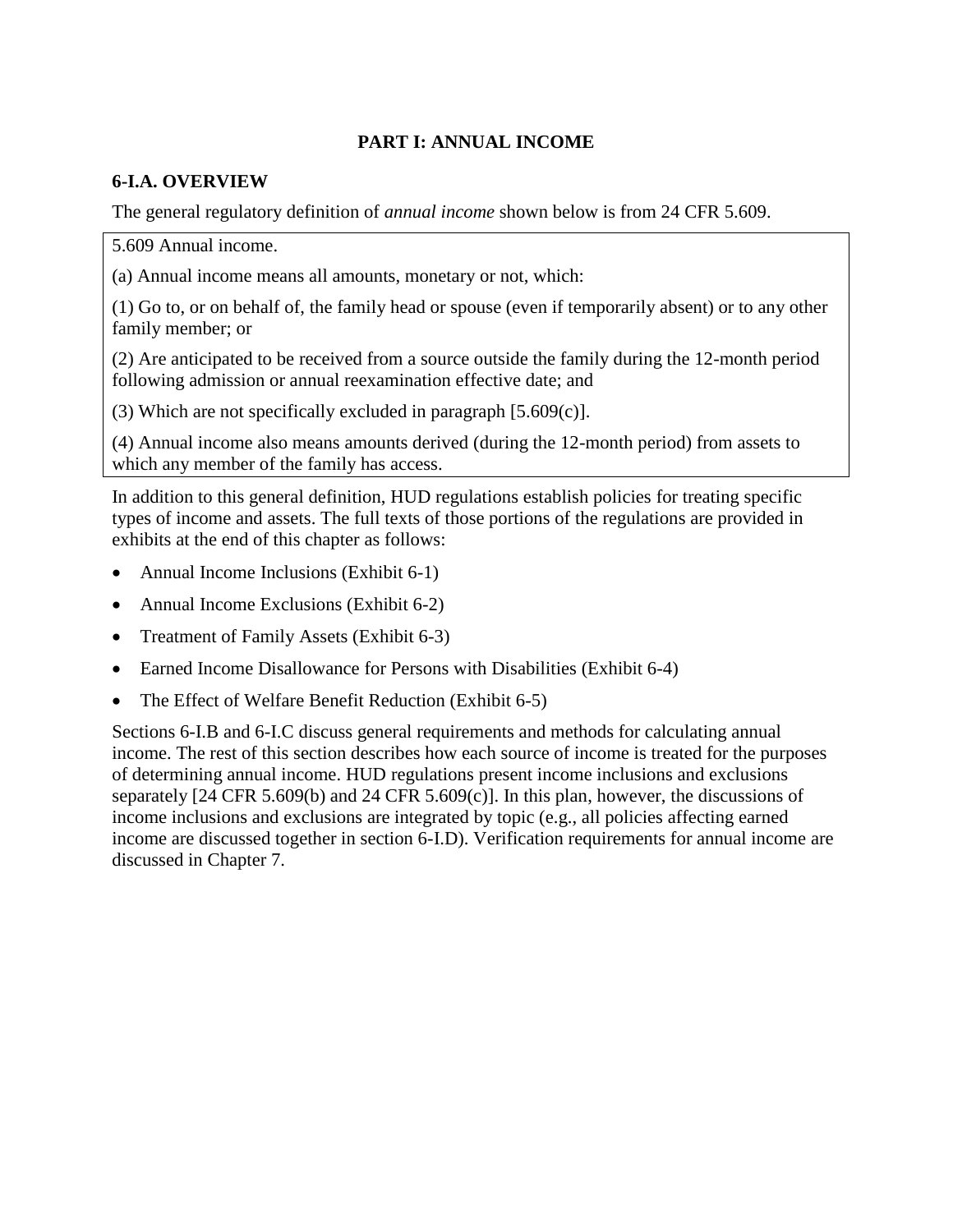# **6-I.B. HOUSEHOLD COMPOSITION AND INCOME**

Income received by all family members must be counted unless specifically excluded by the regulations. It is the responsibility of the head of household to report changes in family composition. The rules on which sources of income are counted vary somewhat by family member. The chart below summarizes how family composition affects income determinations.

| <b>Summary of Income Included and Excluded by Person</b>                        |                                                                                                      |  |
|---------------------------------------------------------------------------------|------------------------------------------------------------------------------------------------------|--|
| Live-in aides                                                                   | Income from all sources is excluded $[24 \text{ CFR } 5.609(c)(5)].$                                 |  |
| Foster child or foster adult                                                    | Income from all sources is excluded $[24 \text{ CFR } 5.609(c)(2)].$                                 |  |
| Head, spouse, or cohead<br>Other adult family members                           | All sources of income not specifically excluded by the<br>regulations are included.                  |  |
| Children under 18 years of age                                                  | Employment income is excluded $[24 \text{ CFR } 5.609(c)(1)].$                                       |  |
|                                                                                 | All other sources of income, except those specifically<br>excluded by the regulations, are included. |  |
| Full-time students 18 years of<br>age or older (not head, spouse,<br>or cohead) | Employment income above \$480/year is excluded [24 CFR]<br>$5.609(c)(11)$ ].                         |  |
|                                                                                 | All other sources of income, except those specifically<br>excluded by the regulations, are included. |  |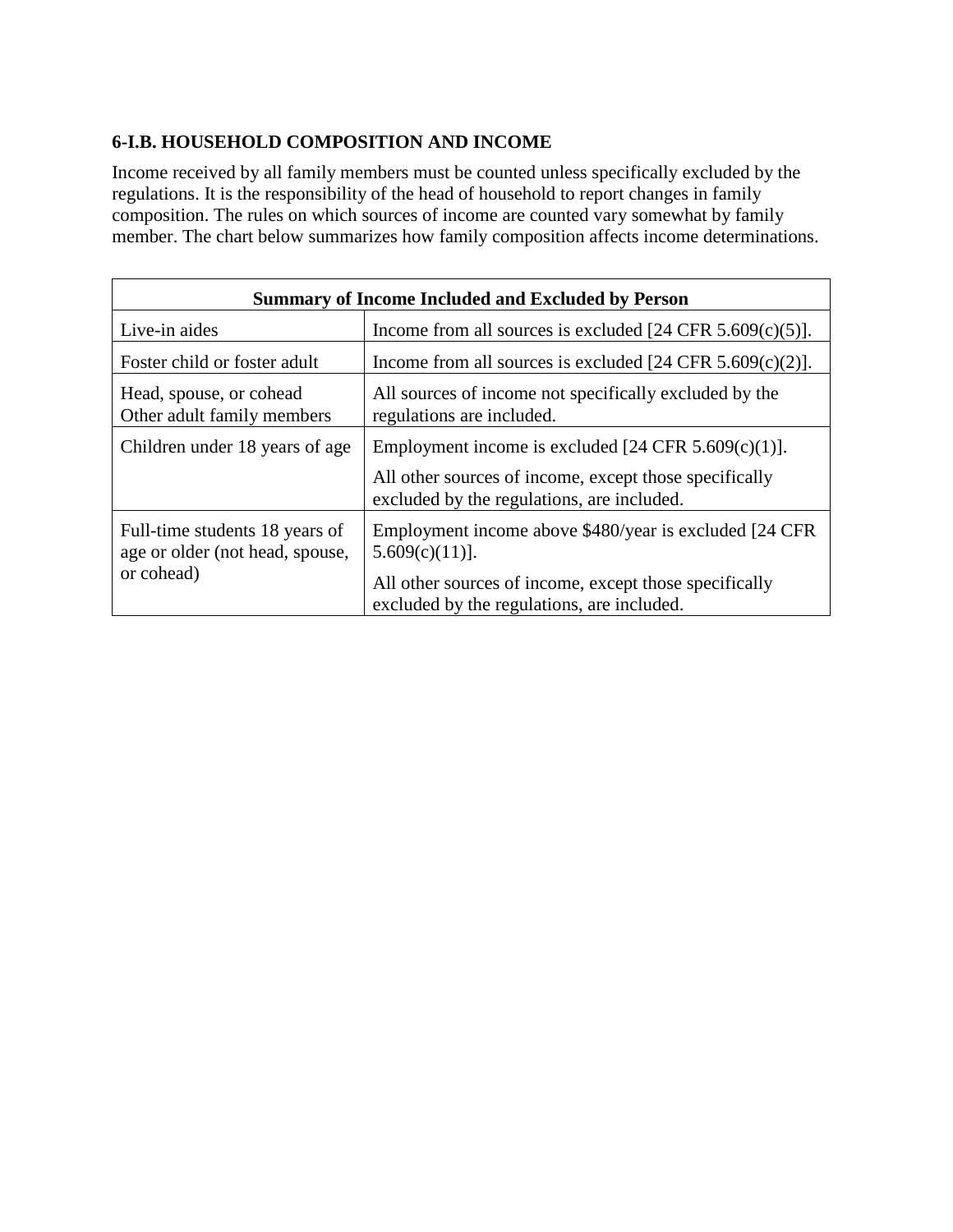### **Temporarily Absent Family Members**

The income of family members approved to live in the unit will be counted, even if the family member is temporarily absent from the unit [HCV GB, p. 5-18].

#### LHA Policy

Generally an individual who is or is expected to be absent from the assisted unit for 180 consecutive days or less is considered temporarily absent and continues to be considered a family member. Generally an individual who is or is expected to be absent from the assisted unit for more than 180 consecutive days is considered permanently absent and no longer a family member. Exceptions to this general policy are discussed below.

#### *Absent Students*

#### LHA Policy

When someone who has been considered a family member attends school away from home, the person will continue to be considered a family member unless information becomes available to the PHA indicating that the student has established a separate household or the family declares that the student has established a separate household.

#### *Absences Due to Placement in Foster Care*

Children temporarily absent from the home as a result of placement in foster care are considered members of the family [24 CFR 5.403].

## LHA Policy

If a child has been placed in foster care, the PHA will verify with the appropriate agency whether and when the child is expected to be returned to the home. Unless the agency confirms that the child has been permanently removed from the home, the child will be counted as a family member.

#### *Absent Head, Spouse, or Cohead*

#### LHA Policy

An employed head, spouse, or cohead absent from the unit more than 180 consecutive days due to employment will continue to be considered a family member.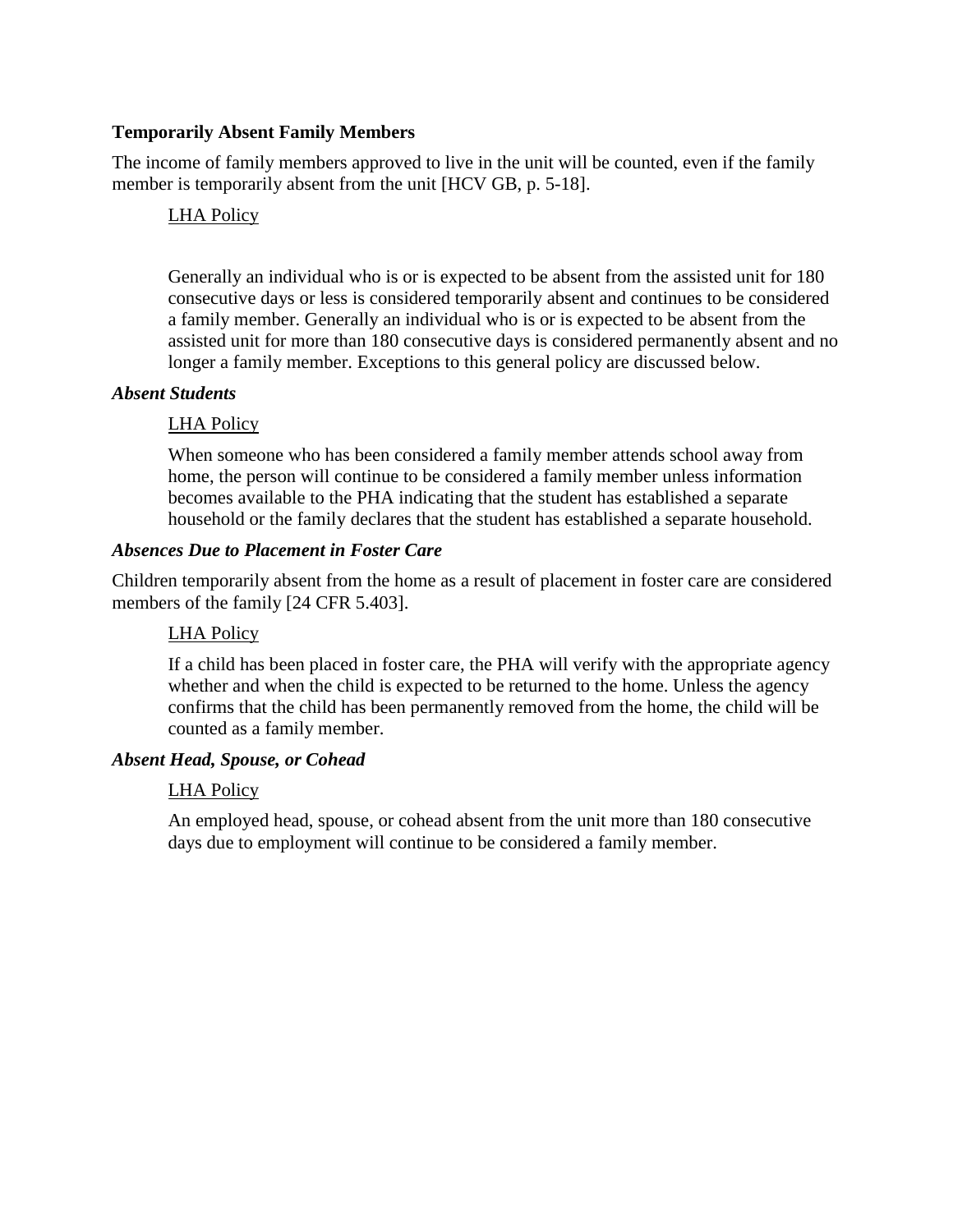### **Family Members Permanently Confined for Medical Reasons**

If a family member is confined to a nursing home or hospital on a permanent basis, that person is no longer considered a family member and the income of that person is not counted [HCV GB, p. 5-22].

### LHA Policy

The PHA will request verification from a responsible medical professional and will use this determination. If the responsible medical professional cannot provide a determination, the person generally will be considered temporarily absent. The family may present evidence that the family member is confined on a permanent basis and request that the person not be considered a family member.

When an individual who has been counted as a family member is determined permanently absent, the family is eligible for the medical expense deduction only if the remaining head, spouse, or cohead qualifies as an elderly person or a person with disabilities.

#### **Joint Custody of Dependents**

#### LHA Policy

Dependents that are subject to a joint custody arrangement will be considered a member of the family, if they live with the applicant or participant family 50 percent or more of the time.

When more than one applicant or participant family is claiming the same dependents as family members, the family with primary custody at the time of the initial examination or reexamination will be able to claim the dependents. If there is a dispute about which family should claim them, the PHA will make the determination based on available documents such as court orders, or an IRS return showing which family has claimed the child for income tax purposes.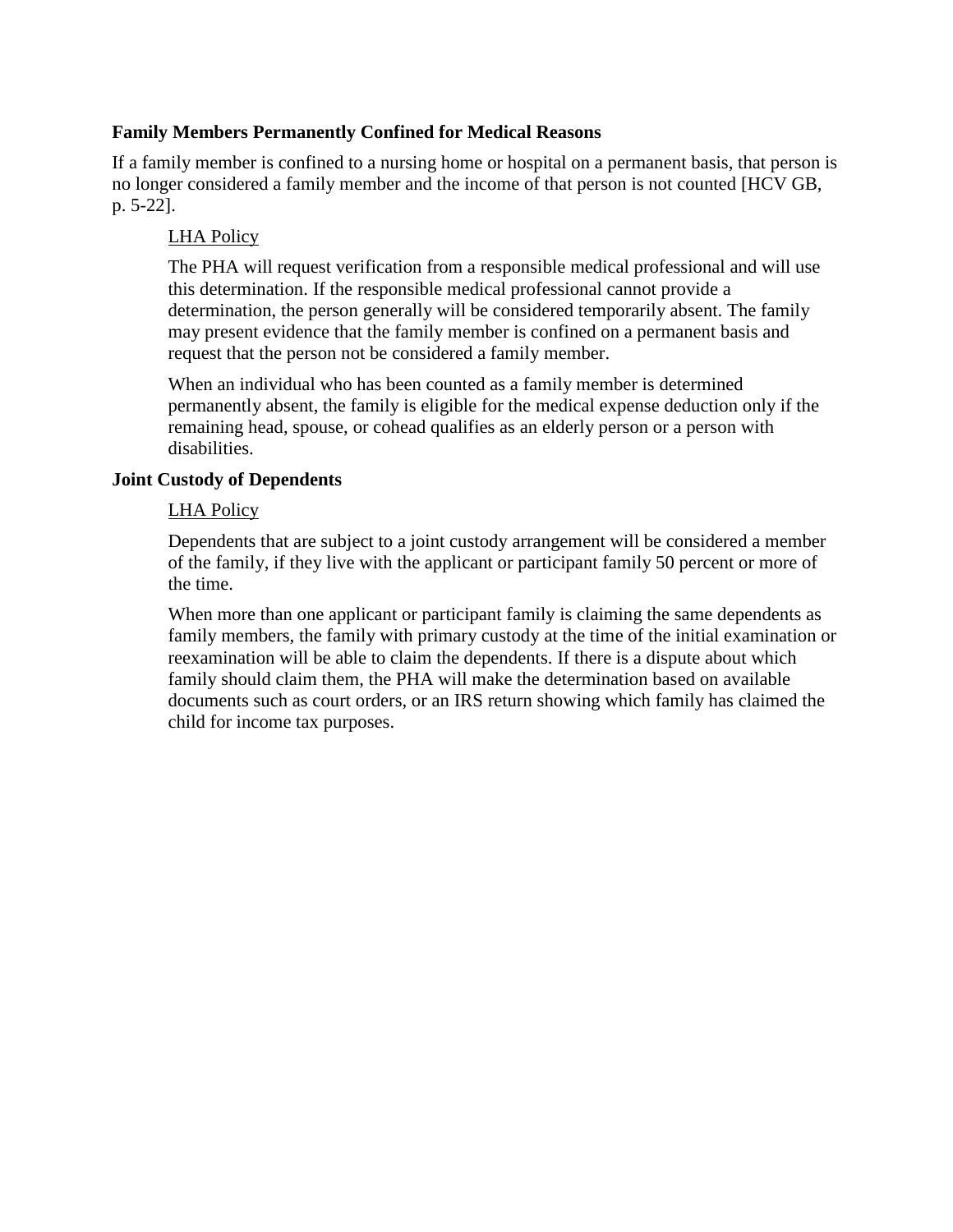#### **Caretakers for a Child**

#### LHA Policy

The approval of a caretaker is at the owner and PHA's discretion and subject to the owner and PHA's screening criteria. If neither a parent nor a designated guardian remains in a household receiving HCV assistance, the PHA will take the following actions.

- (1) If a responsible agency has determined that another adult is to be brought into the assisted unit to care for a child for an indefinite period, the designated caretaker will not be considered a family member until a determination of custody or legal guardianship is made.
- (2) If a caretaker has assumed responsibility for a child without the involvement of a responsible agency or formal assignment of custody or legal guardianship, the caretaker will be treated as a visitor for 90 days. After the 90 days has elapsed, the caretaker will be considered a family member unless information is provided that would confirm that the caretaker's role is temporary. In such cases the PHA will extend the caretaker's status as an eligible visitor.
- (3) At any time that custody or guardianship legally has been awarded to a caretaker, the housing choice voucher will be transferred to the caretaker.
- (4) During any period that a caretaker is considered a visitor, the income of the caretaker is not counted in annual income and the caretaker does not qualify the family for any deductions from income.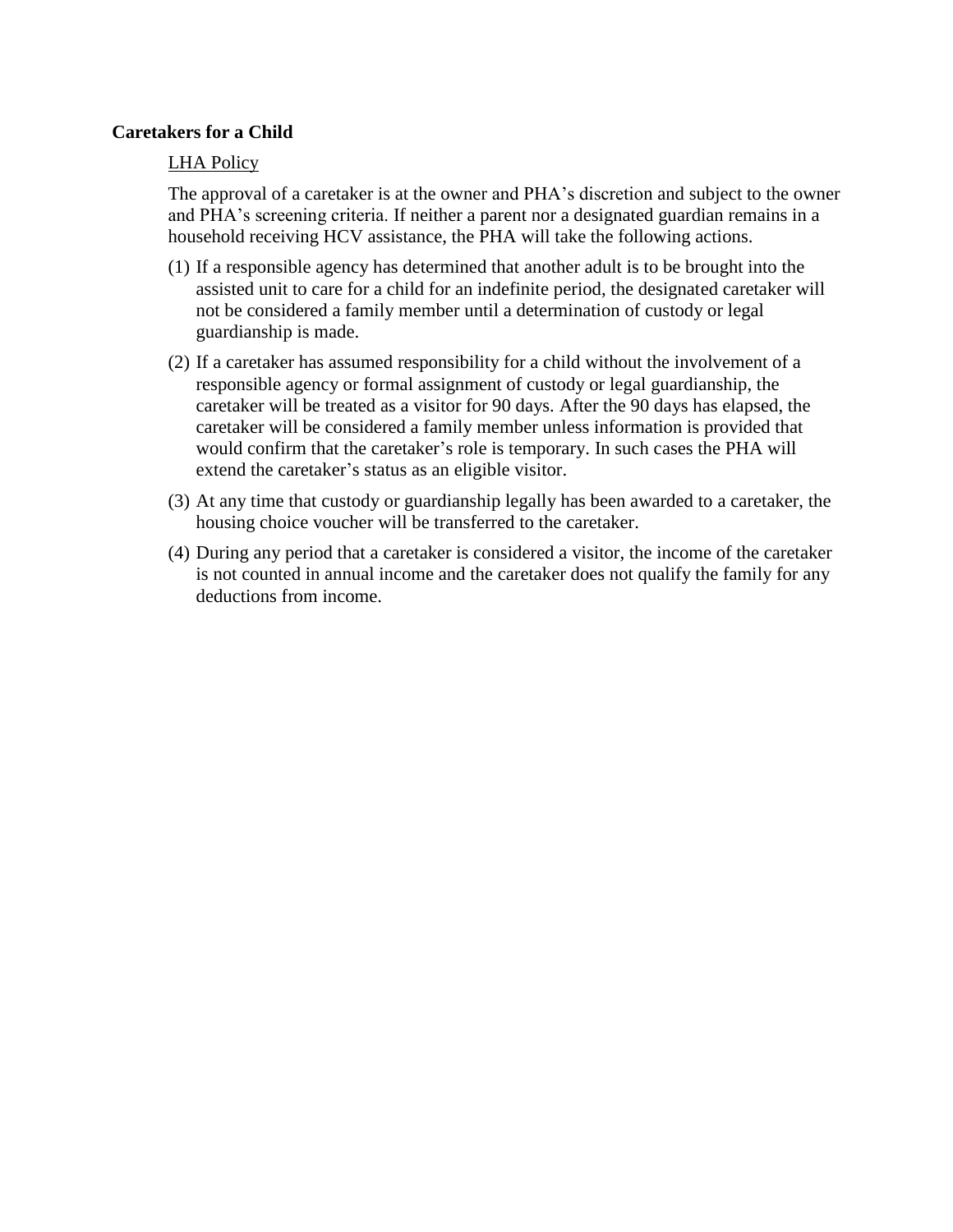# **6-I.C. ANTICIPATING ANNUAL INCOME**

The PHA is required to count all income "anticipated to be received from a source outside the family during the 12-month period following admission or annual reexamination effective date" [24 CFR 5.609(a)(2)]. Policies related to anticipating annual income are provided below.

#### **Basis of Annual Income Projection**

The PHA generally will use current circumstances to determine anticipated income for the coming 12-month period. HUD authorizes the PHA to use other than current circumstances to anticipate income when:

- An imminent change in circumstances is expected [HCV GB, p. 5-17]
- It is not feasible to anticipate a level of income over a 12-month period (e.g., seasonal or cyclic income) [24 CFR 5.609(d)]
- The PHA believes that past income is the best available indicator of expected future income  $[24 \text{ CFR } 5.609(d)]$

PHAs are required to use HUD's Enterprise Income Verification (EIV) system in its entirety as a third party source to verify employment and income information, and to reduce administrative subsidy payment errors in accordance with HUD administrative guidance [24 CFR 5.233(a)(2)].

HUD allows PHAs to use tenant-provided documents (pay stubs) to project income once EIV data has been received in such cases where the family does not dispute the EIV employer data and where the PHA does not determine it is necessary to obtain additional third-party data.

## LHA Policy

When EIV is obtained and the family does not dispute the EIV employer data, the PHA will use current tenant-provided documents to project annual income. When the tenantprovided documents are pay stubs, the PHA will make every effort to obtain current and consecutive pay stubs dated within the last 60 days.

The PHA will obtain written and/or oral third-party verification in accordance with the verification requirements and policy in Chapter 7 in the following cases:

If EIV or other UIV data is not available,

If the family disputes the accuracy of the EIV employer data, and/or

If the PHA determines additional information is needed.

In such cases, the PHA will review and analyze current data to anticipate annual income. In all cases, the family file will be documented with a clear record of the reason for the decision, and a clear audit trail will be left as to how the PHA annualized projected income.

When the PHA cannot readily anticipate income based upon current circumstances (e.g., in the case of seasonal employment, unstable working hours, or suspected fraud), the PHA will review and analyze historical data for patterns of employment, paid benefits, and receipt of other income and use the results of this analysis to establish annual income.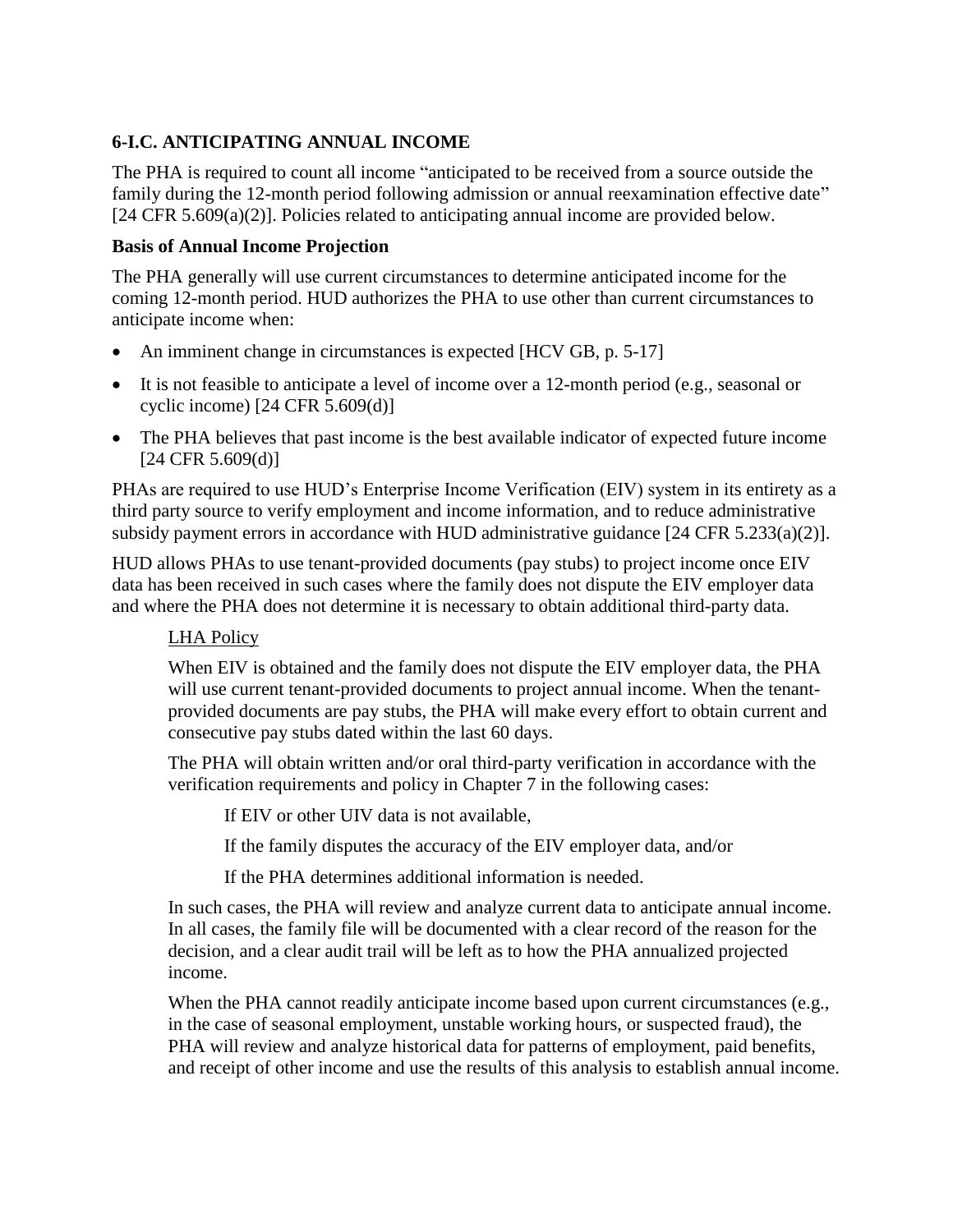Any time current circumstances are not used to project annual income, a clear rationale for the decision will be documented in the file. In all such cases the family may present information and documentation to the PHA to show why the historic pattern does not represent the family's anticipated income.

# *Known Changes in Income*

If the PHA verifies an upcoming increase or decrease in income, annual income will be calculated by applying each income amount to the appropriate part of the 12-month period.

**Example:** An employer reports that a full-time employee who has been receiving \$8/hour will begin to receive \$8.25/hour in the eighth week after the effective date of the reexamination. In such a case the PHA would calculate annual income as follows:  $($8/hour \times 40 hours \times 7 weeks) + ($8.25 \times 40 hours \times 45 weeks).$ 

The family may present information that demonstrates that implementing a change before its effective date would create a hardship for the family. In such cases the PHA will calculate annual income using current circumstances and then require an interim reexamination when the change actually occurs. This requirement will be imposed even if the PHA's policy on reexaminations does not require interim reexaminations for other types of changes.

When tenant-provided third-party documents are used to anticipate annual income, they will be dated within the last 60 days of the reexamination interview date.

#### **Projecting Income**

In HUD's EIV webcast of January 2008, HUD made clear that PHAs are not to use EIV quarterly wages to project annual income.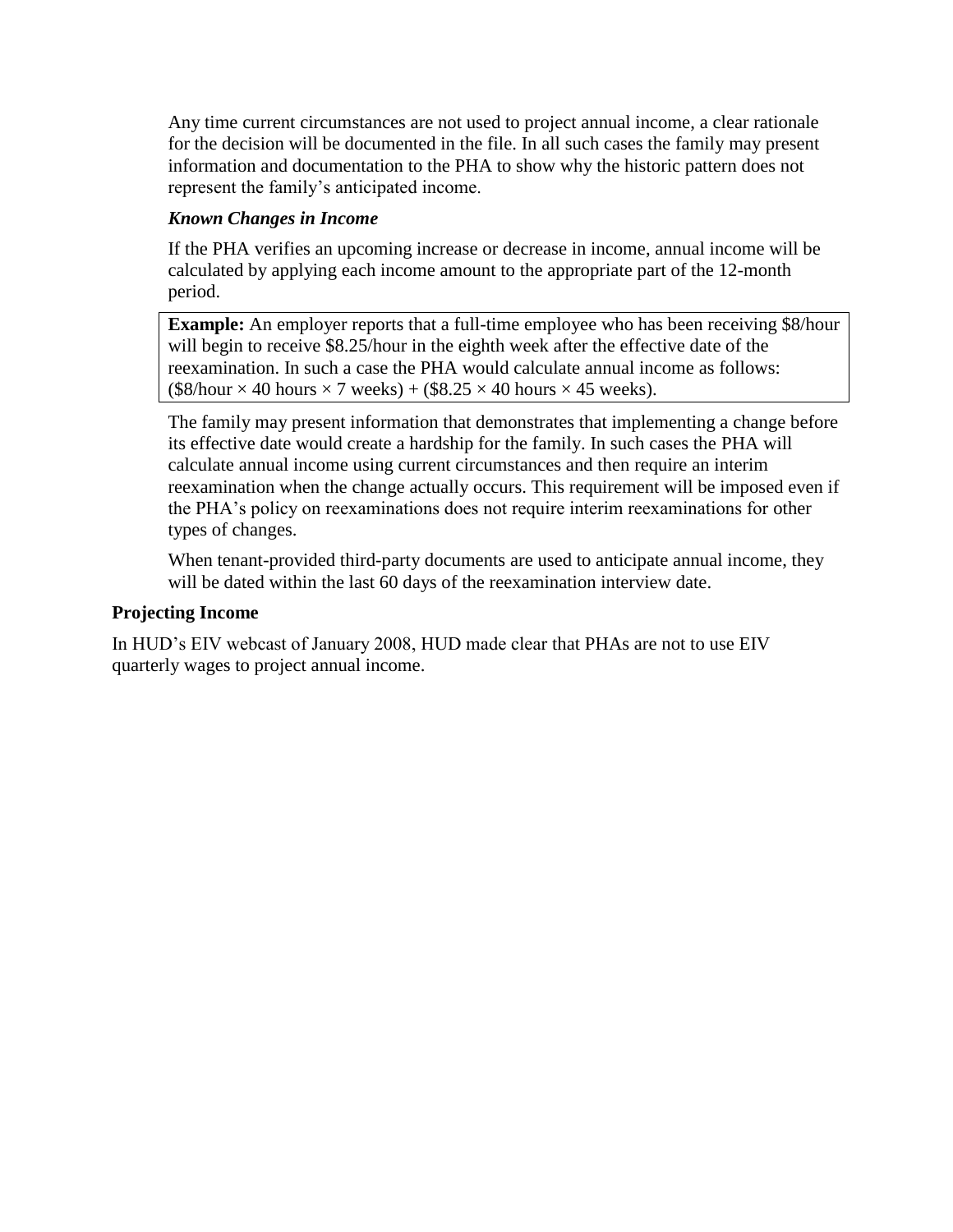## **6-I.D. EARNED INCOME**

### **Types of Earned Income Included in Annual Income**

#### *Wages and Related Compensation*

The full amount, before any payroll deductions, of wages and salaries, overtime pay, commissions, fees, tips and bonuses, and other compensation for personal services is included in annual income [24 CFR 5.609(b)(1)].

## LHA Policy

For persons who regularly receive bonuses or commissions, the PHA will verify and then average amounts received for the two years preceding admission or reexamination. If only a one-year history is available, the PHA will use the prior year amounts. In either case the family may provide, and the PHA will consider, a credible justification for not using this history to anticipate future bonuses or commissions. If a new employee has not yet received any bonuses or commissions, the PHA will count only the amount estimated by the employer. The file will be documented appropriately.

#### *Some Types of Military Pay*

All regular pay, special pay and allowances of a member of the Armed Forces are counted [24 CFR 5.609(b)(8)] except for the special pay to a family member serving in the Armed Forces who is exposed to hostile fire  $[24 \text{ CFR } 5.609(c)(7)]$ .

#### **Types of Earned Income Not Counted in Annual Income**

## *Temporary, Nonrecurring, or Sporadic Income* **[24 CFR 5.609(c)(9)]**

This type of income (including gifts) is not included in annual income. Sporadic income includes temporary payments from the U.S. Census Bureau for employment lasting no longer than 180 days [Notice PIH 2009-19].

## LHA Policy

Sporadic income is income that is not received periodically and cannot be reliably predicted. For example, the income of an individual who works occasionally as a handyman would be considered sporadic if future work could not be anticipated and no historic, stable pattern of income existed.

#### *Children*'*s Earnings*

Employment income earned by children (including foster children) under the age of 18 years is not included in annual income [24 CFR 5.609(c)(1)]. (See Eligibility chapter for a definition of *foster children*.)

## *Certain Earned Income of Full-Time Students*

Earnings in excess of \$480 for each full-time student 18 years old or older (except for the head, spouse, or cohead) are not counted  $[24 \text{ CFR } 5.609(c)(11)]$ . To be considered "full-time," a student must be considered "full-time" by an educational institution with a degree or certificate program [HCV GB, p. 5-29].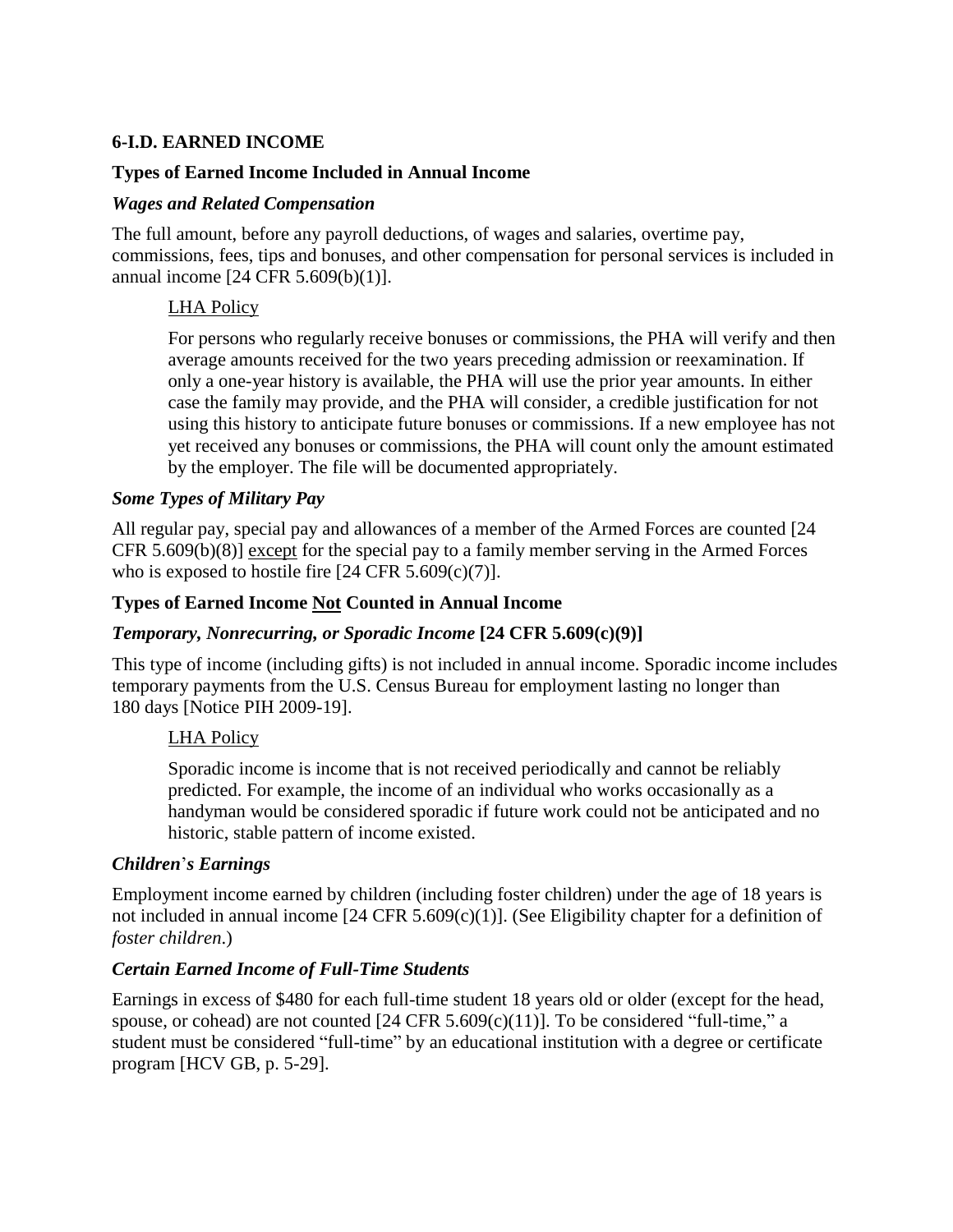## *Income of a Live-in Aide*

Income earned by a live-in aide, as defined in [24 CFR 5.403], is not included in annual income  $[24 \text{ CFR } 5.609(c)(5)]$ . (See Eligibility chapter for a full discussion of live-in aides.)

#### *Income Earned under Certain Federal Programs*

Income from some federal programs is specifically excluded from consideration as income [24 CFR  $5.609(c)(17)$ ], including:

- Payments to volunteers under the Domestic Volunteer Services Act of 1973 (42 U.S.C. 5044(g), 5058)
- Awards under the federal work-study program (20 U.S.C. 1087 uu)
- Payments received from programs funded under Title V of the Older Americans Act of 1985 (42 U.S.C. 3056(f))
- Allowances, earnings, and payments to AmeriCorps participants under the National and Community Service Act of 1990 (42 U.S.C. 12637(d))
- Allowances, earnings, and payments to participants in programs funded under the Workforce Investment Act of 1998 (29 U.S.C. 2931)

#### *Resident Service Stipend*

Amounts received under a resident service stipend are not included in annual income. A resident service stipend is a modest amount (not to exceed \$200 per individual per month) received by a resident for performing a service for the PHA or owner, on a part-time basis, that enhances the quality of life in the development. Such services may include, but are not limited to, fire patrol, hall monitoring, lawn maintenance, resident initiatives coordination, and serving as a member of the PHA's governing board. No resident may receive more than one such stipend during the same period of time  $[24 \text{ CFR } 5.600(c)(8)(iv)].$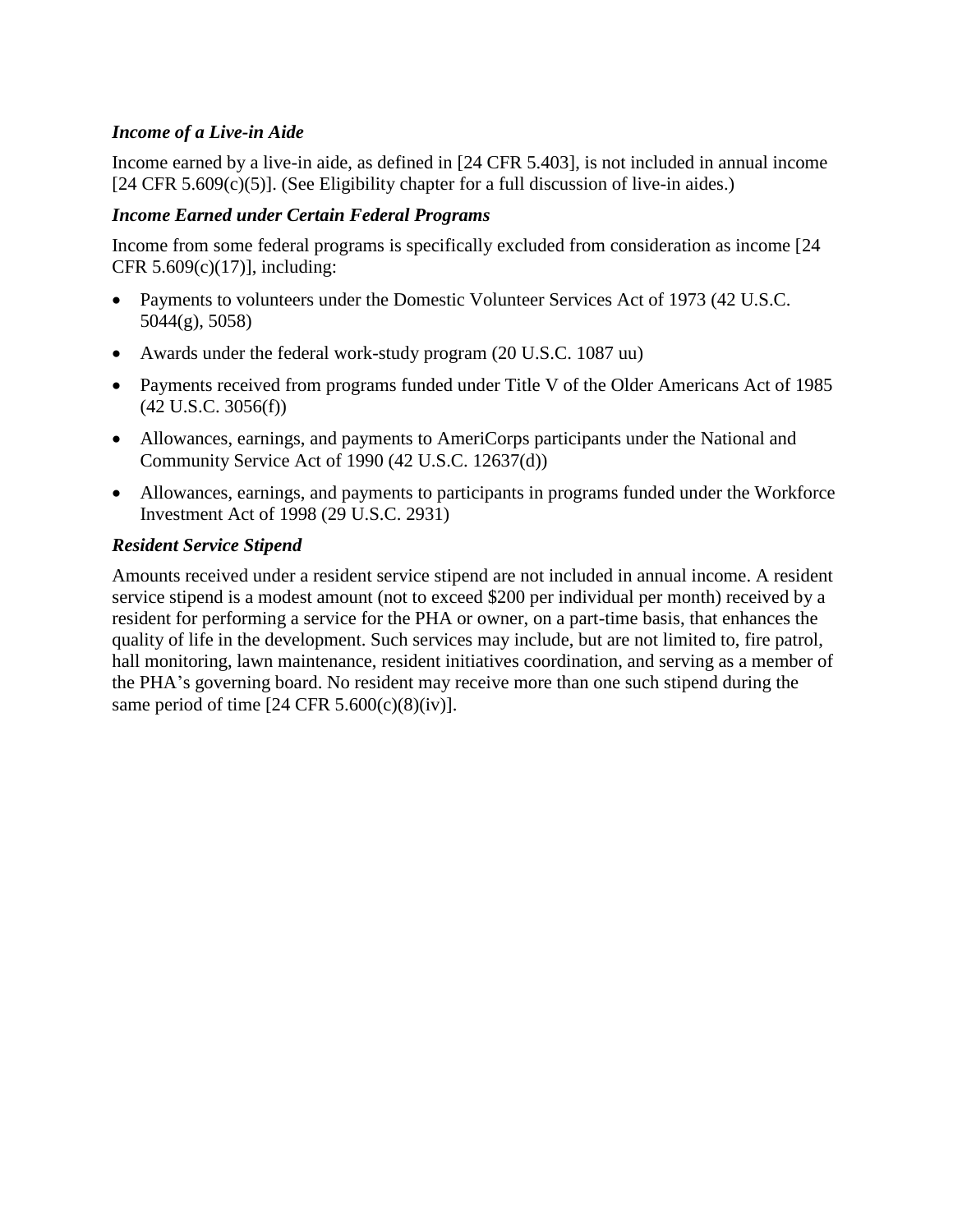### *State and Local Employment Training Programs*

Incremental earnings and benefits to any family member resulting from participation in qualifying state or local employment training programs (including training programs not affiliated with a local government) and training of a family member as resident management staff are excluded from annual income. Amounts excluded by this provision must be received under employment training programs with clearly defined goals and objectives and are excluded only for the period during which the family member participates in the training program [24 CFR  $5.609(c)(8)(v)$ ].

#### LHA Policy

The PHA defines *training program* as "a learning process with goals and objectives, generally having a variety of components, and taking place in a series of sessions over a period to time. It is designed to lead to a higher level of proficiency, and it enhances the individual's ability to obtain employment. It may have performance standards to measure proficiency. Training may include, but is not limited to: (1) classroom training in a specific occupational skill, (2) on-the-job training with wages subsidized by the program, or (3) basic education" [expired Notice PIH 98-2, p. 3].

The PHA defines *incremental earnings and benefits* as the difference between: (1) the total amount of welfare assistance and earnings of a family member prior to enrollment in a training program, and (2) the total amount of welfare assistance and earnings of the family member after enrollment in the program [expired Notice PIH 98-2, pp. 3–4].

In calculating the incremental difference, the PHA will use as the pre-enrollment income the total annualized amount of the family member's welfare assistance and earnings reported on the family's most recently completed HUD-50058.

End of participation in a training program must be reported in accordance with the PHA's interim reporting requirements.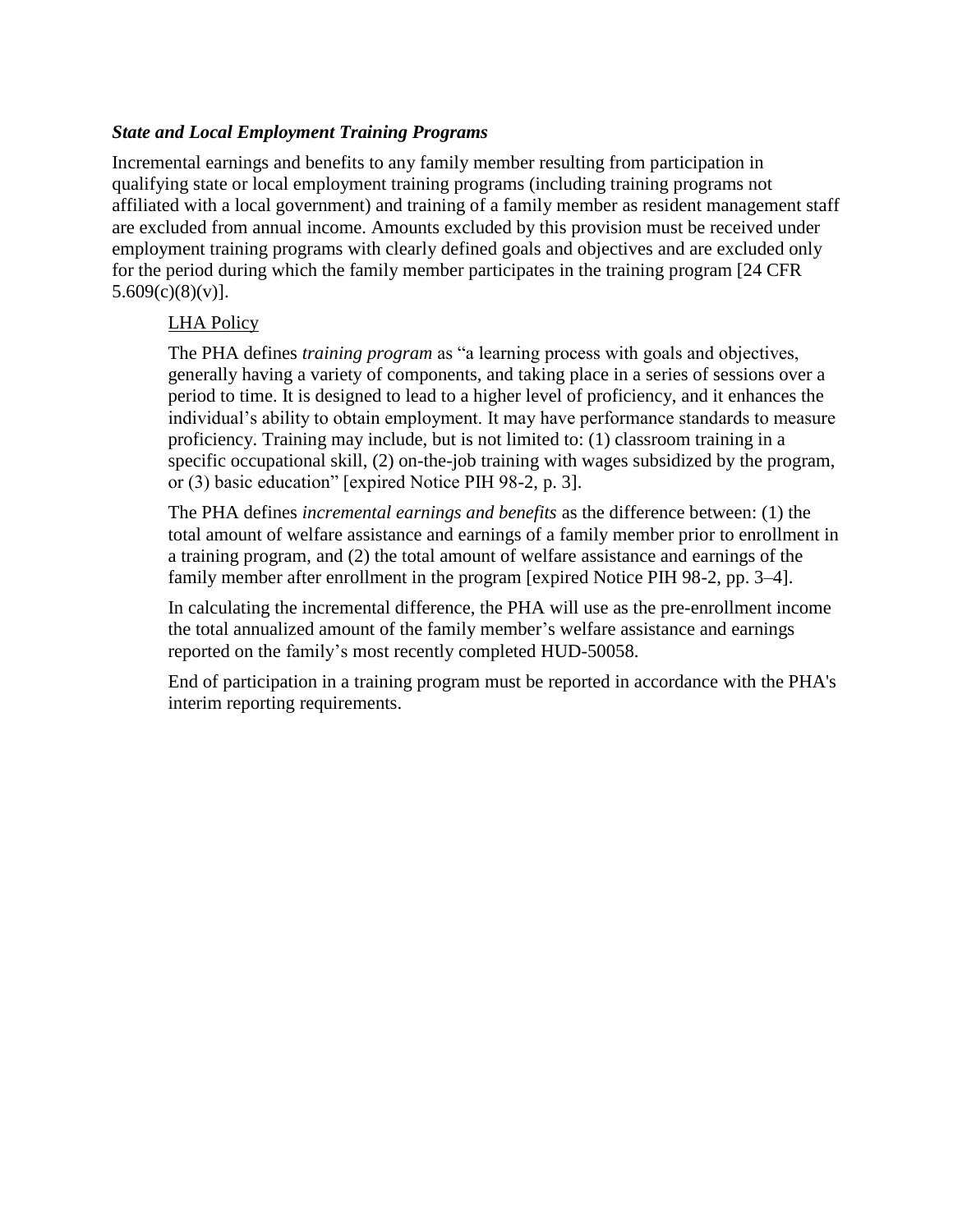## *HUD-Funded Training Programs*

Amounts received under training programs funded in whole or in part by HUD [24 CFR 5.609(c)(8)(i)] are excluded from annual income. Eligible sources of funding for the training include operating subsidy, Section 8 administrative fees, and modernization, Community Development Block Grant (CDBG), HOME program, and other grant funds received from HUD.

#### LHA Policy

To qualify as a training program, the program must meet the definition of *training program* provided above for state and local employment training programs.

#### *Earned Income Tax Credit*

Earned income tax credit (EITC) refund payments received on or after January 1, 1991 (26 U.S.C. 32(j)), are excluded from annual income  $[24 \text{ CFR } 5.609(c)(17)]$ . Although many families receive the EITC annually when they file taxes, an EITC can also be received throughout the year. The prorated share of the annual EITC is included in the employee's payroll check.

#### *Earned Income Disallowance*

The earned income disallowance for persons with disabilities is discussed in section 6-I.E below.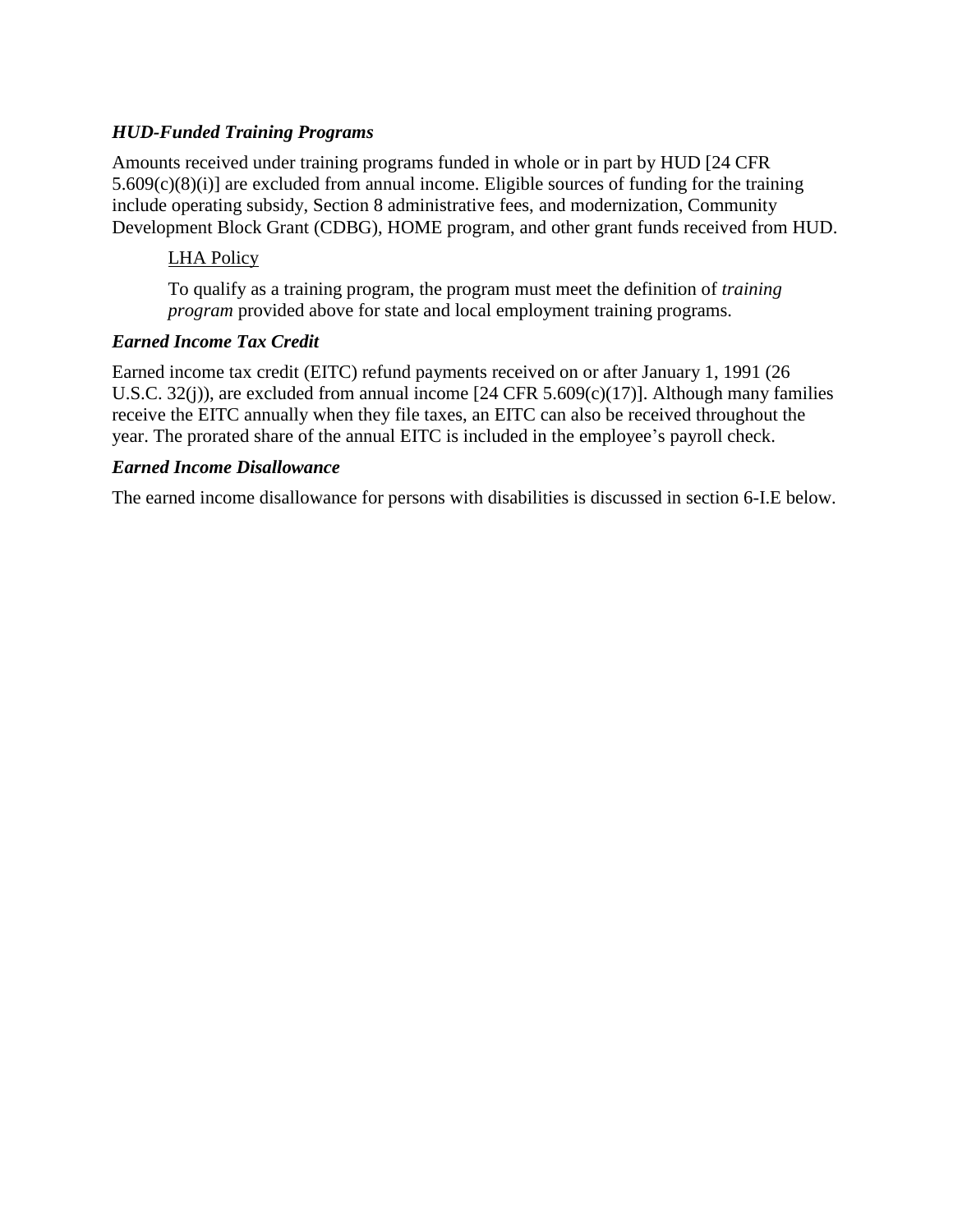# **6-I.E. EARNED INCOME DISALLOWANCE FOR PERSONS WITH DISABILITIES [24 CFR 5.617; Streamlining Final Rule (SFR) Federal Register 3/8/16]**

The earned income disallowance (EID) encourages people with disabilities to enter the work force by not including the full value of increases in earned income for a period of time. The full text of 24 CFR 5.617 is included as Exhibit 6-4 at the end of this chapter. Eligibility criteria and limitations on the disallowance are summarized below.

# **Eligibility**

This disallowance applies only to individuals in families already participating in the HCV program (not at initial examination). To qualify, the family must experience an increase in annual income that is the result of one of the following events:

- Employment of a family member who is a person with disabilities and who was previously unemployed for one or more years prior to employment. *Previously unemployed* includes a person who annually has earned not more than the minimum wage applicable to the community multiplied by 500 hours. The applicable minimum wage is the federal minimum wage unless there is a higher state or local minimum wage.
- Increased earnings by a family member who is a person with disabilities and whose earnings increase during participation in an economic self-sufficiency or job-training program. A selfsufficiency program includes a program designed to encourage, assist, train, or facilitate the economic independence of HUD-assisted families or to provide work to such families [24 CFR 5.603(b)].
- New employment or increased earnings by a family member who is a person with disabilities and who has received benefits or services under Temporary Assistance for Needy Families (TANF) or any other state program funded under Part A of Title IV of the Social Security Act within the past six months. If the benefits are received in the form of monthly maintenance, there is no minimum amount. If the benefits or services are received in a form other than monthly maintenance, such as one-time payments, wage subsidies, or transportation assistance, the total amount received over the six-month period must be at least \$500.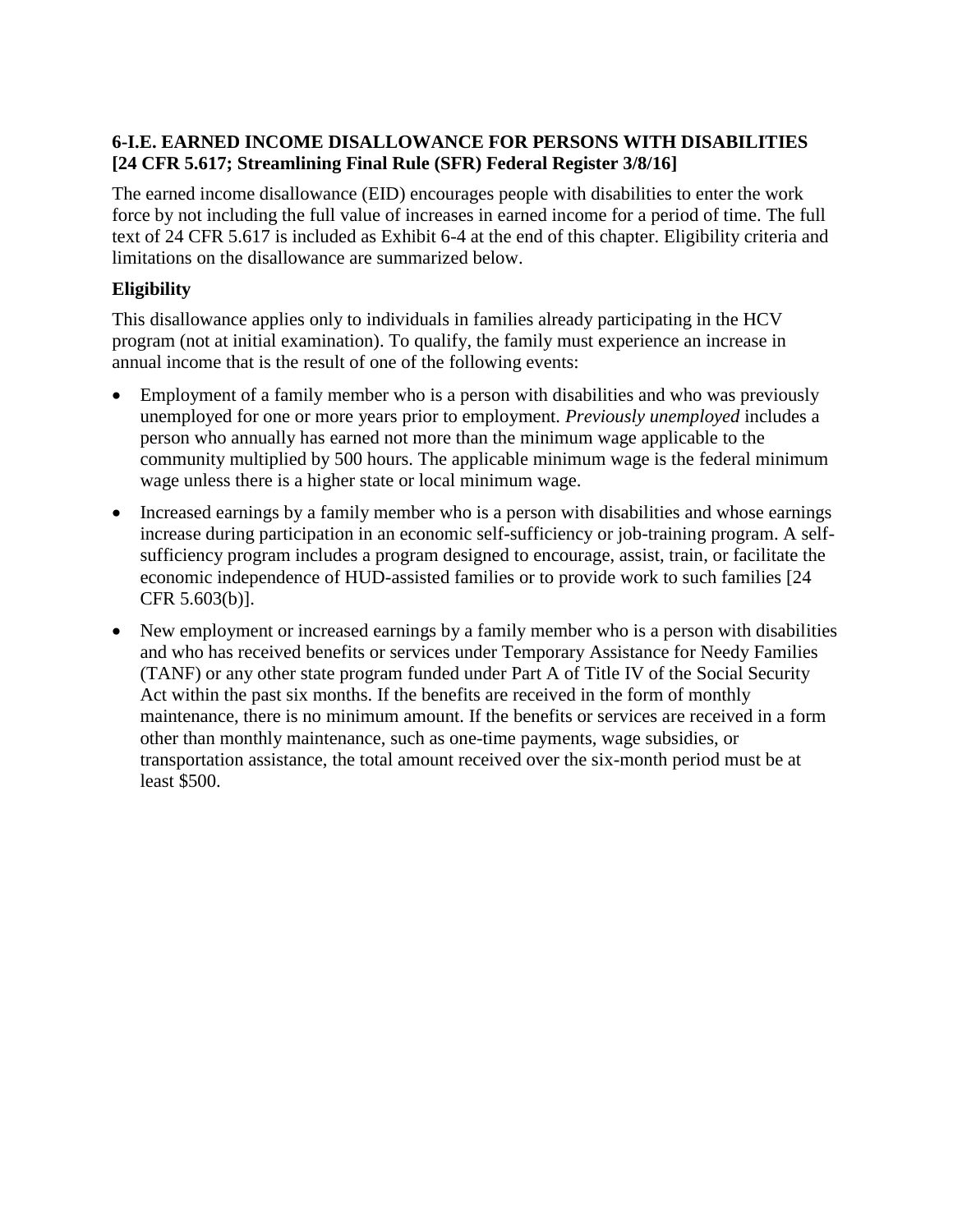## **Calculation of the Disallowance**

Calculation of the earned income disallowance for an eligible member of a qualified family begins with a comparison of the member's current income with his or her "baseline income." The family member's baseline income is his or her income immediately prior to qualifying for the EID. The family member's baseline income remains constant throughout the period that he or she is participating in the EID. While qualification for the disallowance is the same for all families, calculation of the disallowance will differ depending on when the family member qualified for the EID. Participants qualifying prior to May 9, 2016, will have the disallowance calculated under the "Original Calculation Method" described below which requires a maximum lifetime disallowance period of up to 48 consecutive months. Participants qualifying on or after May 9, 2016, will be subject to the "Revised Calculation Method" Which shortens the lifetime disallowance period to 24 consecutive months.

Under both the original and new methods, the EID eligibility criteria, the benefit amount, the single lifetime eligibility requirement and the ability of the applicable family member to stop and restart employment during the eligibility period are the same.

# **Original Calculation Method**

## *Initial 12-Month Exclusion*

During the initial 12-month exclusion period, the full amount (100 percent) of any increase in income attributable to new employment or increased earnings is excluded. The 12 months are cumulative and need not be consecutive.

### LHA Policy

The initial EID exclusion period will begin on the first of the month following the date an eligible member of a qualified family is first employed or first experiences an increase in earnings.

## *Second 12-Month Exclusion and Phase-In*

During the second 12-month exclusion period, the exclusion is reduced to half (50 percent) of any increase in income attributable to employment or increased earnings. The 12 months are cumulative and need not be consecutive.

## *Lifetime Limitation*

The EID has a four-year (48-month) lifetime maximum. The four-year eligibility period begins at the same time that the initial exclusion period begins and ends 48 months later. The one-time eligibility for the EID applies even if the eligible individual begins to receive assistance from another housing agency, if the individual moves between public housing and Section 8 assistance, or if there are breaks in assistance.

## LHA Policy

During the 48-month eligibility period, the PHA will schedule and conduct an interim reexamination each time there is a change in the family member's annual income that affects or is affected by the EID (e.g., when the family member's income falls to a level at or below his/her prequalifying income, when one of the exclusion periods ends, and at the end of the lifetime maximum eligibility period).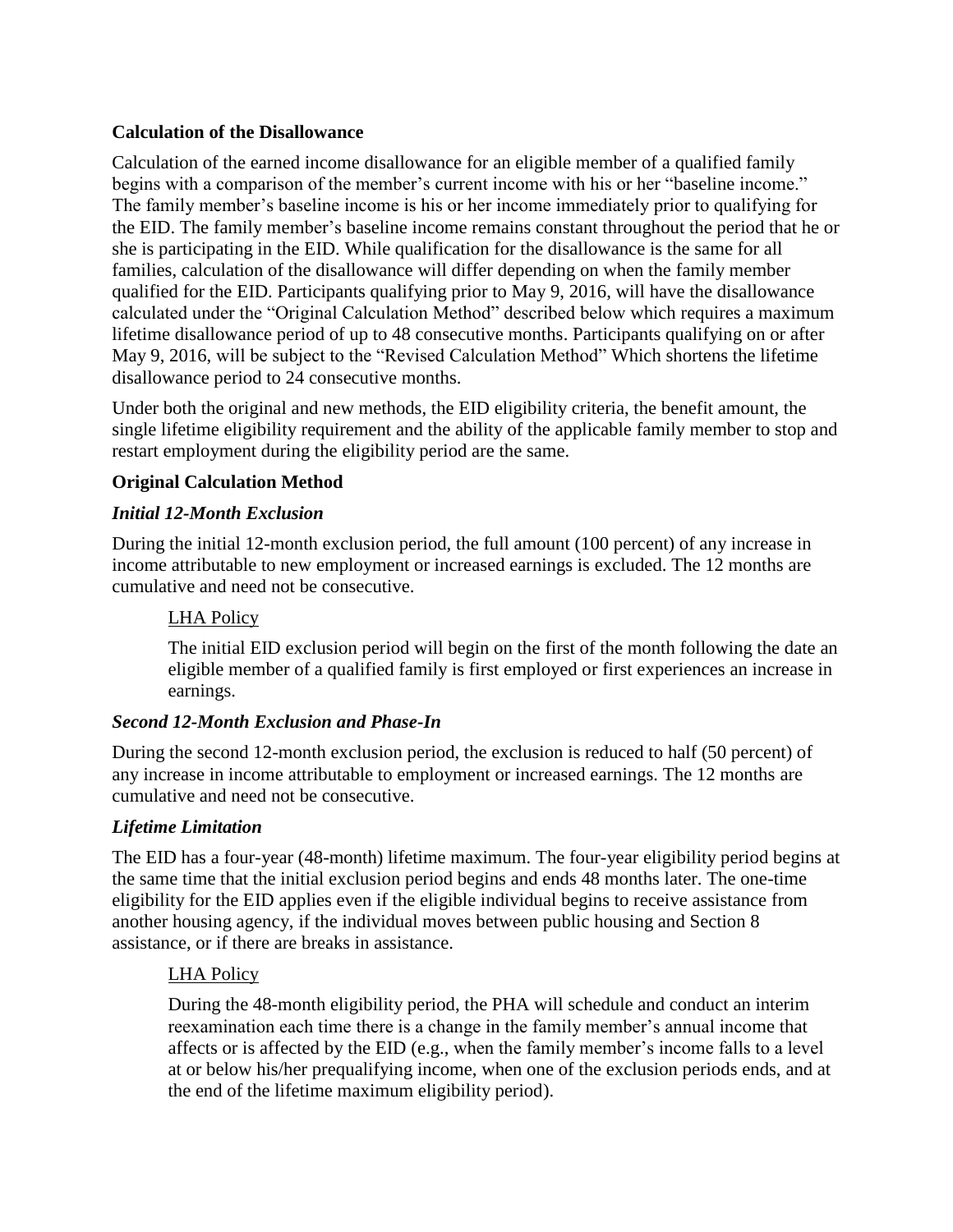## **Revised Calculation Method**

### *Initial 12-Month Exclusion*

During the initial exclusion period of 12 consecutive months, the full amount (100 percent) of any increase in income attributable to new employment or increased earnings is excluded.

## LHA Policy

The initial EID exclusion period will begin on the first of the month following the date an eligible member of a qualified family is first employed or first experiences an increase in earnings.

#### *Second 12-Month Exclusion*

During the second exclusion period of 12 consecutive months, the PHA must exclude at least 50 percent of any increase in income attributable to employment or increased earnings.

#### LHA Policy

During the second 12-month exclusion period, the PHA will exclude 100 percent of any increase in income attributable to new employment or increased earnings.

#### *Lifetime Limitation*

The EID has a two-year (24-month) lifetime maximum. The two-year eligibility period begins at the same time that the initial exclusion period begins and ends 24 months later. During the 24 month period, an individual remains eligible for EID even if they begin to receive assistance from a different housing agency, move between public housing and Section 8 assistance, or have breaks in assistance.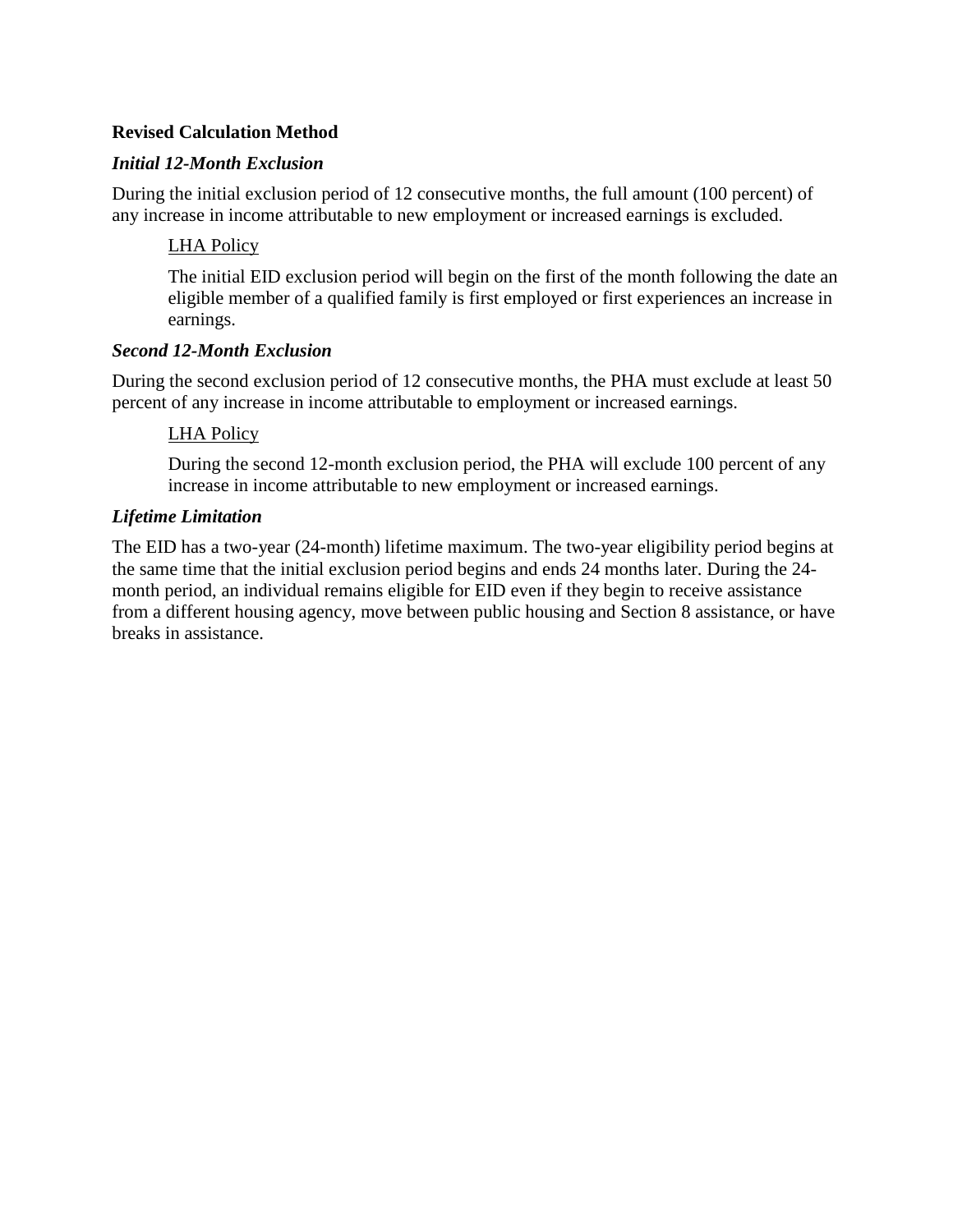# **6-I.F. BUSINESS INCOME [24 CFR 5.609(b)(2)]**

Annual income includes "the net income from the operation of a business or profession. Expenditures for business expansion or amortization of capital indebtedness shall not be used as deductions in determining net income. An allowance for depreciation of assets used in a business or profession may be deducted, based on straight line depreciation, as provided in Internal Revenue Service regulations. Any withdrawal of cash or assets from the operation of a business or profession will be included in income, except to the extent the withdrawal is reimbursement of cash or assets invested in the operation by the family" [24 CFR 5.609(b)(2)].

#### **Business Expenses**

Net income is "gross income less business expense" [HCV GB, p. 5-19].

# LHA Policy

To determine business expenses that may be deducted from gross income, the PHA will use current applicable Internal Revenue Service (IRS) rules for determining allowable business expenses [see IRS Publication 535], unless a topic is addressed by HUD regulations or guidance as described below.

## **Business Expansion**

HUD regulations do not permit the PHA to deduct from gross income expenses for business expansion.

## LHA Policy

*Business expansion* is defined as any capital expenditures made to add new business activities, to expand current facilities, or to operate the business in additional locations. For example, purchase of a street sweeper by a construction business for the purpose of adding street cleaning to the services offered by the business would be considered a business expansion. Similarly, the purchase of a property by a hair care business to open at a second location would be considered a business expansion.

## **Capital Indebtedness**

HUD regulations do not permit the PHA to deduct from gross income the amortization of capital indebtedness.

## LHA Policy

*Capital indebtedness* is defined as the principal portion of the payment on a capital asset such as land, buildings, and machinery. This means the PHA will allow as a business expense interest, but not principal, paid on capital indebtedness.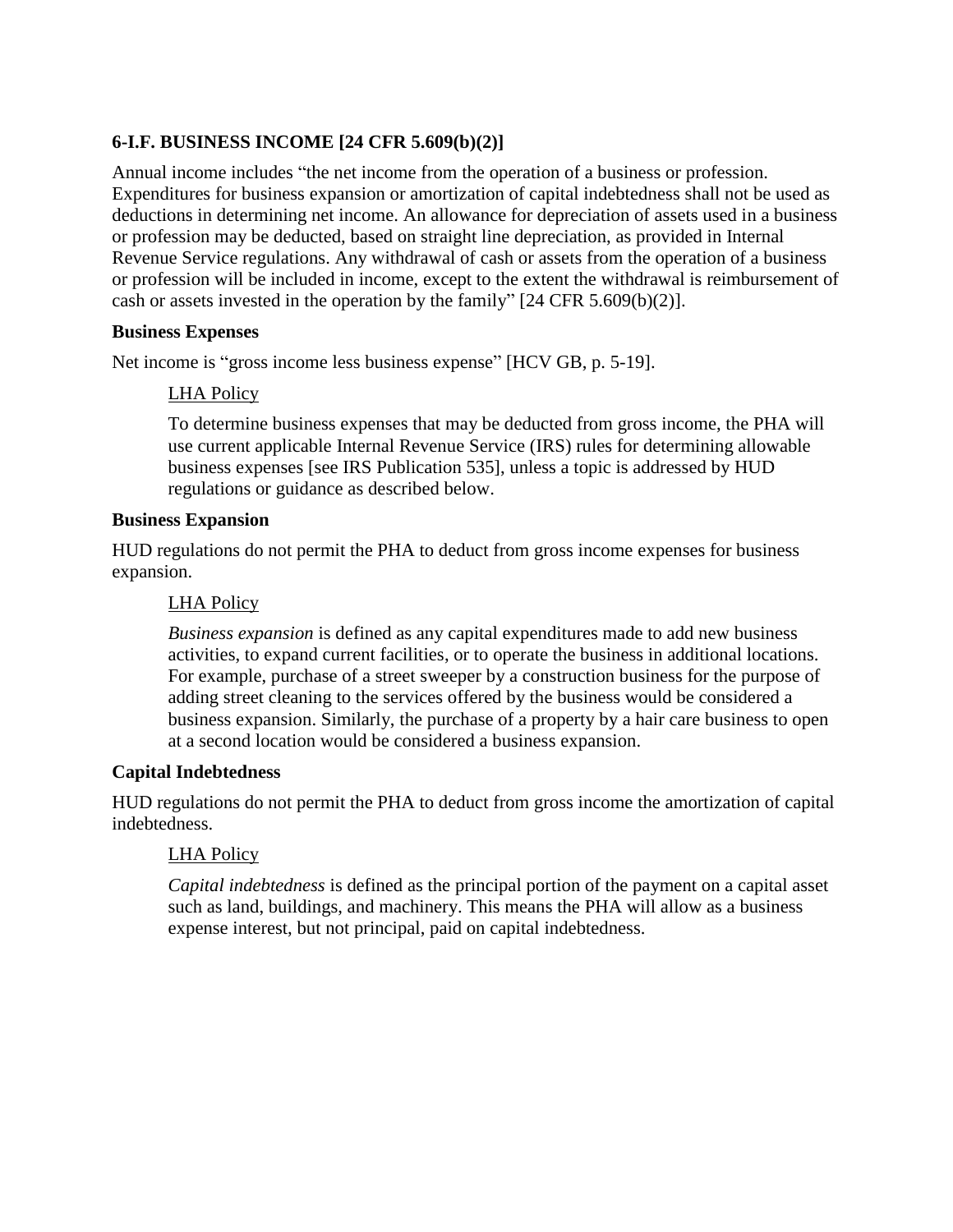#### **Negative Business Income**

If the net income from a business is negative, no business income will be included in annual income; a negative amount will not be used to offset other family income.

#### **Withdrawal of Cash or Assets from a Business**

HUD regulations require the PHA to include in annual income the withdrawal of cash or assets from the operation of a business or profession unless the withdrawal reimburses a family member for cash or assets invested in the business by the family.

#### PHA Policy

Acceptable investments in a business include cash loans and contributions of assets or equipment. For example, if a member of an assisted family provided an up-front loan of \$2,000 to help a business get started, the PHA will not count as income any withdrawals from the business up to the amount of this loan until the loan has been repaid. Investments do not include the value of labor contributed to the business without compensation.

#### **Co-owned Businesses**

#### PHA Policy

If a business is co-owned with someone outside the family, the family must document the share of the business it owns. If the family's share of the income is lower than its share of ownership, the family must document the reasons for the difference.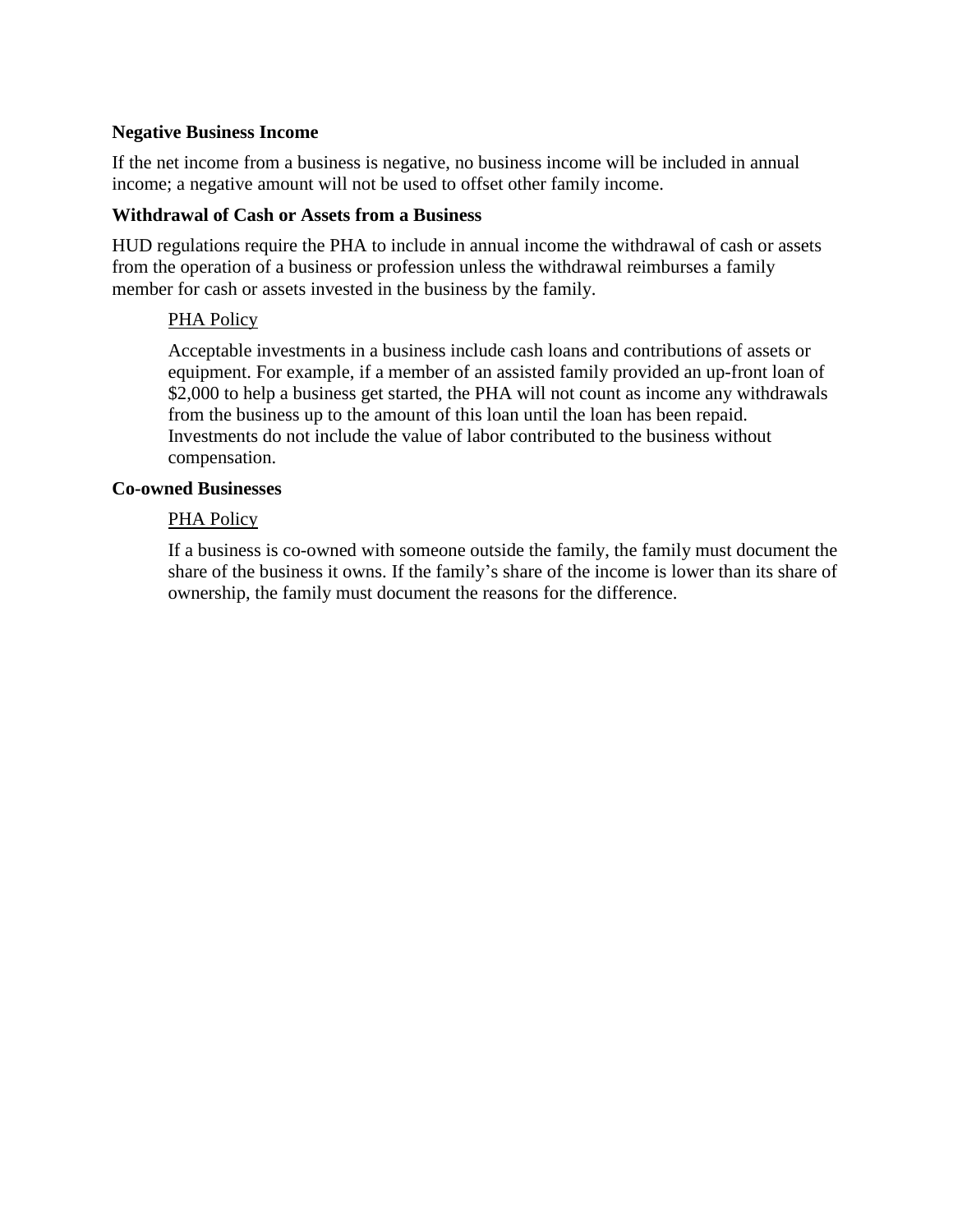# **6-I.G. ASSETS [24 CFR 5.609(b)(3); 24 CFR 5.603(b)]**

### **Overview**

There is no asset limitation for participation in the HCV program. However, HUD requires that the PHA include in annual income the anticipated "interest, dividends, and other net income of any kind from real or personal property" [24 CFR 5.609(b)(3)]. This section discusses how the income from various types of assets is determined. For most types of assets, the PHA must determine the value of the asset in order to compute income from the asset. Therefore, for each asset type, this section discusses:

- How the value of the asset will be determined
- How income from the asset will be calculated

Exhibit 6-1 provides the regulatory requirements for calculating income from assets [24 CFR 5.609(b)(3)], and Exhibit 6-3 provides the regulatory definition of *net family assets*. This section begins with a discussion of general policies related to assets and then provides HUD rules and PHA policies related to each type of asset.

Optional policies for family self-certification of assets are found in Chapter 7.

#### **General Policies**

#### *Income from Assets*

The PHA generally will use current circumstances to determine both the value of an asset and the anticipated income from the asset. As is true for all sources of income, HUD authorizes the PHA to use other than current circumstances to anticipate income when (1) an imminent change in circumstances is expected (2) it is not feasible to anticipate a level of income over 12 months or (3) the PHA believes that past income is the best indicator of anticipated income. For example, if a family member owns real property that typically receives rental income but the property is currently vacant, the PHA can take into consideration past rental income along with the prospects of obtaining a new tenant.

#### LHA Policy

Anytime current circumstances are not used to determine asset income, a clear rationale for the decision will be documented in the file. In such cases the family may present information and documentation to the PHA to show why the asset income determination does not represent the family's anticipated asset income.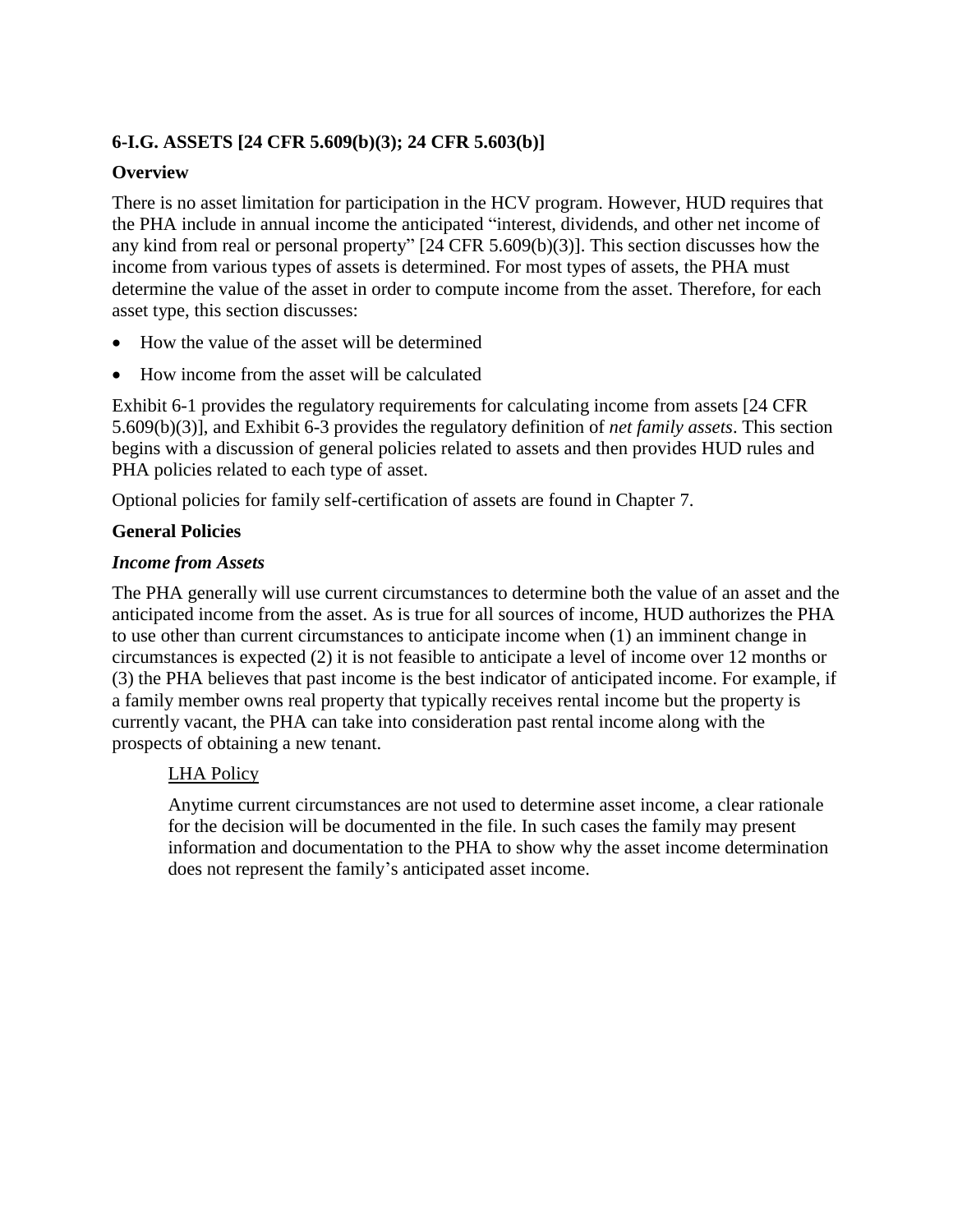# *Valuing Assets*

The calculation of asset income sometimes requires the PHA to make a distinction between an asset's market value and its cash value.

- The market value of an asset is its worth in the market (e.g., the amount a buyer would pay for real estate or the total value of an investment account).
- The cash value of an asset is its market value less all reasonable amounts that would be incurred when converting the asset to cash.

## LHA Policy

Reasonable costs that would be incurred when disposing of an asset include, but are not limited to, penalties for premature withdrawal, broker and legal fees, and settlement costs incurred in real estate transactions [HCV GB, p. 5-28].

## *Lump-Sum Receipts*

Payments that are received in a single lump sum, such as inheritances, capital gains, lottery winnings, insurance settlements, and proceeds from the sale of property, are generally considered assets, not income. However, such lump-sum receipts are counted as assets only if they are retained by a family in a form recognizable as an asset (e.g., deposited in a savings or checking account) [RHIIP FAQs]. (For a discussion of lump-sum payments that represent the delayed start of a periodic payment, most of which are counted as income, see sections 6-I.H and 6-I.I.)

# *Imputing Income from Assets [24 CFR 5.609(b)(3), Notice PIH 2012-29*]

When net family assets are \$5,000 or less, the PHA will include in annual income the actual income anticipated to be derived from the assets. When the family has net family assets in excess of \$5,000, the PHA will include in annual income the greater of (1) the actual income derived from the assets or (2) the imputed income. Imputed income from assets is calculated by multiplying the total cash value of all family assets by an average passbook savings rate as determined by the PHA.

- Note: The HUD field office no longer provides an interest rate for imputed asset income. The "safe harbor" is now for the PHA to establish a passbook rate within 0.75 percent of a national average.
- The PHA must review its passbook rate annually to ensure that it remains within 0.75 percent of the national average.

## LHA Policy

The PHA will initially set the imputed asset passbook rate at the national rate established by the Federal Deposit Insurance Corporation (FDIC).

The PHA will review the passbook rate annually, in December of each year. The rate will not be adjusted unless the current PHA rate is no longer within 0.75 percent of the national rate. If it is no longer within 0.75 percent of the national rate, the passbook rate will be set at the current national rate.

Changes to the passbook rate will take effect on February 1 following the December review.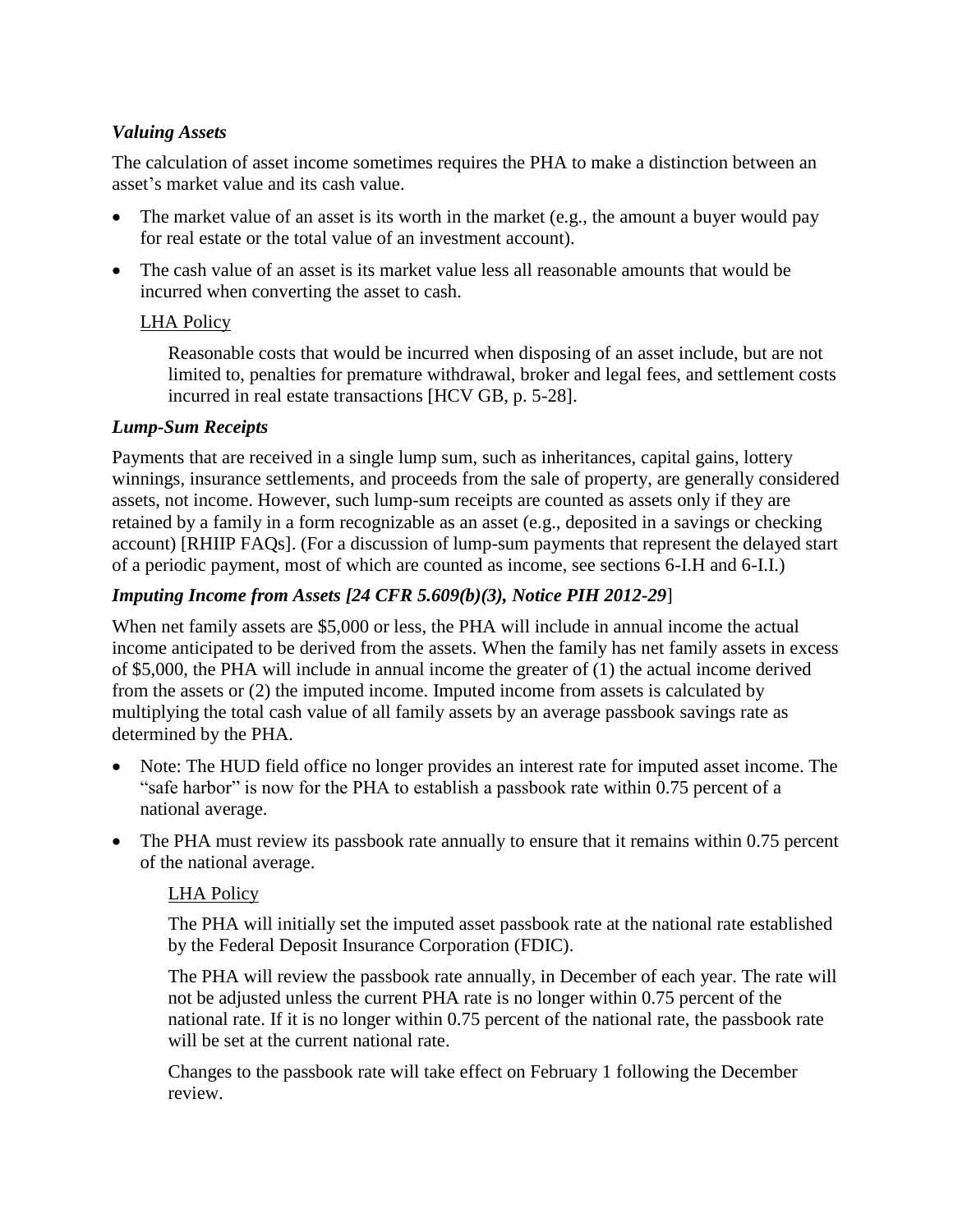## *Determining Actual Anticipated Income from Assets*

It may or may not be necessary for the PHA to use the value of an asset to compute the actual anticipated income from the asset. When the value is required to compute the anticipated income from an asset, the market value of the asset is used. For example, if the asset is a property for which a family receives rental income, the anticipated income is determined by annualizing the actual monthly rental amount received for the property; it is not based on the property's market value. However, if the asset is a savings account, the anticipated income is determined by multiplying the market value of the account by the interest rate on the account.

## *Withdrawal of Cash or Liquidation of Investments*

Any withdrawal of cash or assets from an investment will be included in income except to the extent that the withdrawal reimburses amounts invested by the family. For example, when a family member retires, the amount received by the family from a retirement investment plan is not counted as income until the family has received payments equal to the amount the family member deposited into the retirement investment plan.

#### *Jointly Owned Assets*

The regulation at 24 CFR 5.609(a)(4) specifies that annual income includes "amounts derived (during the 12-month period) from assets to which any member of the family has access."

#### LHA Policy

If an asset is owned by more than one person and any family member has unrestricted access to the asset, the PHA will count the full value of the asset. A family member has unrestricted access to an asset when he or she can legally dispose of the asset without the consent of any of the other owners.

If an asset is owned by more than one person, including a family member, but the family member does not have unrestricted access to the asset, the PHA will prorate the asset according to the percentage of ownership. If no percentage is specified or provided for by state or local law, the PHA will prorate the asset evenly among all owners.

## *Assets Disposed Of for Less than Fair Market Value [24 CFR 5.603(b)]*

HUD regulations require the PHA to count as a current asset any business or family asset that was disposed of for less than fair market value during the two years prior to the effective date of the examination/reexamination, except as noted below.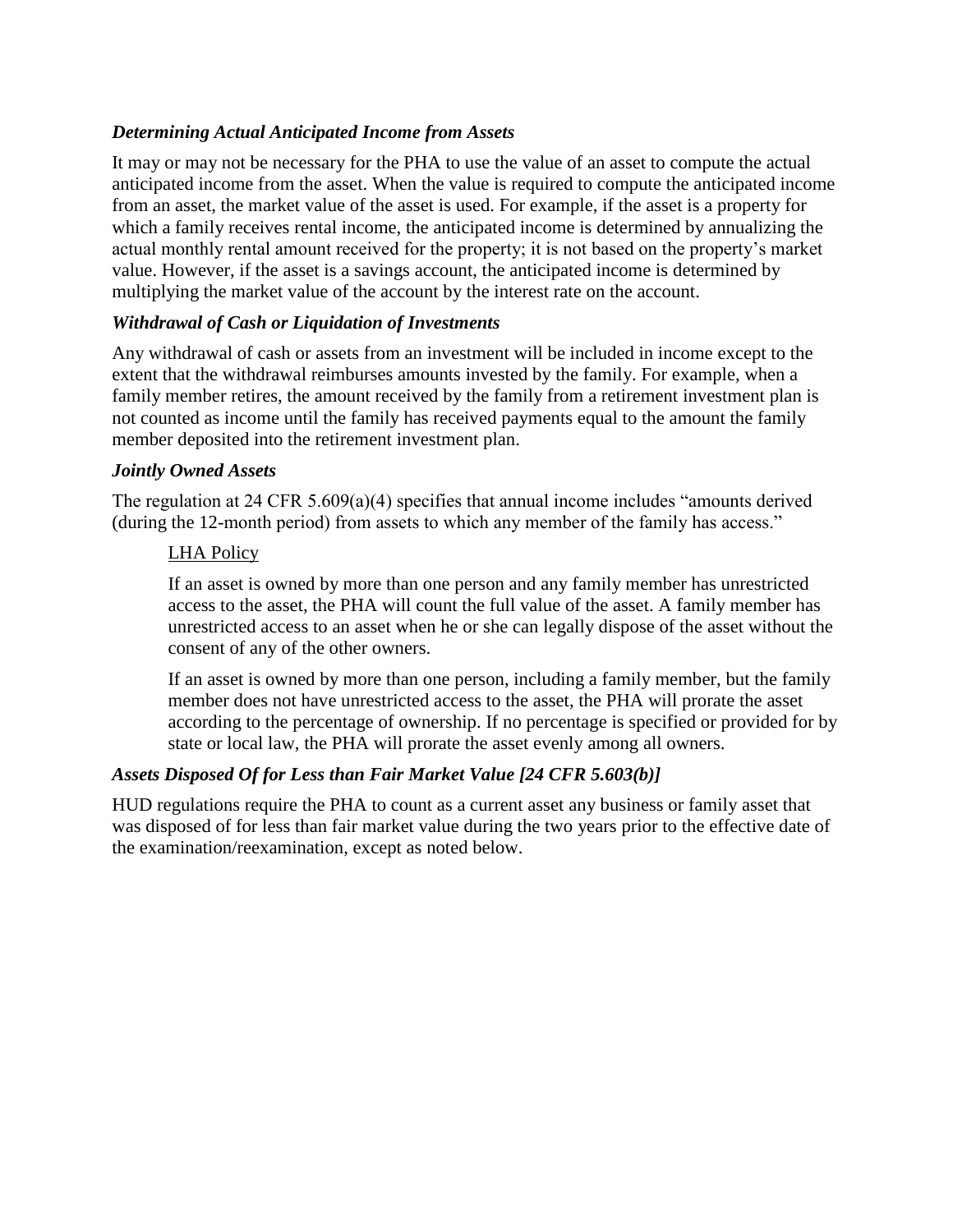## *Minimum Threshold*

The *HCV Guidebook* permits the PHA to set a threshold below which assets disposed of for less than fair market value will not be counted [HCV GB, p. 5-27].

#### LHA Policy

The PHA will not include the value of assets disposed of for less than fair market value unless the cumulative fair market value of all assets disposed of during the past two years exceeds the gross amount received for the assets by more than \$1,000.

When the two-year period expires, the income assigned to the disposed asset(s) also expires. If the two-year period ends between annual recertifications, the family may request an interim recertification to eliminate consideration of the asset(s).

Assets placed by the family in nonrevocable trusts are considered assets disposed of for less than fair market value except when the assets placed in trust were received through settlements or judgments.

#### *Separation or Divorce*

The regulation also specifies that assets are not considered disposed of for less than fair market value if they are disposed of as part of a separation or divorce settlement and the applicant or tenant receives important consideration not measurable in dollar terms.

#### LHA Policy

All assets disposed of as part of a separation or divorce settlement will be considered assets for which important consideration not measurable in monetary terms has been received. In order to qualify for this exemption, a family member must be subject to a formal separation or divorce settlement agreement established through arbitration, mediation, or court order.

#### *Foreclosure or Bankruptcy*

Assets are not considered disposed of for less than fair market value when the disposition is the result of a foreclosure or bankruptcy sale.

#### *Family Declaration*

## LHA Policy

Families must sign a declaration form at initial certification and each annual recertification identifying all assets that have been disposed of for less than fair market value or declaring that no assets have been disposed of for less than fair market value. The PHA may verify the value of the assets disposed of if other information available to the PHA does not appear to agree with the information reported by the family.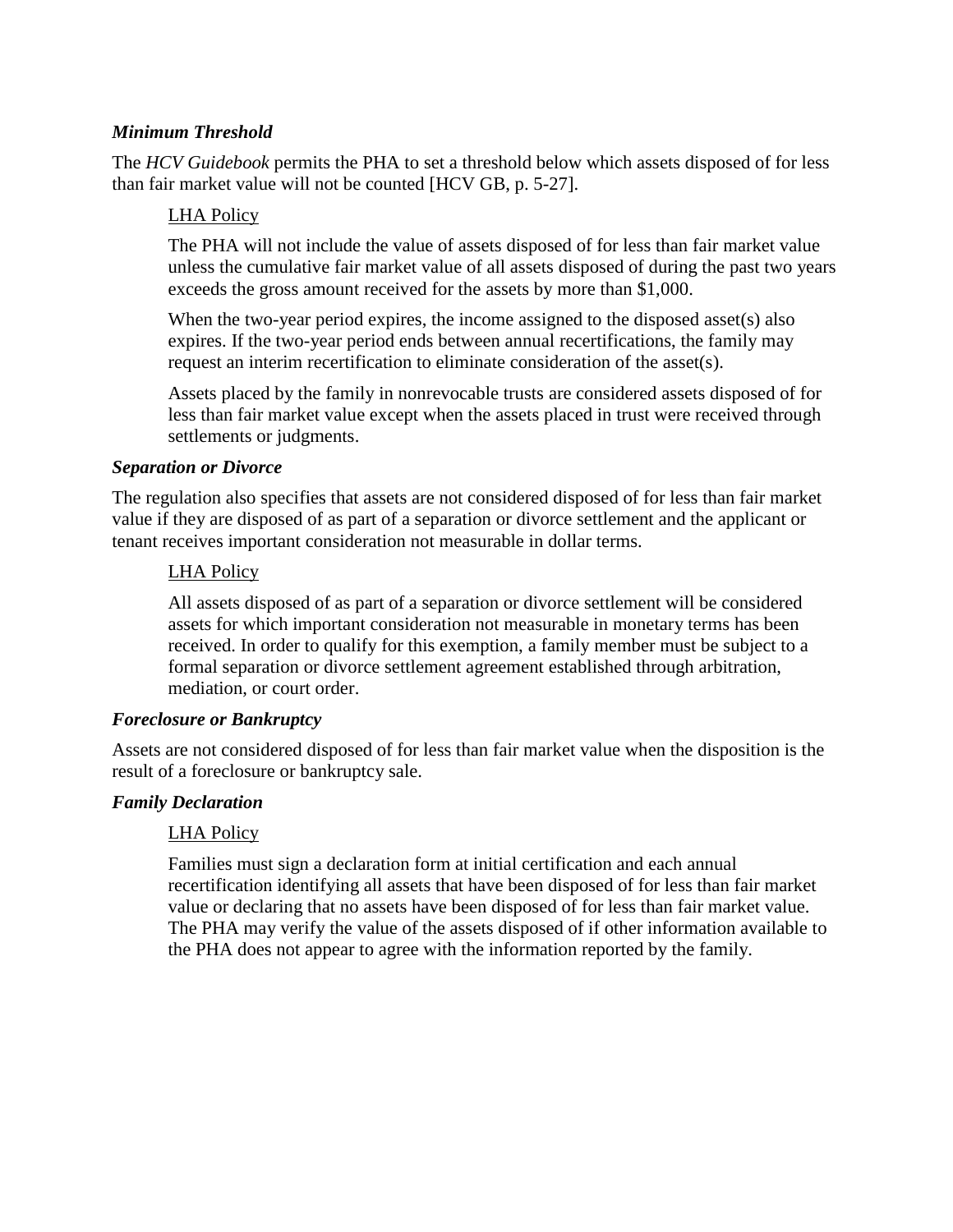## **Types of Assets**

### *Checking and Savings Accounts*

For regular checking accounts and savings accounts, *cash value* has the same meaning as *market value*. If a checking account does not bear interest, the anticipated income from the account is zero.

### LHA Policy

In determining the value of a checking account, the PHA will use the average monthly balance for the last six months.

In determining the value of a savings account, the PHA will use the current balance.

In determining the anticipated income from an interest-bearing checking or savings account, the PHA will multiply the value of the account by the current rate of interest paid on the account.

#### *Investment Accounts Such as Stocks, Bonds, Saving Certificates, and Money Market Funds*

Interest or dividends earned by investment accounts are counted as actual income from assets even when the earnings are reinvested. The cash value of such an asset is determined by deducting from the market value any broker fees, penalties for early withdrawal, or other costs of converting the asset to cash.

#### LHA Policy

In determining the market value of an investment account, the PHA will use the value of the account on the most recent investment report.

How anticipated income from an investment account will be calculated depends on whether the rate of return is known. For assets that are held in an investment account with a known rate of return (e.g., savings certificates), asset income will be calculated based on that known rate (market value multiplied by rate of earnings). When the anticipated rate of return is not known (e.g., stocks), the PHA will calculate asset income based on the earnings for the most recent reporting period.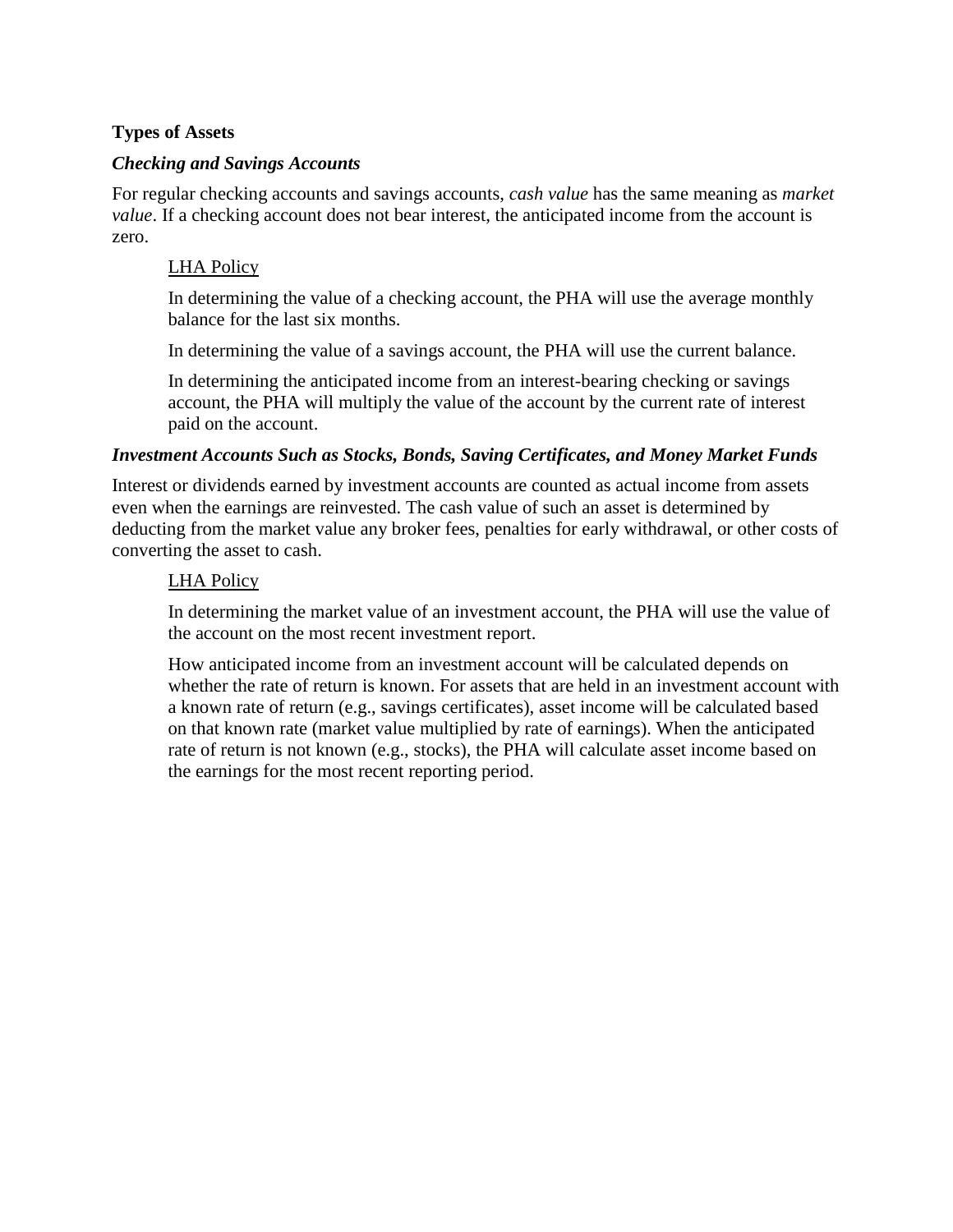# *Equity in Real Property or Other Capital Investments*

Equity (cash value) in a property or other capital asset is the estimated current market value of the asset less the unpaid balance on all loans secured by the asset and reasonable costs (such as broker fees) that would be incurred in selling the asset [HCV GB, p. 5-25].

# LHA Policy

In determining the equity, the PHA will determine market value by examining recent sales of at least three properties in the surrounding or similar neighborhood that possess comparable factors that affect market value.

The PHA will first use the payoff amount for the loan (mortgage) as the unpaid balance to calculate equity. If the payoff amount is not available, the PHA will use the basic loan balance information to deduct from the market value in the equity calculation.

Equity in real property and other capital investments is considered in the calculation of asset income **except** for the following types of assets:

- Equity accounts in HUD homeownership programs [24 CFR5.603(b)]
- The value of a home currently being purchased with assistance under the HCV program Homeownership Option for the first 10 years after the purchase date of the home [24 CFR 5.603(b), Notice PIH 2012-3]
- Equity in owner-occupied cooperatives and manufactured homes in which the family lives [HCV GB, p. 5-25]
- Equity in real property when a family member's main occupation is real estate [HCV GB, p. 5-25]. This real estate is considered a business asset, and income related to this asset will be calculated as described in section 6-I.F.
- $\bullet$  Interests in Indian Trust lands [24 CFR 5.603(b)]
- Real property and capital assets that are part of an active business or farming operation [HCV] GB, p. 5-25]

The PHA must also deduct from the equity the reasonable costs for converting the asset to cash. Using the formula for calculating equity specified above, the net cash value of real property is the market value of the loan (mortgage) minus the expenses to convert to cash [Notice PIH 2012-3].

## LHA Policy

For the purposes of calculating expenses to convert to cash for real property, the PHA will use ten percent of the market value of the home.

A family may have real property as an asset in two ways: (1) owning the property itself and (2) holding a mortgage or deed of trust on the property. In the case of a property owned by a family member, the anticipated asset income generally will be in the form of rent or other payment for the use of the property. If the property generates no income, actual anticipated income from the asset will be zero.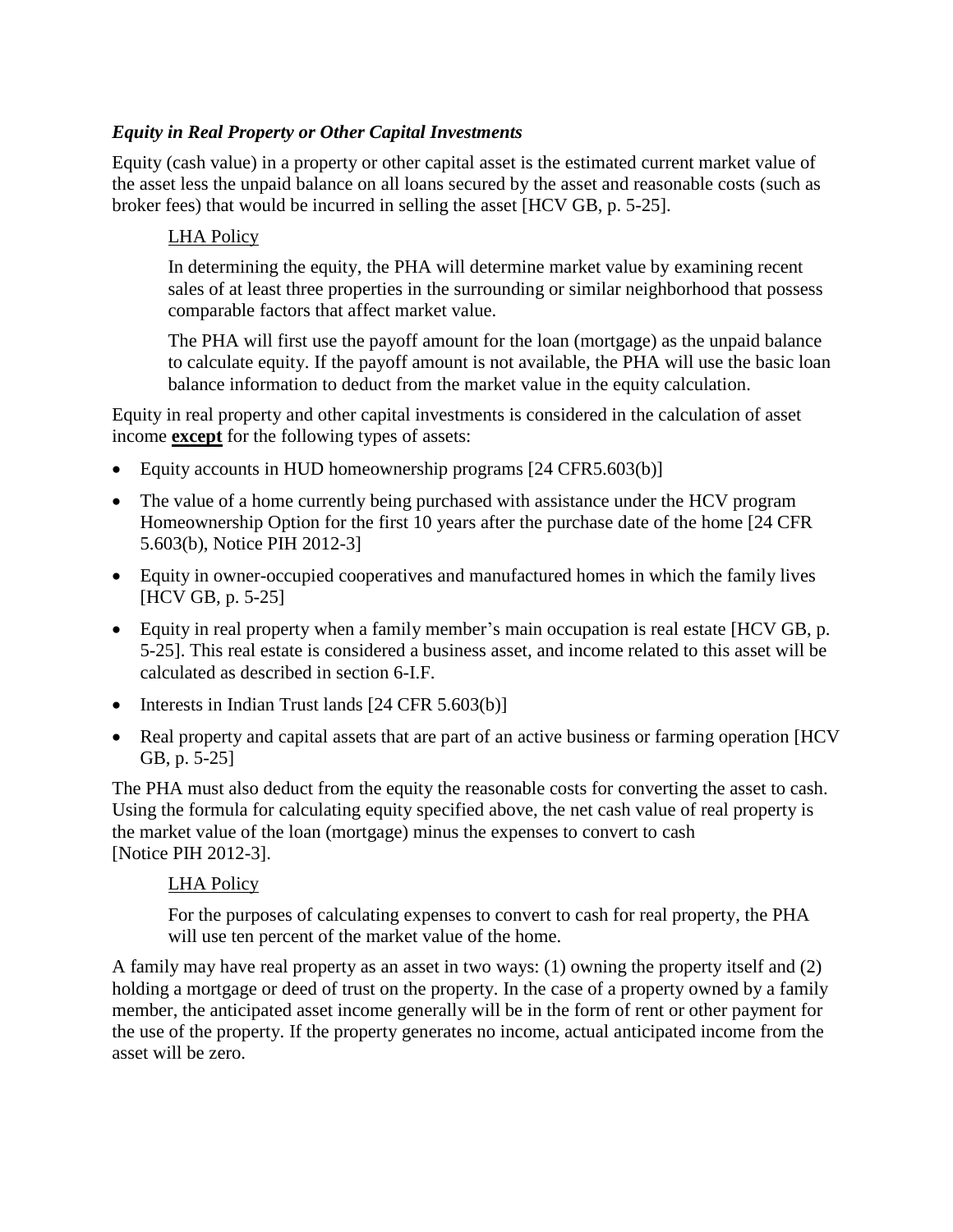In the case of a mortgage or deed of trust held by a family member, the outstanding balance (unpaid principal) is the cash value of the asset. The interest portion only of payments made to the family in accordance with the terms of the mortgage or deed of trust is counted as anticipated asset income.

# LHA Policy

In the case of capital investments owned jointly with others not living in a family's unit, a prorated share of the property's cash value will be counted as an asset unless the PHA determines that the family receives no income from the property and is unable to sell or otherwise convert the asset to cash.

## *Trusts*

A *trust* is a legal arrangement generally regulated by state law in which one party (the creator or grantor) transfers property to a second party (the trustee) who holds the property for the benefit of one or more third parties (the beneficiaries).

## *Revocable Trusts*

If any member of a family has the right to withdraw the funds in a trust, the value of the trust is considered an asset [HCV GB, p. 5-25]. Any income earned as a result of investment of trust funds is counted as actual asset income, whether the income is paid to the family or deposited in the trust.

# *Nonrevocable Trusts*

In cases where a trust is not revocable by, or under the control of, any member of a family, the value of the trust fund is not considered an asset. However, any income distributed to the family from such a trust is counted as a periodic payment or a lump-sum receipt, as appropriate [24 CFR 5.603(b)]. (Periodic payments are covered in section 6-I.H. Lump-sum receipts are discussed earlier in this section.)

# *Retirement Accounts*

## *Company Retirement/Pension Accounts*

In order to correctly include or exclude as an asset any amount held in a company retirement or pension account by an employed person, the PHA must know whether the money is accessible before retirement [HCV GB, p. 5-26].

While a family member is employed, only the amount the family member can withdraw without retiring or terminating employment is counted as an asset [HCV GB, p. 5-26].

After a family member retires or terminates employment, any amount distributed to the family member is counted as a periodic payment or a lump-sum receipt, as appropriate [HCV GB, p. 5- 26], except to the extent that it represents funds invested in the account by the family member. (For more on periodic payments, see section 6-I.H.) The balance in the account is counted as an asset only if it remains accessible to the family member.

# *IRA, Keogh, and Similar Retirement Savings Accounts*

IRA, Keogh, and similar retirement savings accounts are counted as assets even though early withdrawal would result in a penalty [HCV GB, p. 5-25].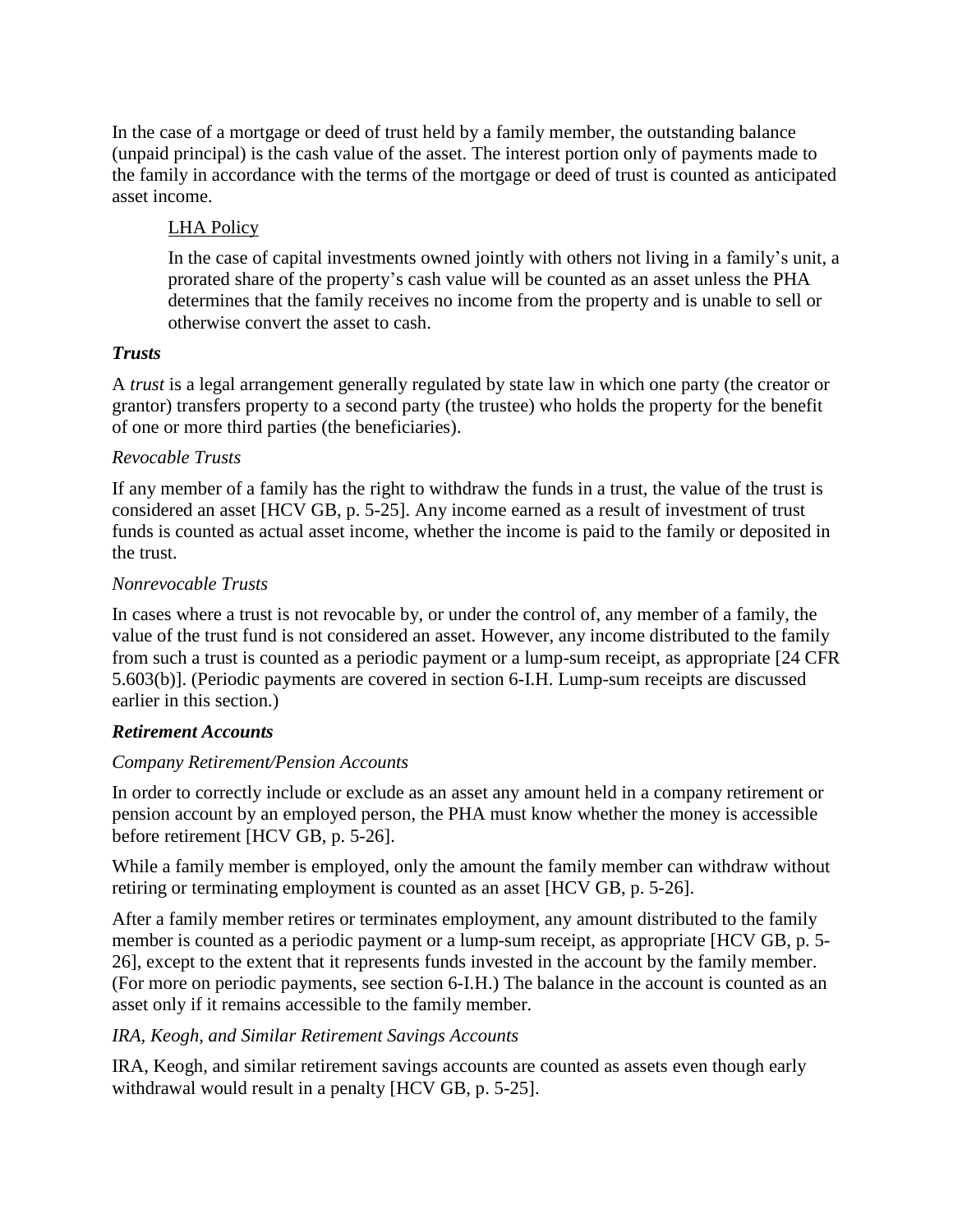## *Personal Property*

Personal property held as an investment, such as gems, jewelry, coin collections, antique cars, etc., is considered an asset [HCV GB, p. 5-25].

### LHA Policy

In determining the value of personal property held as an investment, the PHA will use the family's estimate of the value. The PHA may obtain an appraisal to confirm the value of the asset if there is reason to believe that the family's estimated value is off by \$50 or more. The family must cooperate with the appraiser, but cannot be charged any costs related to the appraisal.

Generally, personal property held as an investment generates no income until it is disposed of. If regular income is generated (e.g., income from renting the personal property), the amount that is expected to be earned in the coming year is counted as actual income from the asset.

Necessary items of personal property are not considered assets [24 CFR 5.603(b)].

#### LHA Policy

Necessary personal property consists of only those items not held as an investment, and may include clothing, furniture, household furnishings, jewelry, and vehicles, including those specially equipped for persons with disabilities.

#### *Life Insurance*

The cash value of a life insurance policy available to a family member before death, such as a whole life or universal life policy, is included in the calculation of the value of the family's assets [HCV GB 5-25]. The cash value is the surrender value. If such a policy earns dividends or interest that the family could elect to receive, the anticipated amount of dividends or interest is counted as income from the asset whether or not the family actually receives it.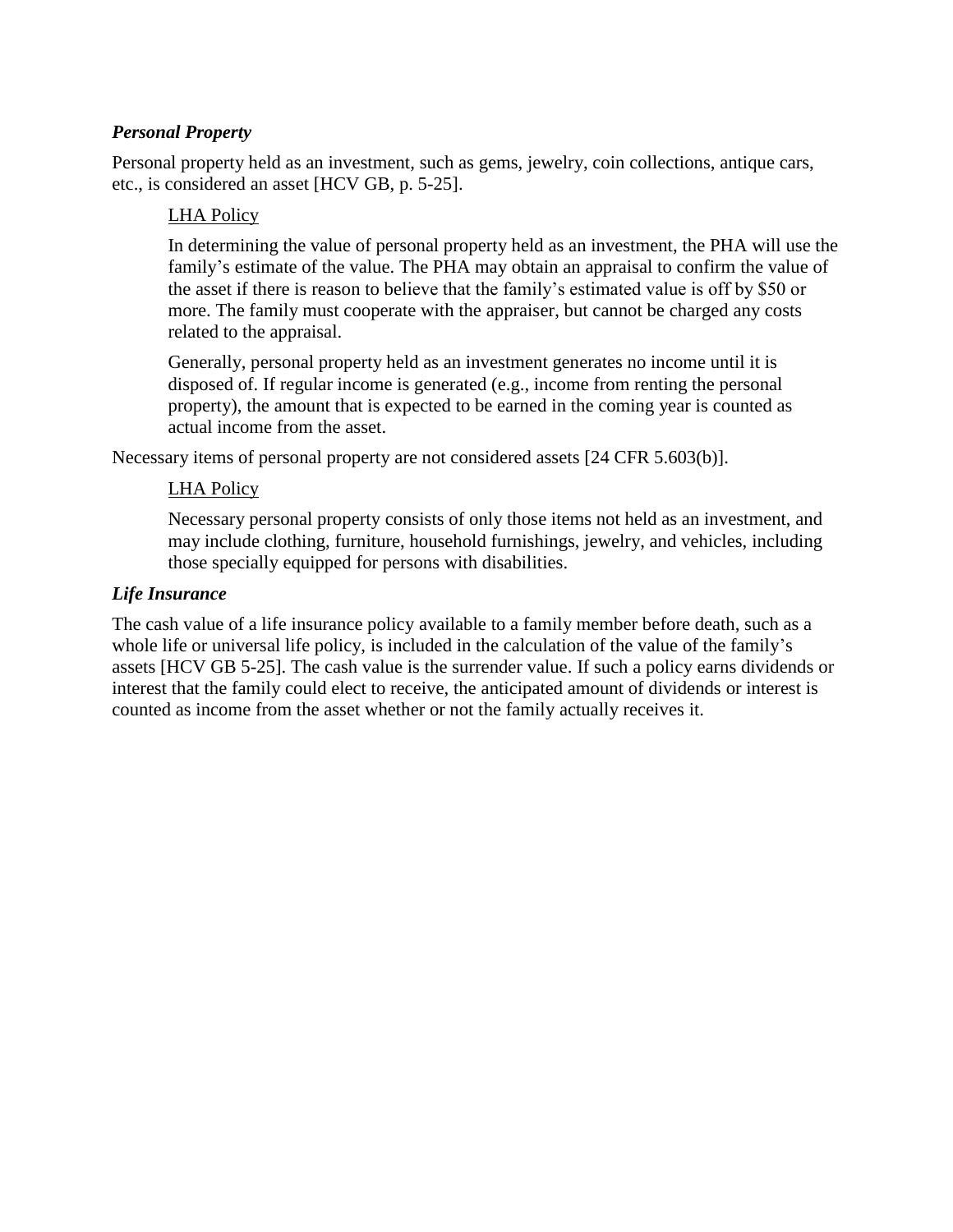# **6-I.H. PERIODIC PAYMENTS**

Periodic payments are forms of income received on a regular basis. HUD regulations specify periodic payments that are and are not included in annual income.

### **Periodic Payments Included in Annual Income**

- Periodic payments from sources such as social security, unemployment and welfare assistance, annuities, insurance policies, retirement funds, and pensions. However, periodic payments from retirement accounts, annuities, and similar forms of investments are counted only after they exceed the amount contributed by the family [24 CFR 5.609(b)(4) and (b)(3)].
- Disability or death benefits and lottery receipts paid periodically, rather than in a single lump sum [24 CFR 5.609(b)(4) and HCV, p. 5-14].

## **Lump-Sum Payments for the Delayed Start of a Periodic Payment**

Most lump-sums received as a result of delays in processing periodic payments, such as unemployment or welfare assistance, are counted as income. However, lump-sum receipts for the delayed start of periodic social security or supplemental security income (SSI) payments are not counted as income. Additionally, any deferred disability benefits that are received in a lump-sum or in prospective monthly amounts from the Department of Veterans Affairs are to be excluded from annual income  $[24 \text{ CFR } 5.609(c)(14)].$ 

#### LHA Policy

When a delayed-start payment is received and reported during the period in which the PHA is processing an annual reexamination, the PHA will adjust the family share and PHA subsidy retroactively for the period the payment was intended to cover. The family may pay in full any amount due or request to enter into a repayment agreement with the PHA.

#### **Treatment of Overpayment Deductions from Social Security Benefits**

The PHA must make a special calculation of annual income when the Social Security Administration (SSA) overpays an individual, resulting in a withholding or deduction from his or her benefit amount until the overpayment is paid in full. The amount and duration of the withholding will vary depending on the amount of the overpayment and the percent of the benefit rate withheld. Regardless of the amount withheld or the length of the withholding period, the PHA must use the reduced benefit amount after deducting only the amount of the overpayment withholding from the gross benefit amount [Notice PIH 2018-24].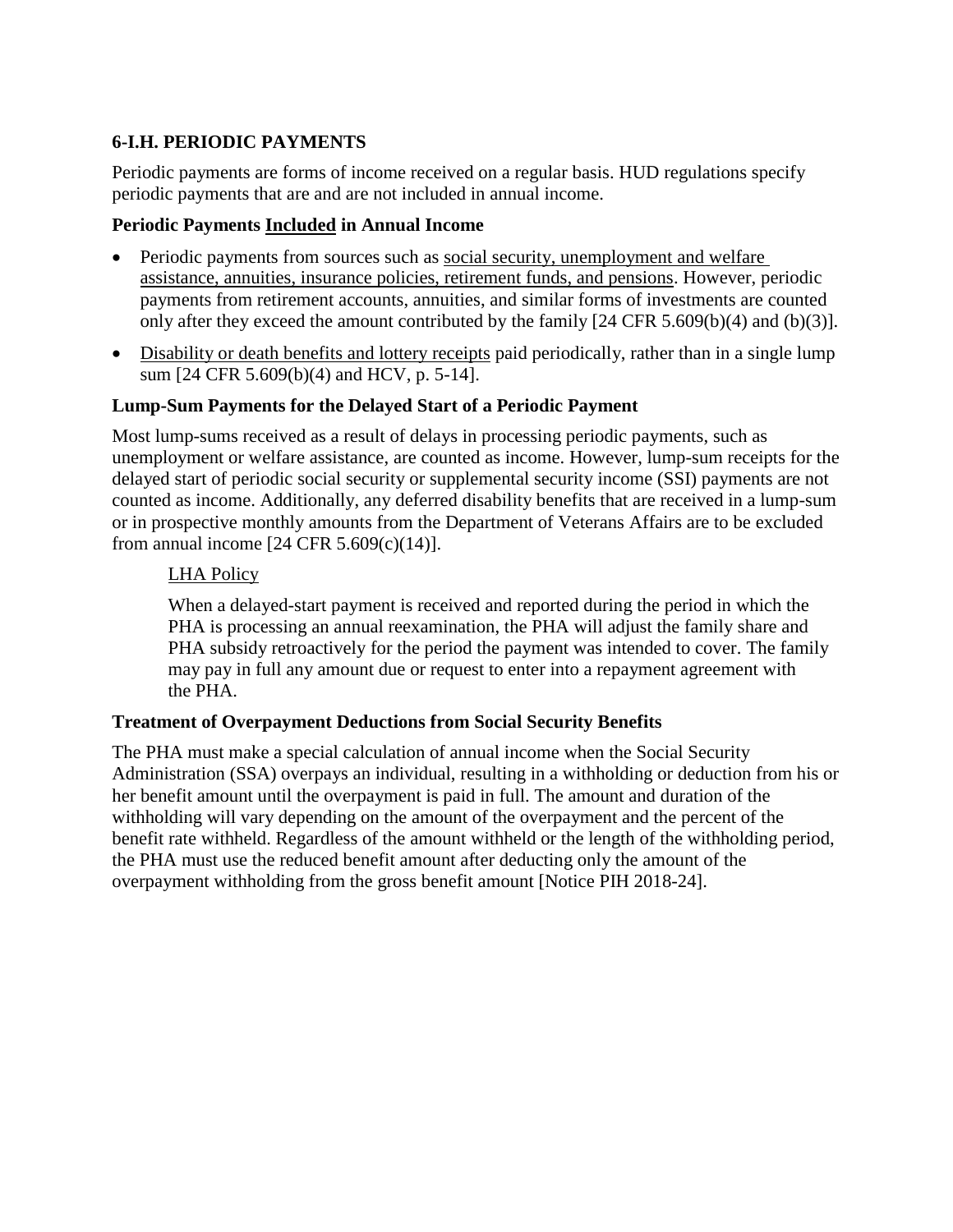## **Periodic Payments Excluded from Annual Income**

 Payments received for the care of foster children or foster adults (usually persons with disabilities, unrelated to the assisted family, who are unable to live alone) [24 CFR 5.609(c)(2)]. Kinship guardianship assistance payments (Kin-GAP) and other similar guardianship payments are treated the same as foster care payments and are likewise excluded from annual income [Notice PIH 2012-1].

## PHA Policy

The PHA will exclude payments for the care of foster children and foster adults only if the care is provided through an official arrangement with a local welfare agency [HCV GB, p. 5-18].

- Amounts paid by a state agency to a family with a member who has a developmental disability and is living at home to offset the cost of services and equipment needed to keep the developmentally disabled family member at home  $[24 \text{ CFR } 5.609(c)(16)].$
- Amounts received under the Low-Income Home Energy Assistance Program (42 U.S.C. 1626(c)) [24 CFR 5.609(c)(17)].
- Amounts received under the Child Care and Development Block Grant Act of 1990 (42) U.S.C. 9858q) [24 CFR 5.609(c)(17)].
- Earned Income Tax Credit (EITC) refund payments  $(26 \text{ U.S.C. } 32(i))$  [24 CFR 5.609(c)(17)]. *Note:* EITC may be paid periodically if the family elects to receive the amount due as part of payroll payments from an employer.
- Lump-sums received as a result of delays in processing Social Security and SSI payments (see section 6-I.H.) [24 CFR 5.609(c)(14)].
- Lump-sums or prospective monthly amounts received as deferred disability benefits from the Department of Veterans Affairs (VA) [24 CFR 5.609(c)(14)].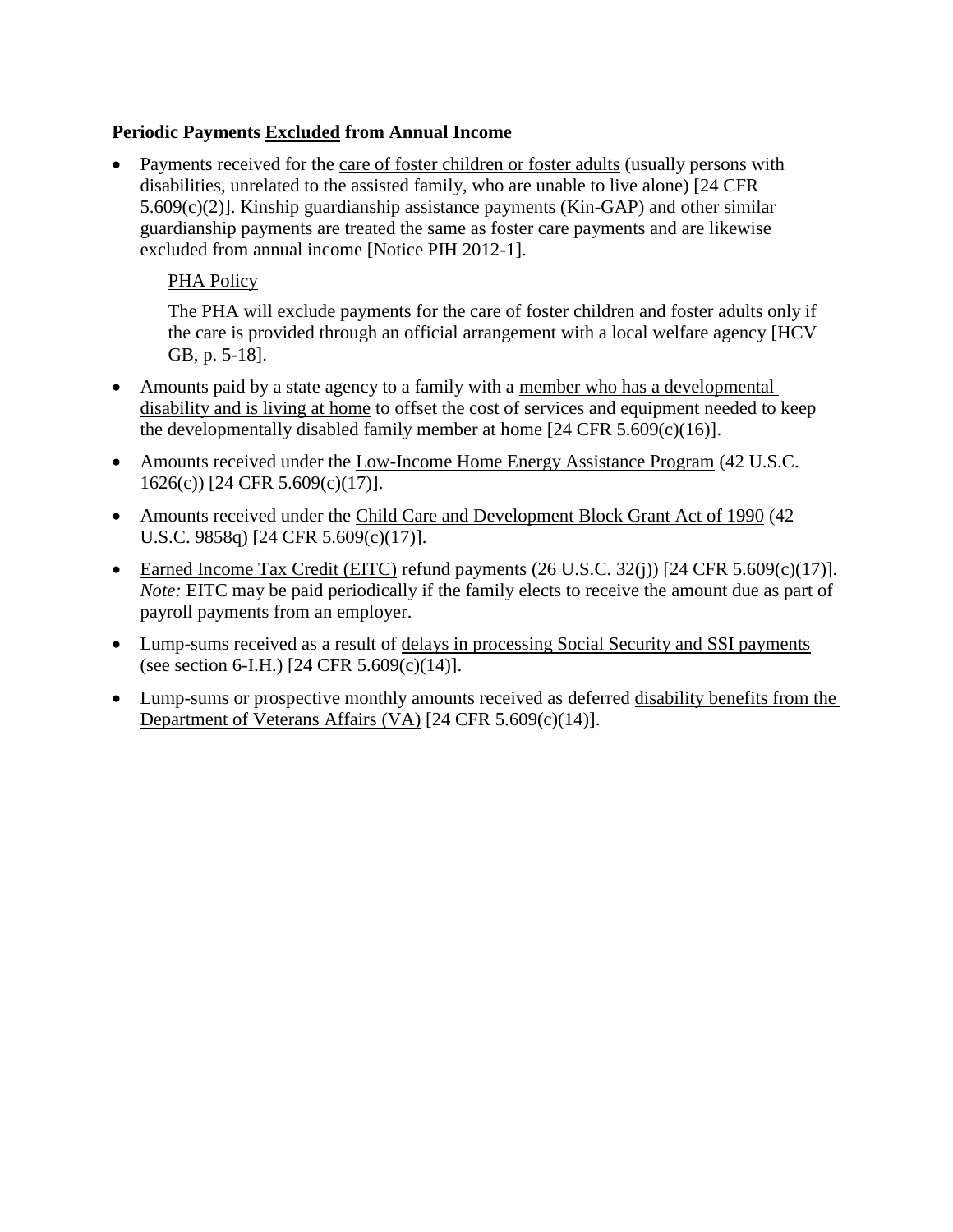## **6-I.I. PAYMENTS IN LIEU OF EARNINGS**

Payments in lieu of earnings, such as unemployment and disability compensation, worker's compensation, and severance pay, are counted as income  $[24 \text{ CFR } 5.609(b)(5)]$  if they are received either in the form of periodic payments or in the form of a lump-sum amount or prospective monthly amounts for the delayed start of a periodic payment. If they are received in a one-time lump sum (as a settlement, for instance), they are treated as lump-sum receipts [24 CFR 5.609 $(c)(3)$ ]. (See also the discussion of periodic payments in section 6-I.H and the discussion of lump-sum receipts in section 6-I.G.)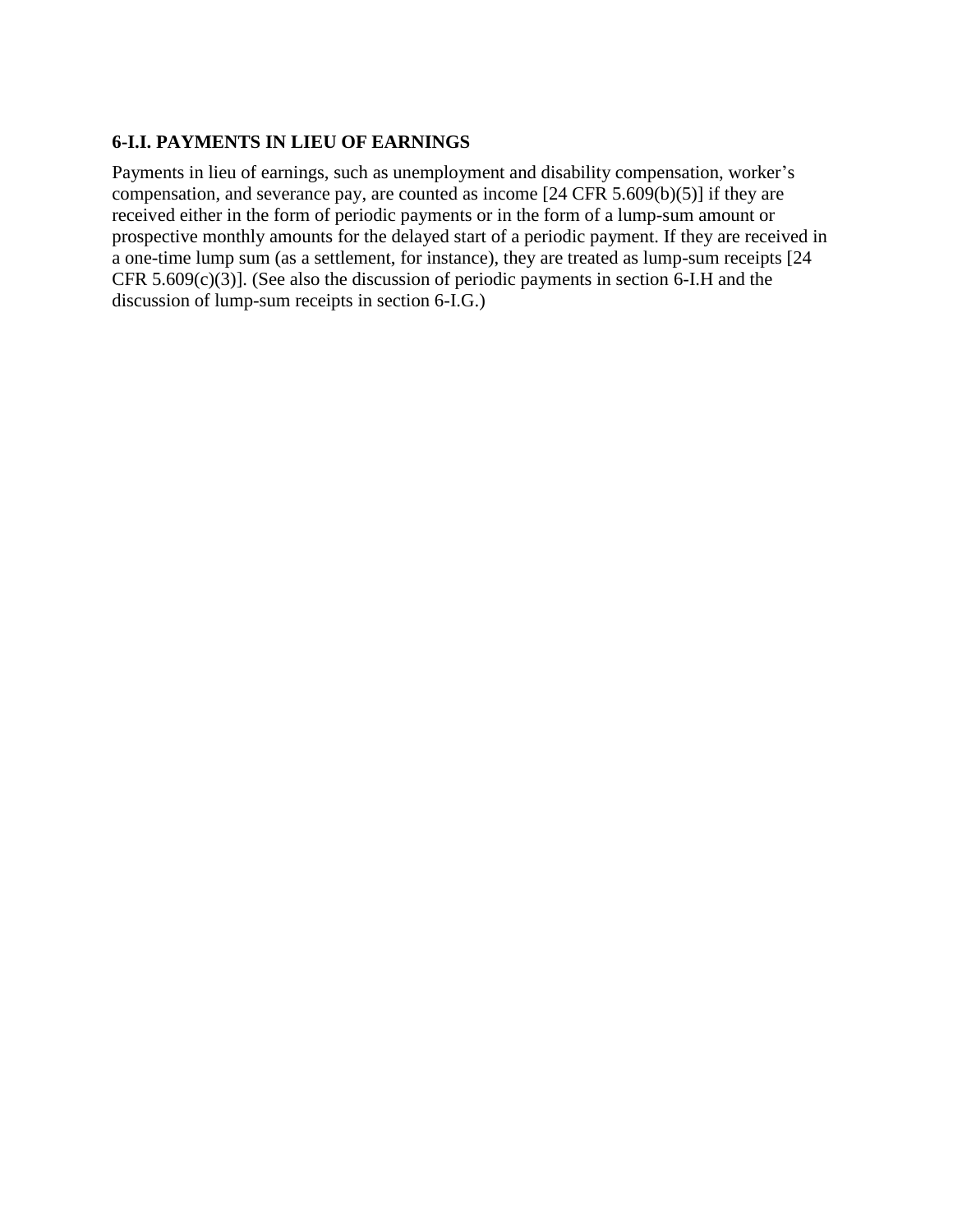# **6-I.J. WELFARE ASSISTANCE**

### **Overview**

Welfare assistance is counted in annual income. Welfare assistance includes Temporary Assistance for Needy Families (TANF) and any payments to individuals or families based on need that are made under programs funded separately or jointly by federal, state, or local governments [24 CFR 5.603(b)].

### **Sanctions Resulting in the Reduction of Welfare Benefits [24 CFR 5.615]**

The PHA must make a special calculation of annual income when the welfare agency imposes certain sanctions on certain families. The full text of the regulation at 24 CFR 5.615 is provided as Exhibit 6-5. The requirements are summarized below. This rule applies only if a family was receiving HCV assistance at the time the sanction was imposed.

#### *Covered Families*

The families covered by 24 CFR 5.615 are those "who receive welfare assistance or other public assistance benefits ('welfare benefits') from a State or other public agency ('welfare agency') under a program for which Federal, State or local law requires that a member of the family must participate in an economic self-sufficiency program as a condition for such assistance" [24 CFR 5.615(b)]

#### *Imputed Income*

When a welfare agency imposes a sanction that reduces a family's welfare income because the family commits fraud or fails to comply with the agency's economic self-sufficiency program or work activities requirement, the PHA must include in annual income "imputed" welfare income. The PHA must request that the welfare agency provide the reason for the reduction of benefits and the amount of the reduction of benefits. The imputed welfare income is the amount that the benefits were reduced as a result of the sanction.

This requirement does not apply to reductions in welfare benefits: (1) at the expiration of the lifetime or other time limit on the payment of welfare benefits, (2) if a family member is unable to find employment even though the family member has complied with the welfare agency economic self-sufficiency or work activities requirements, or (3) because a family member has not complied with other welfare agency requirements [24 CFR 5.615(b)(2)].

## *Offsets*

The amount of the imputed welfare income is offset by the amount of additional income the family begins to receive after the sanction is imposed. When the additional income equals or exceeds the imputed welfare income, the imputed income is reduced to zero [24 CFR  $5.615(c)(4)$ ].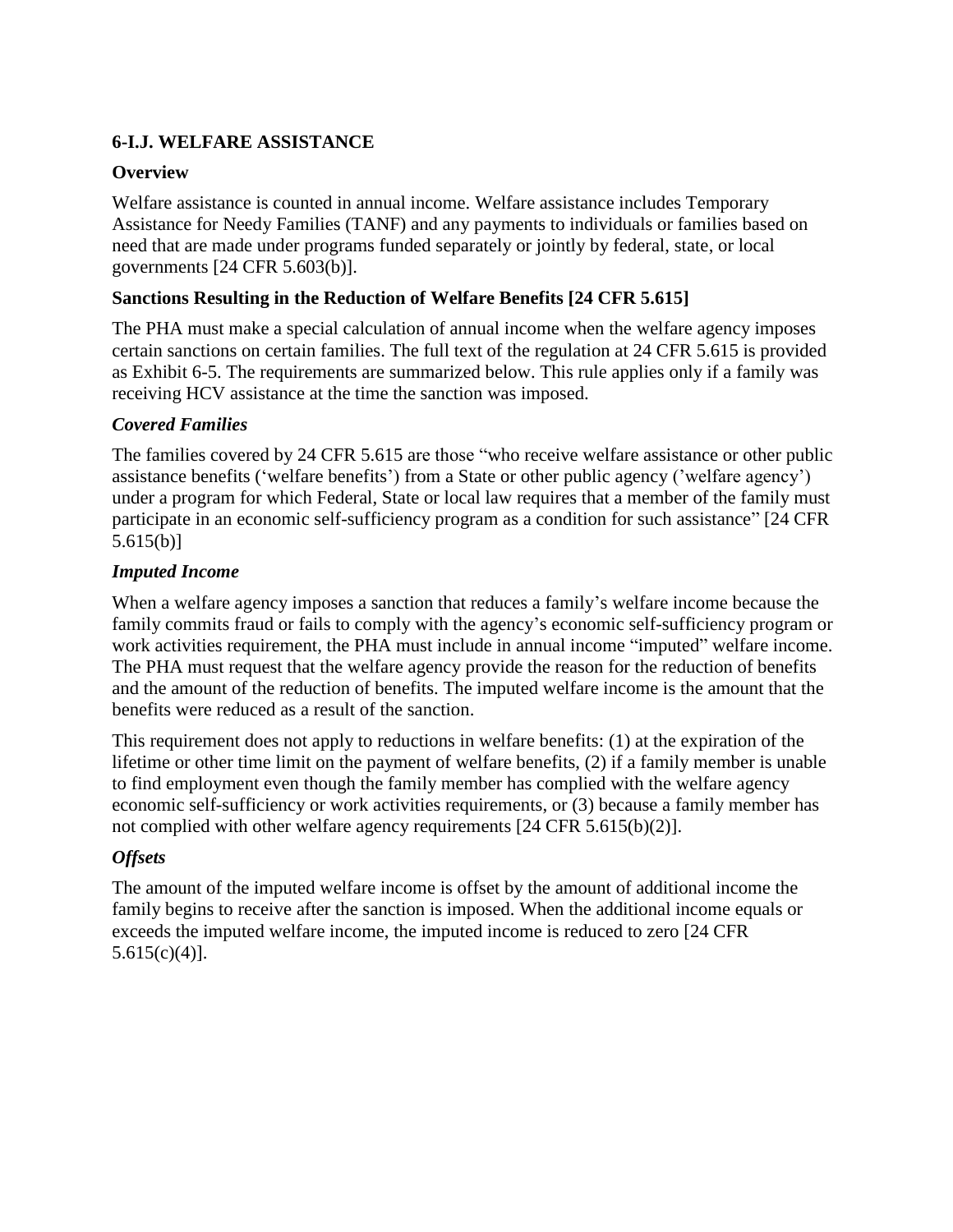# **6-I.K. PERIODIC AND DETERMINABLE ALLOWANCES [24 CFR 5.609(b)(7)]**

Annual income includes periodic and determinable allowances, such as alimony and child support payments, and regular contributions or gifts received from organizations or from persons not residing with an assisted family.

## **Alimony and Child Support**

The PHA must count alimony or child support amounts awarded as part of a divorce or separation agreement.

## LHA Policy

The PHA will count court-awarded amounts for alimony and child support unless the PHA verifies that: (1) the payments are not being made, and (2) the family has made reasonable efforts to collect amounts due, including filing with courts or agencies responsible for enforcing payments [HCV GB, pp. 5-23 and 5-47].

Families who do not have court-awarded alimony and child support awards are not required to seek a court award and are not required to take independent legal action to obtain collection.

## **Regular Contributions or Gifts**

The PHA must count as income regular monetary and nonmonetary contributions or gifts from persons not residing with an assisted family [24 CFR 5.609(b)(7)]. Temporary, nonrecurring, or sporadic income and gifts are not counted [24 CFR 5.609(c)(9)].

## LHA Policy

Examples of regular contributions include: (1) regular payment of a family's bills (e.g., utilities, telephone, rent, credit cards, and car payments), (2) cash or other liquid assets provided to any family member on a regular basis, and (3) "in-kind" contributions such as groceries and clothing provided to a family on a regular basis.

Nonmonetary contributions will be valued at the cost of purchasing the items, as determined by the PHA. For contributions that may vary from month to month (e.g., utility payments), the PHA will include an average amount based upon past history.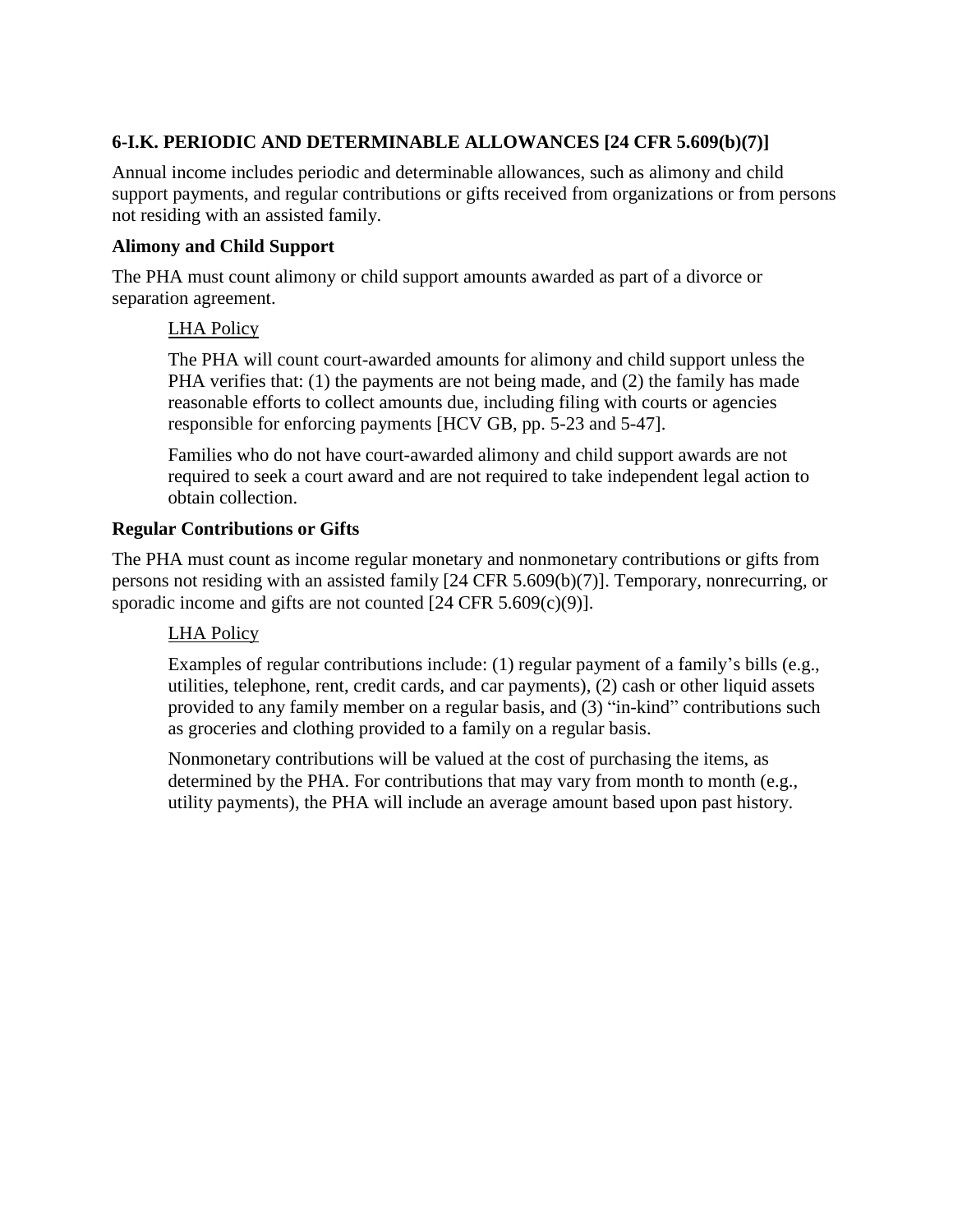# **6-I.L. STUDENT FINANCIAL ASSISTANCE [24 CFR 5.609(b)(9); Notice PIH 2015-21]**

In 2005, Congress passed a law (for Section 8 programs only) requiring that certain student financial assistance be included in annual income. Prior to that, the full amount of student financial assistance was excluded. For some students, the full exclusion still applies.

### **Student Financial Assistance Included in Annual Income [24 CFR 5.609(b)(9); FR 4/10/06; Notice PIH 2015-21]**

The regulation requiring the inclusion of certain student financial assistance applies only to students who satisfy all of the following conditions:

- They are enrolled in an institution of higher education, as defined under the Higher Education Act (HEA) of 1965.
- They are seeking or receiving Section 8 assistance on their own—that is, apart from their parents—through the HCV program, the project-based voucher program, or the moderate rehabilitation program.
- They are under 24 years of age **OR** they have no dependent children.

For students who satisfy these three conditions, any financial assistance in excess of tuition and any other required fees and charges received: (1) under the 1965 HEA, (2) from a private source, or (3) from an institution of higher education, as defined under the 1965 HEA, must be included in annual income.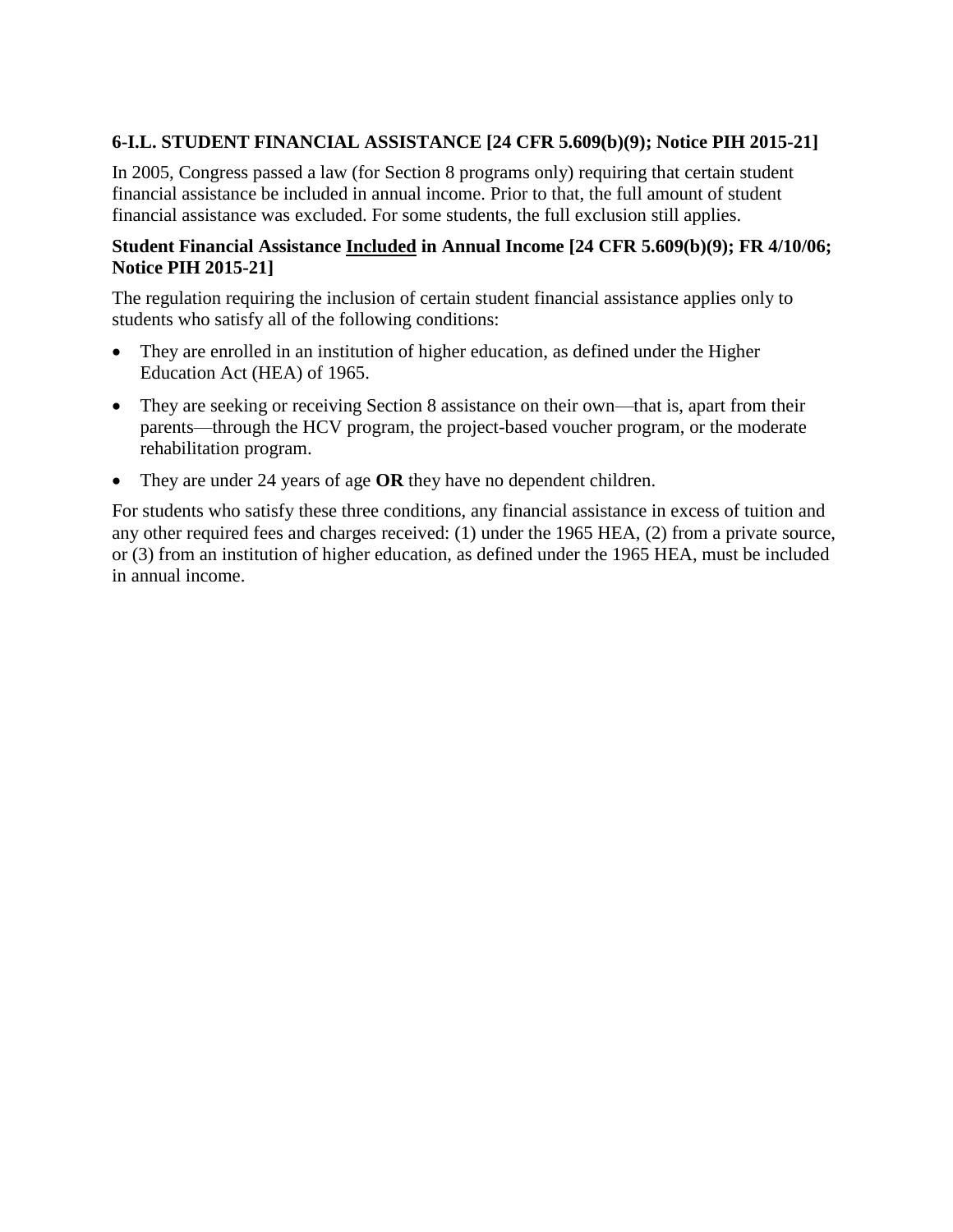To determine annual income in accordance with the above requirements, the PHA will use the definitions of *dependent child, institution of higher education,* and *parents* in section 3-II.E, along with the following definitions [FR 4/10/06, pp. 18148-18150]:

- *Assistance under the Higher Education Act of 1965* includes Pell Grants, Federal Supplement Educational Opportunity Grants, Academic Achievement Incentive Scholarships, State Assistance under the Leveraging Educational Assistance Partnership Program, the Robert G. Byrd Honors Scholarship Program, and Federal Work Study programs.
- *Assistance from private sources* means assistance from nongovernmental sources, including parents, guardians, and other persons not residing with the student in an HCV assisted unit.
- *Tuition and fees* are defined in the same manner in which the Department of Education defines *tuition and fees* [Notice PIH 2015-21].
	- This is the amount of tuition and required fees covering a full academic year most frequently charged to students.
	- The amount represents what a typical student would be charged and may not be the same for all students at an institution.
	- If tuition is charged on a per-credit-hour basis, the average full-time credit hour load for an academic year is used to estimate average tuition.
	- Required fees include all fixed-sum charges that are required of a large proportion of all students. Examples include, but are not limited to, writing and science lab fees and fees specific to the student's major or program (i.e., nursing program).
	- Expenses related to attending an institution of higher education must **not** be included as tuition. Examples include, but are not limited to, room and board, books, supplies, meal plans, transportation and parking, student health insurance plans, and other non-fixedsum charges.

## **Student Financial Assistance Excluded from Annual Income [24 CFR 5.609(c)(6)]**

Any student financial assistance not subject to inclusion under 24 CFR 5.609(b)(9) is fully excluded from annual income under 24 CFR  $5.609(c)(6)$ , whether it is paid directly to the student or to the educational institution the student is attending. This includes any financial assistance received by:

- Students residing with parents who are seeking or receiving Section 8 assistance
- Students who are enrolled in an educational institution that does **not** meet the 1965 HEA definition of *institution of higher education*
- Students who are over 23 **AND** have at least one dependent child, as defined in section 3-II.E
- Students who are receiving financial assistance through a governmental program not authorized under the 1965 HEA.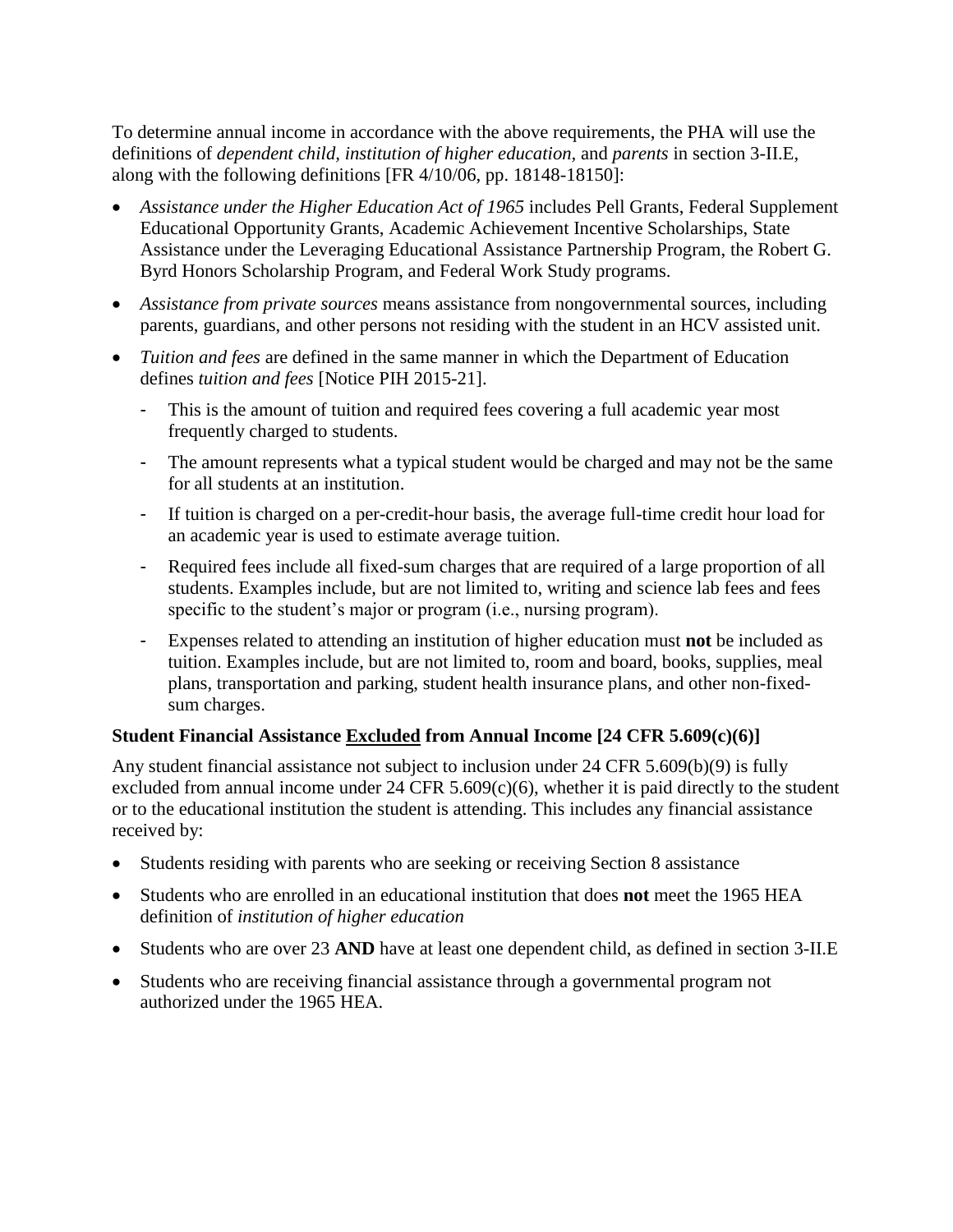# **6-I.M. ADDITIONAL EXCLUSIONS FROM ANNUAL INCOME**

Other exclusions contained in 24 CFR 5.609(c) that have not been discussed earlier in this chapter include the following:

- Reimbursement of medical expenses  $[24 \text{ CFR } 5.609(c)(4)]$
- Amounts received by participants in other publicly assisted programs which are specifically for or in reimbursement of out-of-pocket expenses incurred and which are made solely to allow participation in a specific program  $[24 \text{ CFR } 5.609(c)(8)(iii)]$
- Amounts received by a person with a disability that are disregarded for a limited time for purposes of Supplemental Security Income eligibility and benefits because they are set aside for use under a Plan to Attain Self-Sufficiency (PASS)  $[(24 \text{ CFR } 5.609(c)(8)(ii))]$
- Reparation payments paid by a foreign government pursuant to claims filed under the laws of that government by persons who were persecuted during the Nazi era  $[24 \text{ CFR } 5.609(c)(10)]$
- Adoption assistance payments in excess of \$480 per adopted child  $[24 \text{ CFR } 5.609 \text{ (c)}(12)]$
- Refunds or rebates on property taxes paid on the dwelling unit  $[24 \text{ CFR } 5.609 \text{ (c)}(15)]$
- Amounts paid by a state agency to a family with a member who has a developmental disability and is living at home to offset the cost of services and equipment needed to keep the developmentally disabled family member at home  $[24 \text{ CFR } 5.609(c)(16)]$
- Amounts specifically excluded by any other federal statute  $[24 \text{ CFR } 5.609 \text{ (c)} (17)$ , FR Notice 5/20/14]. HUD publishes an updated list of these exclusions periodically. It includes:
	- (a) The value of the allotment provided to an eligible household under the Food Stamp Act of 1977 (7 U.S.C. 2017 (b))
	- (b) Benefits under Section 1780 of the School Lunch Act and Child Nutrition Act of 1966, including WIC
	- (c) Payments to volunteers under the Domestic Volunteer Services Act of 1973 (42 U.S.C. 5044(g), 5058)
	- (d) Payments received under the Alaska Native Claims Settlement Act (43 U.S.C. 1626(c))
	- (e) Income derived from certain submarginal land of the United States that is held in trust for certain Indian tribes (25 U.S.C. 459e)
	- (f) Payments or allowances made under the Department of Health and Human Services' Low-Income Home Energy Assistance Program (42 U.S.C. 8624(f))
	- (g) Payments received under programs funded in whole or in part under the Workforce Investment Act of 1998 (29 U.S.C. 2931)
	- (h) Deferred disability benefits from the Department of Veterans Affairs, whether received as a lump sum or in monthly prospective amounts
	- (i) Income derived from the disposition of funds to the Grand River Band of Ottawa Indians (Pub. L. 94-540, 90 Stat. 2503-04)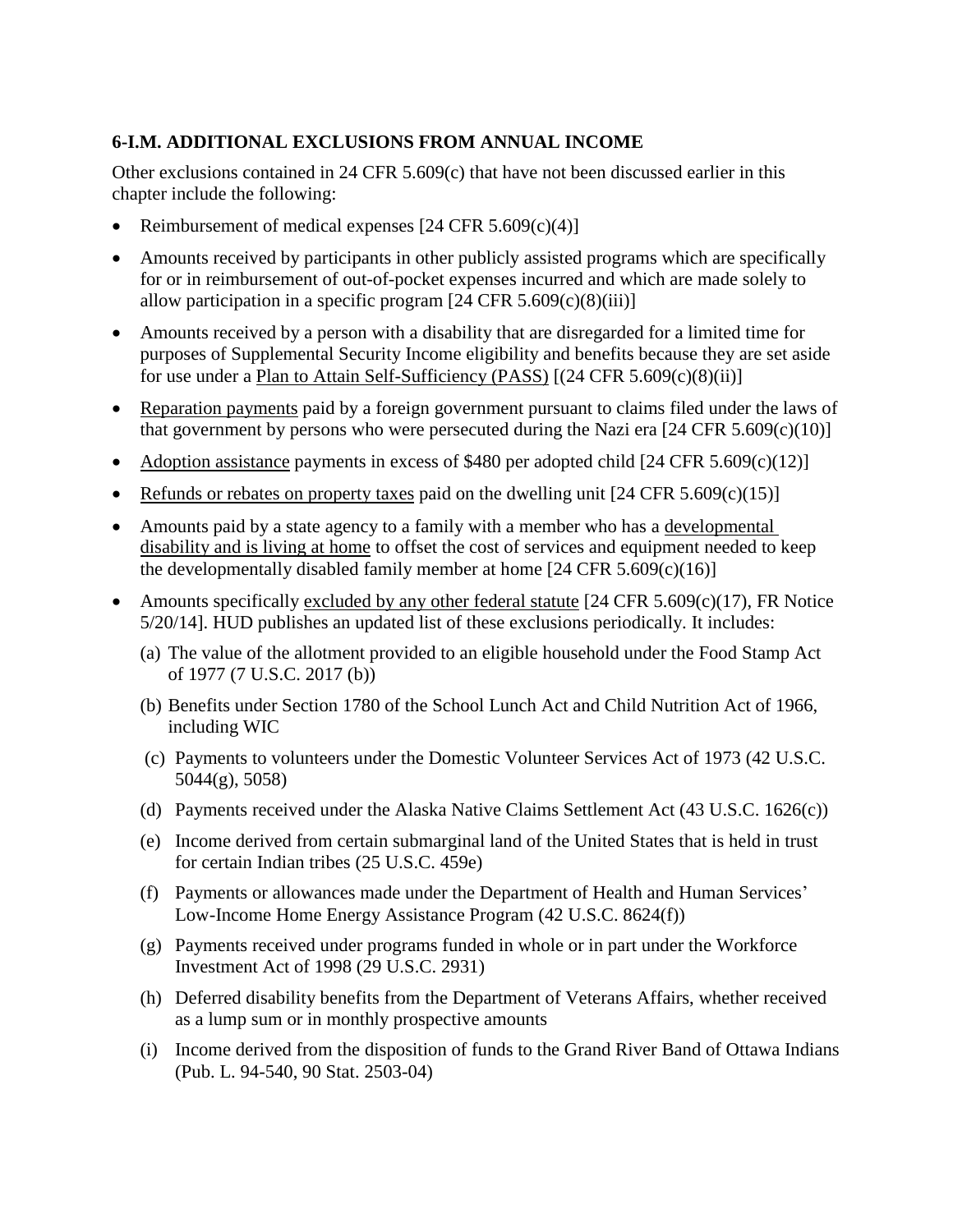- (j) Payments, funds, or distributions authorized, established, or directed by the Seneca Nation Settlement Act of 1990 (25 U.S.C. 1774f(b))
- (k) A lump sum or periodic payment received by an individual Indian pursuant to the Class Action Settlement Agreement in the United States District Court case entitled *Elouise Cobell et al.* v. *Ken Salazar et al.,* for a period of one year from the time of receipt of that payment as provided in the Claims Resolution Act of 2010
- (l) The first \$2,000 of per capita shares received from judgment funds awarded by the Indian Claims Commission or the U. S. Claims Court, the interests of individual Indians in trust or restricted lands, including the first \$2,000 per year of income received by individual Indians from funds derived from interests held in such trust or restricted lands (25 U.S.C. 1407-1408)
- (m) Benefits under the Indian Veterans Housing Opportunity Act of 2010 (only applies to Native American housing programs)
- (n) Payments received from programs funded under Title V of the Older Americans Act of 1985 (42 U.S.C. 3056(f))
- (o) Payments received on or after January 1, 1989, from the Agent Orange Settlement Fund or any other fund established pursuant to the settlement in *In Re Agent Orange* product liability litigation, M.D.L. No. 381 (E.D.N.Y.)
- (p) Payments received under 38 U.S.C. 1833(c) to children of Vietnam veterans born with spinal bifida, children of women Vietnam veterans born with certain birth defects, and children of certain Korean service veterans born with spinal bifida
- (q) Payments received under the Maine Indian Claims Settlement Act of 1980 (25 U.S.C. 1721)
- (r) The value of any child care provided or arranged (or any amount received as payment for such care or reimbursement for costs incurred for such care) under the Child Care and Development Block Grant Act of 1990 (42 U.S.C. 9858q)
- (s) Earned income tax credit (EITC) refund payments received on or after January 1, 1991  $(26 \text{ U.S.C. } 32(j))$
- (t) Payments by the Indian Claims Commission to the Confederated Tribes and Bands of Yakima Indian Nation or the Apache Tribe of Mescalero Reservation (Pub. L. 95-433)
- (u) Amounts of scholarships funded under Title IV of the Higher Education Act of 1965j, including awards under federal work-study programs or under the Bureau of Indian Affairs student assistance programs (20 U.S.C. 1087uu). For Section 8 programs, the exception found in § 237 of Public Law 109–249 applies and requires that the amount of financial assistance in excess of tuition and mandatory fees shall be considered income in accordance with the provisions codified at 24 CFR 5.609(b)(9), except for those persons with disabilities as defined by 42 U.S.C. 1437a(b)(3)(E) (Pub. L. 109–249) (See See Section 6-I.L. for exceptions.)
- (v) Allowances, earnings and payments to AmeriCorps participants under the National and Community Service Act of 1990 (42 U.S.C. 12637(d))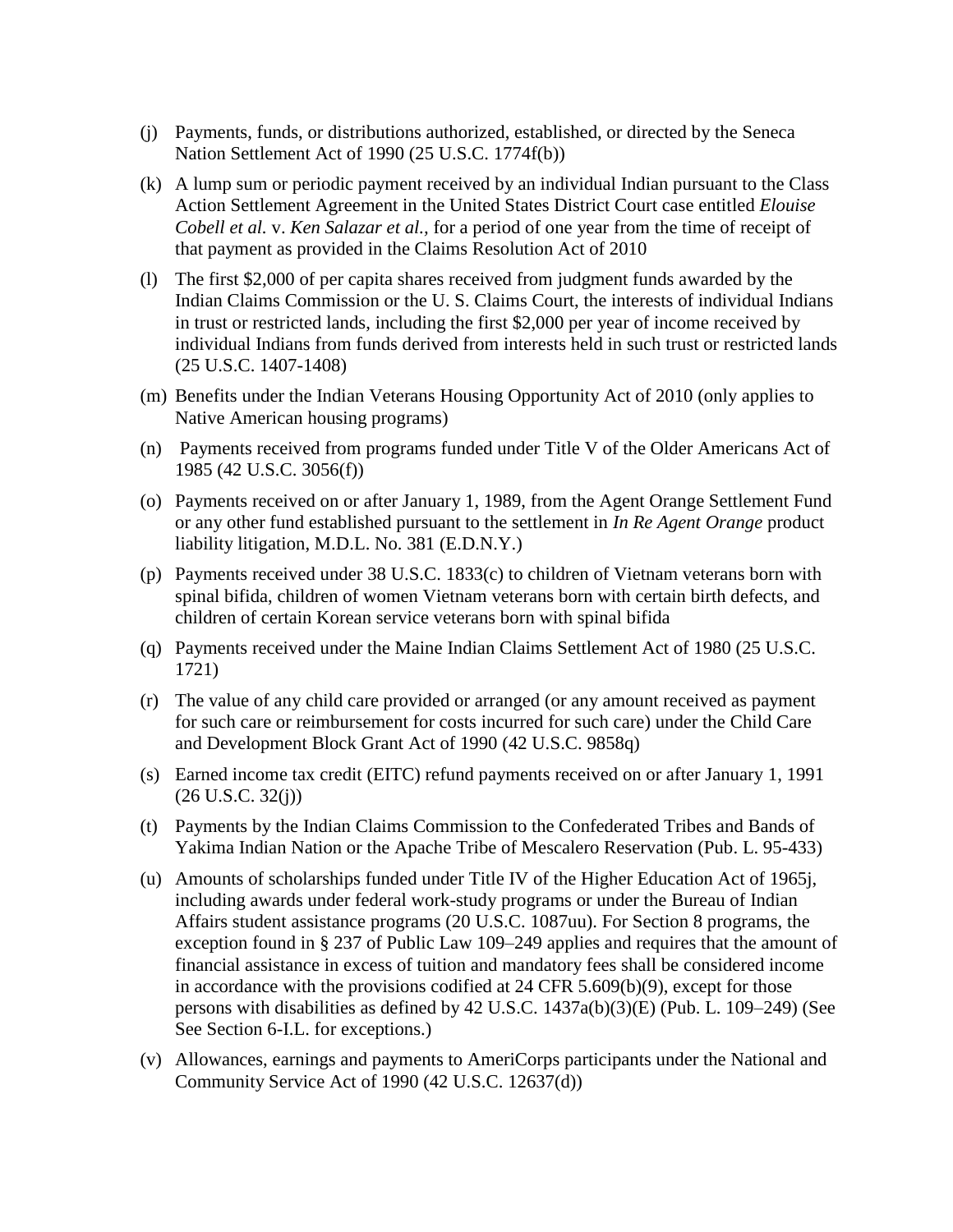- (w) Any amount of crime victim compensation (under the Victims of Crime Act) received through crime victim assistance (or payment or reimbursement of the cost of such assistance) as determined under the Victims of Crime Act because of the commission of a crime against the applicant under the Victims of Crime Act (42 U.S.C. 10602)
- (x) Any amounts in an "individual development account" as provided by the Assets for Independence Act, as amended in 2002
- (y) Payments made from the proceeds of Indian tribal trust cases as described in Notice PIH 2013–30, "Exclusion from Income of Payments under Recent Tribal Trust Settlements" (25 U.S.C. 117b(a))
- (z) Major disaster and emergency assistance received under the Robert T. Stafford Disaster Relief and Emergency Assistance Act and comparable disaster assistance provided by states, local governments, and disaster assistance organizations
- (aa) Distributions from an ABLE account, and actual or imputed interest on the ABLE account balance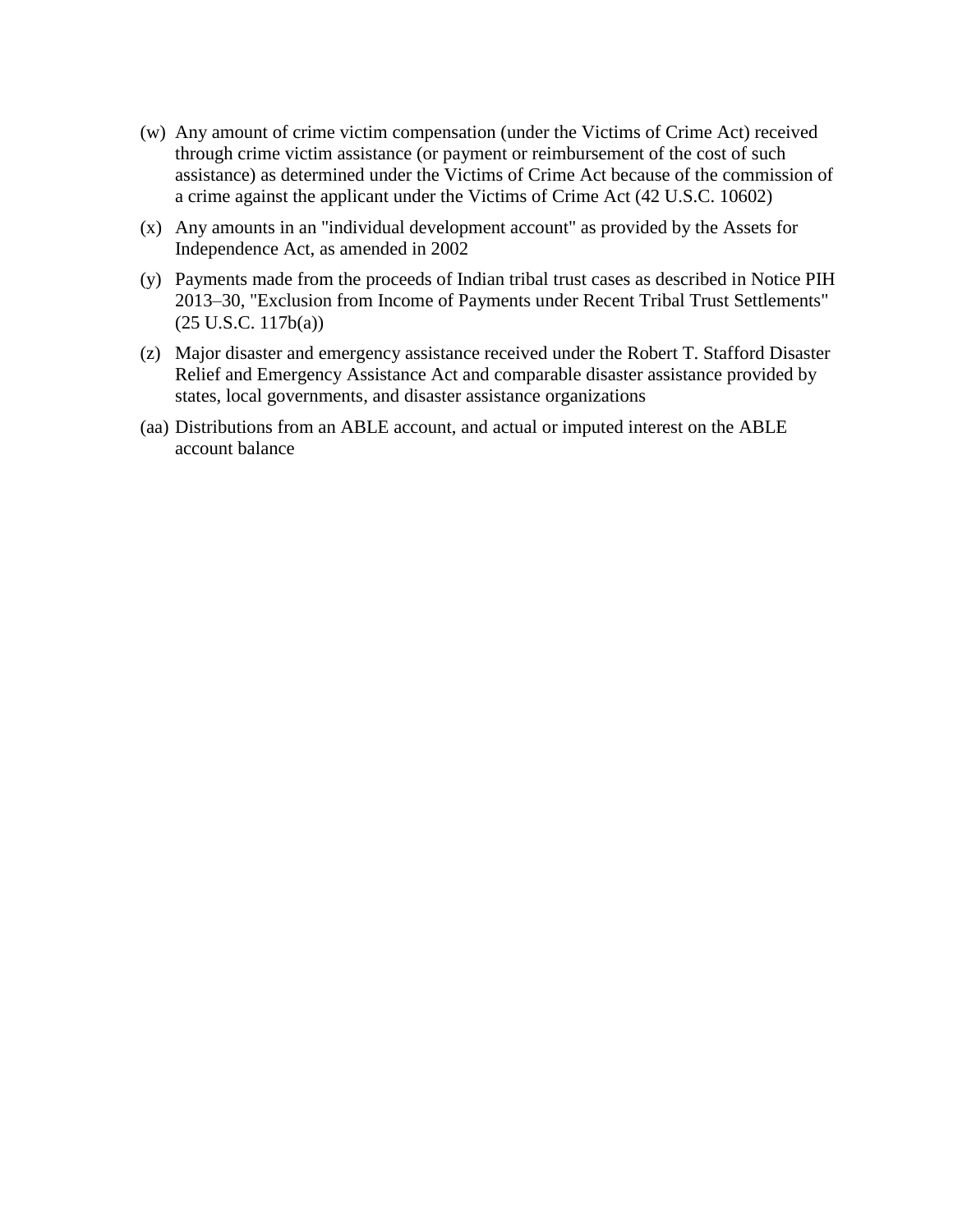# **PART II: ADJUSTED INCOME**

#### **6-II.A. INTRODUCTION**

#### **Overview**

HUD regulations require PHAs to deduct from annual income any of five mandatory deductions for which a family qualifies. The resulting amount is the family's adjusted income. Mandatory deductions are found in 24 CFR 5.611.

5.611(a) Mandatory deductions. In determining adjusted income, the responsible entity [PHA] must deduct the following amounts from annual income:

(1) \$480 for each dependent;

(2) \$400 for any elderly family or disabled family;

(3) The sum of the following, to the extent the sum exceeds three percent of annual income:

(i) Unreimbursed medical expenses of any elderly family or disabled family;

(ii) Unreimbursed reasonable attendant care and auxiliary apparatus expenses for each member of the family who is a person with disabilities, to the extent necessary to enable any member of the family (including the member who is a person with disabilities) to be employed. This deduction may not exceed the earned income received by family members who are 18 years of age or older and who are able to work because of such attendant care or auxiliary apparatus; and

(4) Any reasonable child care expenses necessary to enable a member of the family to be employed or to further his or her education.

This part covers policies related to these mandatory deductions. Verification requirements related to these deductions are found in Chapter 7.

#### **Anticipating Expenses**

## LHA Policy

Generally, the PHA will use current circumstances to anticipate expenses. When possible, for costs that are expected to fluctuate during the year (e.g., child care during school and nonschool periods and cyclical medical expenses), the PHA will estimate costs based on historic data and known future costs.

If a family has an accumulated debt for medical or disability assistance expenses, the PHA will include as an eligible expense the portion of the debt that the family expects to pay during the period for which the income determination is being made. However, amounts previously deducted will not be allowed even if the amounts were not paid as expected in a preceding period. The PHA may require the family to provide documentation of payments made in the preceding year.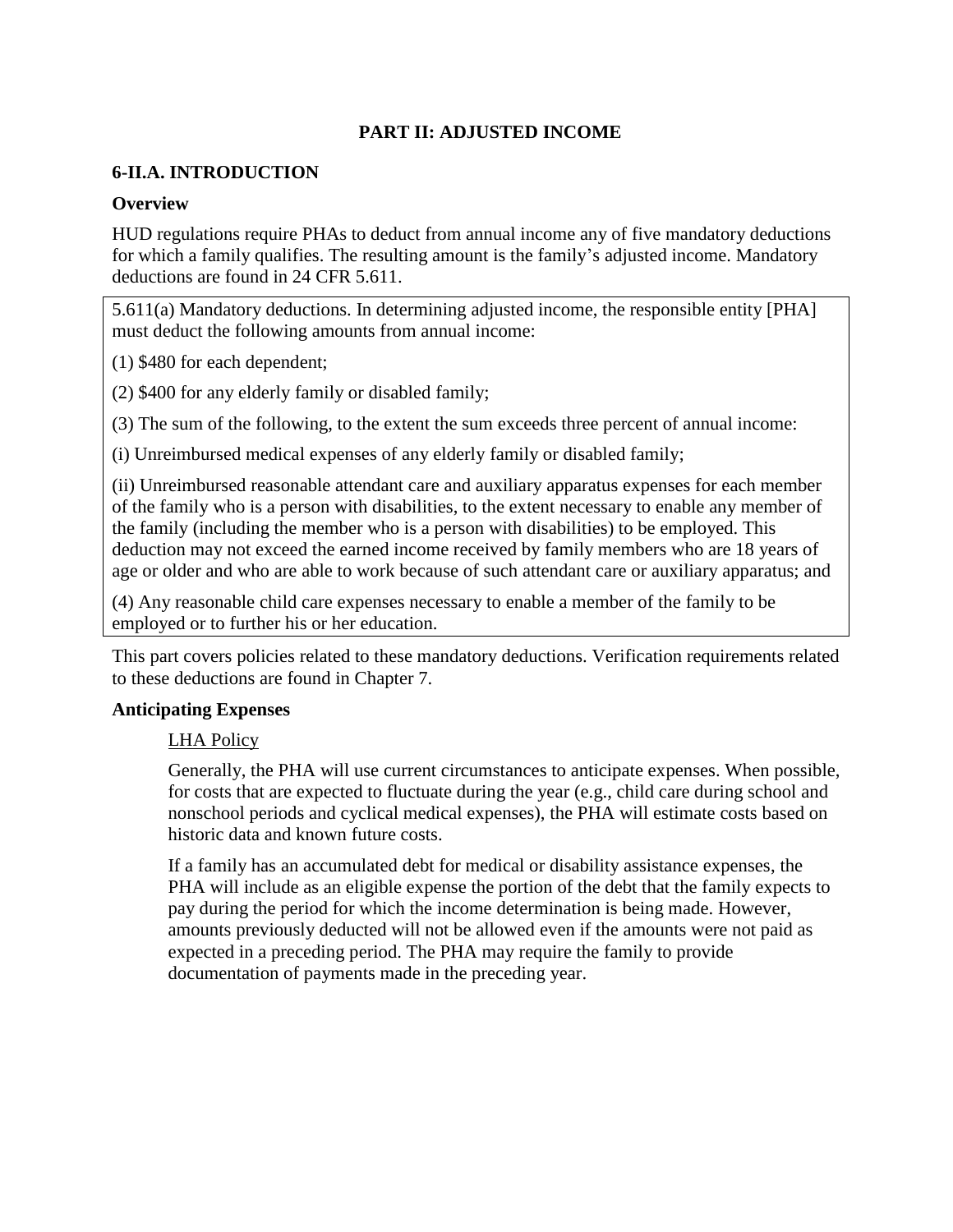# **6-II.B. DEPENDENT DEDUCTION**

An allowance of \$480 is deducted from annual income for each dependent [24 CFR 5.611(a)(1)]. *Dependent* is defined as any family member other than the head, spouse, or cohead who is under the age of 18 or who is 18 or older and is a person with disabilities or a full-time student. Foster children, foster adults, and live-in aides are never considered dependents [24 CFR 5.603(b)].

## **6-II.C. ELDERLY OR DISABLED FAMILY DEDUCTION**

A single deduction of \$400 is taken for any elderly or disabled family [24 CFR 5.611(a)(2)]. An *elderly family* is a family whose head, spouse, cohead, or sole member is 62 years of age or older, and a *disabled family* is a family whose head, spouse, cohead, or sole member is a person with disabilities [24 CFR 5.403].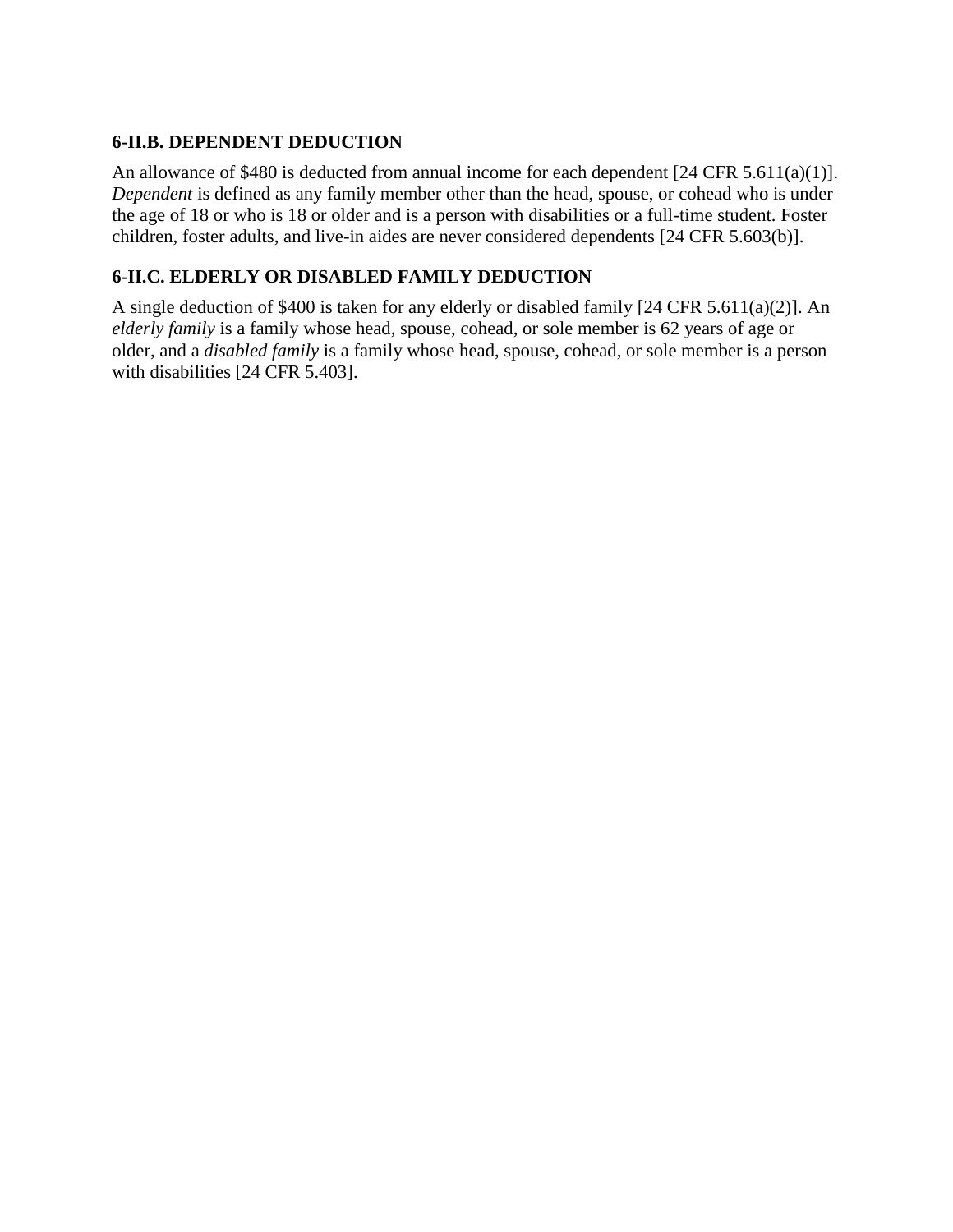# **6-II.D. MEDICAL EXPENSES DEDUCTION [24 CFR 5.611(a)(3)(i)]**

Unreimbursed medical expenses may be deducted to the extent that, in combination with any disability assistance expenses, they exceed three percent of annual income.

The medical expense deduction is permitted only for families in which the head, spouse, or cohead is at least 62 or is a person with disabilities. If a family is eligible for a medical expense deduction, the medical expenses of all family members are counted [VG, p. 28].

## **Definition of** *Medical Expenses*

HUD regulations define *medical expenses* at 24 CFR 5.603(b) to mean "medical expenses, including medical insurance premiums, that are anticipated during the period for which annual income is computed, and that are not covered by insurance."

## LHA Policy

The most current IRS Publication 502, *Medical and Dental Expenses,* will be used as a reference to determine the costs that qualify as medical expenses.

| <b>Summary of Allowable Medical Expenses from IRS Publication 502</b>                                       |                                                                                                                                                                                                                                                                                                                                           |  |  |  |
|-------------------------------------------------------------------------------------------------------------|-------------------------------------------------------------------------------------------------------------------------------------------------------------------------------------------------------------------------------------------------------------------------------------------------------------------------------------------|--|--|--|
| Services of medical professionals                                                                           | Substance abuse treatment programs                                                                                                                                                                                                                                                                                                        |  |  |  |
| Surgery and medical procedures that are<br>necessary, legal, noncosmetic                                    | Psychiatric treatment<br>Ambulance services and some costs of<br>transportation related to medical<br>expenses<br>The cost and care of necessary<br>equipment related to a medical<br>condition (e.g., eyeglasses/lenses,<br>hearing aids, crutches, and artificial<br>teeth)<br>Cost and continuing care of necessary<br>service animals |  |  |  |
| Services of medical facilities                                                                              |                                                                                                                                                                                                                                                                                                                                           |  |  |  |
| Hospitalization, long-term care, and in-<br>home nursing services                                           |                                                                                                                                                                                                                                                                                                                                           |  |  |  |
| Prescription medicines and insulin, but<br>not nonprescription medicines even if<br>recommended by a doctor |                                                                                                                                                                                                                                                                                                                                           |  |  |  |
| Improvements to housing directly related<br>to medical needs (e.g., ramps for a wheel<br>chair, handrails)  |                                                                                                                                                                                                                                                                                                                                           |  |  |  |
|                                                                                                             | Medical insurance premiums or the cost<br>of a health maintenance organization<br>(HMO)                                                                                                                                                                                                                                                   |  |  |  |
| Note: This chart provides a summary of eligible medical expenses only. Detailed                             |                                                                                                                                                                                                                                                                                                                                           |  |  |  |

information is provided in IRS Publication 502. Medical expenses are considered only to the extent they are not reimbursed by insurance or some other source.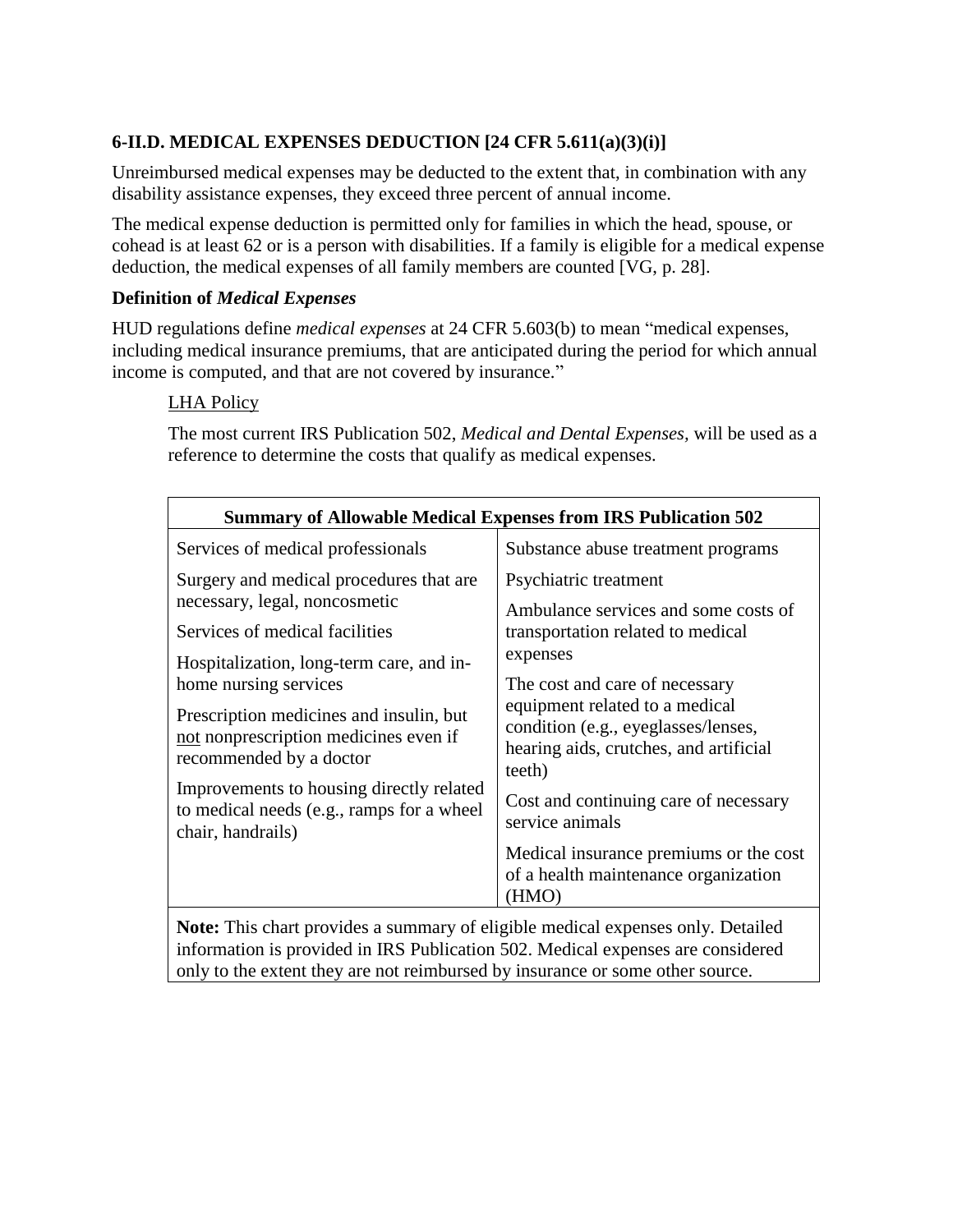# **Families That Qualify for Both Medical and Disability Assistance Expenses**

### LHA Policy

This policy applies only to families in which the head, spouse, or cohead is 62 or older or is a person with disabilities.

When expenses anticipated by a family could be defined as either medical or disability assistance expenses, the PHA will consider them medical expenses unless it is clear that the expenses are incurred exclusively to enable a person with disabilities to work.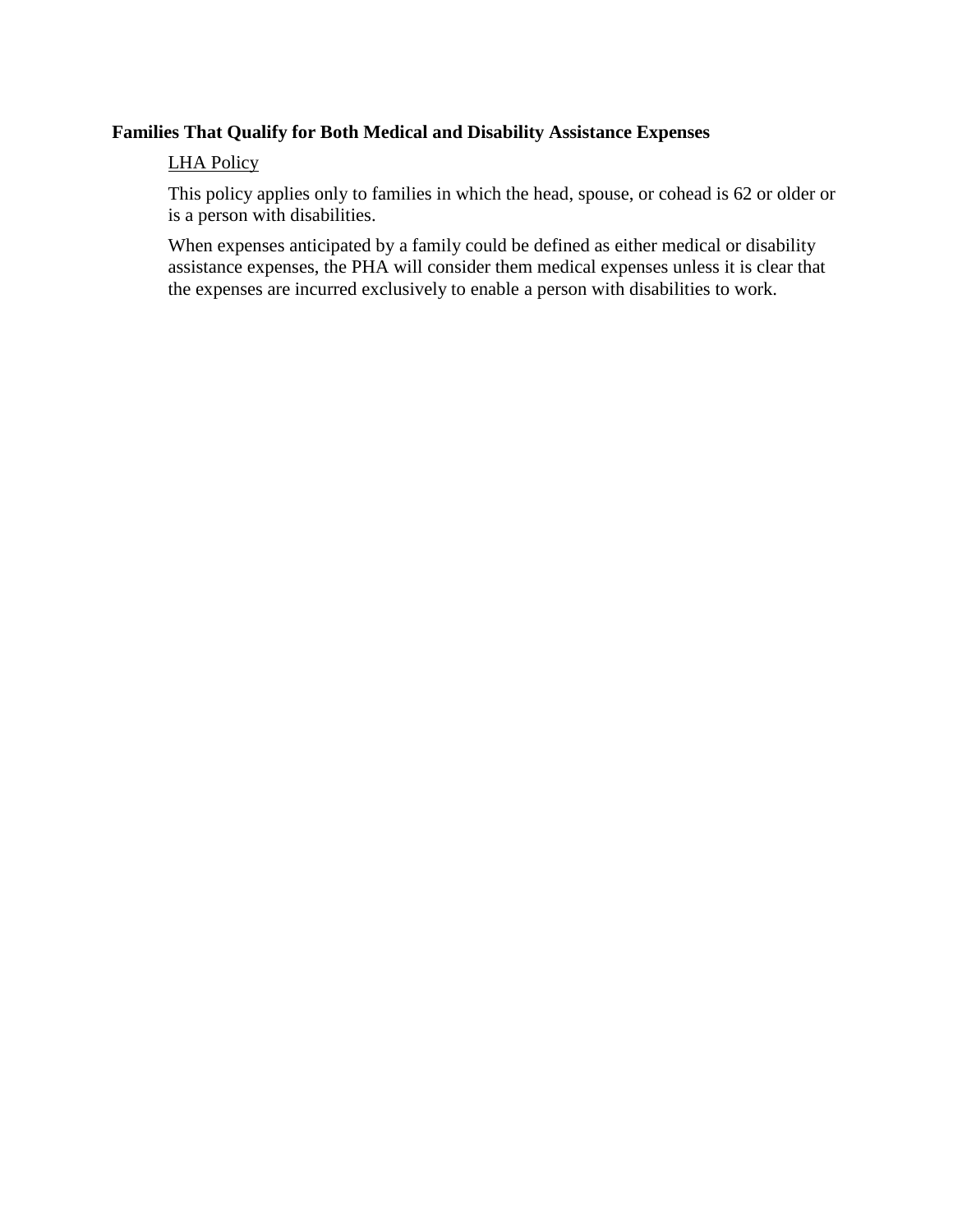# **6-II.E. DISABILITY ASSISTANCE EXPENSES DEDUCTION [24 CFR 5.603(b) and 24 CFR 5.611(a)(3)(ii)]**

Reasonable expenses for attendant care and auxiliary apparatus for a disabled family member may be deducted if they: (1) are necessary to enable a family member 18 years or older to work, (2) are not paid to a family member or reimbursed by an outside source, (3) in combination with any medical expenses, exceed three percent of annual income, and (4) do not exceed the earned income received by the family member who is enabled to work.

## **Earned Income Limit on the Disability Assistance Expense Deduction**

A family can qualify for the disability assistance expense deduction only if at least one family member (who may be the person with disabilities) is enabled to work [24 CFR 5.603(b)].

The disability expense deduction is capped by the amount of "earned income received by family members who are 18 years of age or older and who are able to work" because of the expense [24 CFR  $5.611(a)(3)(ii)$ . The earned income used for this purpose is the amount verified before any earned income disallowances or income exclusions are applied.

# LHA Policy

The family must identify the family members enabled to work as a result of the disability assistance expenses. In evaluating the family's request, the PHA will consider factors such as how the work schedule of the relevant family members relates to the hours of care provided, the time required for transportation, the relationship of the family members to the person with disabilities, and any special needs of the person with disabilities that might determine which family members are enabled to work.

When the PHA determines that the disability assistance expenses enable more than one family member to work, the expenses will be capped by the sum of the family members' incomes.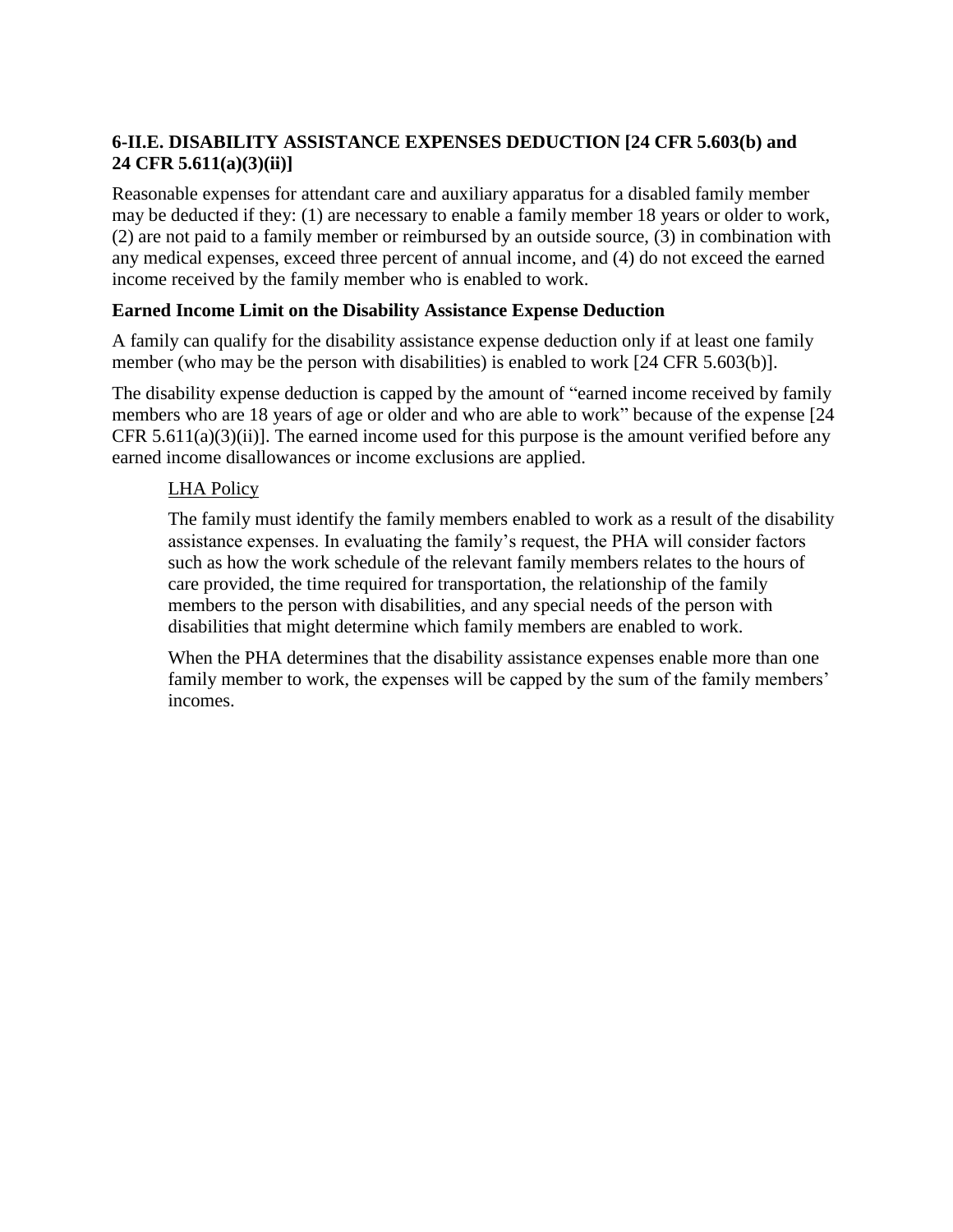## **Eligible Disability Expenses**

Examples of auxiliary apparatus are provided in the *HCV Guidebook* as follows: "Auxiliary apparatus are items such as wheelchairs, ramps, adaptations to vehicles, or special equipment to enable a blind person to read or type, but only if these items are directly related to permitting the disabled person or other family member to work" [HCV GB, p. 5-30].

HUD advises PHAs to further define and describe auxiliary apparatus [VG, p. 30].

#### *Eligible Auxiliary Apparatus*

#### LHA Policy

Expenses incurred for maintaining or repairing an auxiliary apparatus are eligible. In the case of an apparatus that is specially adapted to accommodate a person with disabilities (e.g., a vehicle or computer), the cost to maintain the special adaptations (but not maintenance of the apparatus itself) is an eligible expense. The cost of service animals trained to give assistance to persons with disabilities, including the cost of acquiring the animal, veterinary care, food, grooming, and other continuing costs of care, will be included.

#### *Eligible Attendant Care*

The family determines the type of attendant care that is appropriate for the person with disabilities.

#### LHA Policy

Attendant care includes, but is not limited to, reasonable costs for home medical care, nursing services, in-home or center-based care services, interpreters for persons with hearing impairments, and readers for persons with visual disabilities.

Attendant care expenses will be included for the period that the person enabled to work is employed plus reasonable transportation time. The cost of general housekeeping and personal services is not an eligible attendant care expense. However, if the person enabled to work is the person with disabilities, personal services necessary to enable the person with disabilities to work are eligible.

If the care attendant also provides other services to the family, the PHA will prorate the cost and allow only that portion of the expenses attributable to attendant care that enables a family member to work. For example, if the care provider also cares for a child who is not the person with disabilities, the cost of care must be prorated. Unless otherwise specified by the care provider, the calculation will be based upon the number of hours spent in each activity and/or the number of persons under care.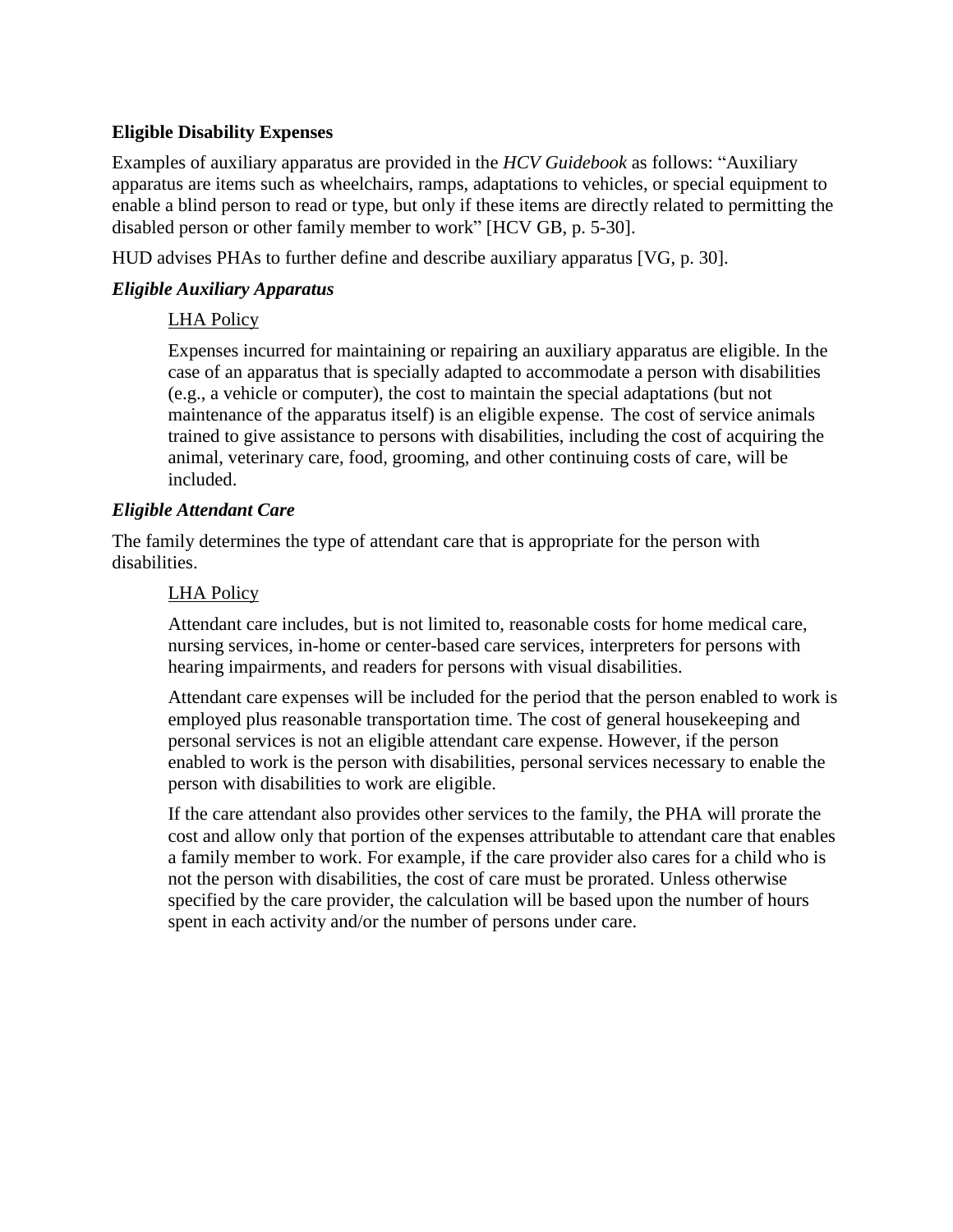### *Payments to Family Members*

No disability assistance expenses may be deducted for payments to a member of an assisted family [24 CFR 5.603(b)]. However, expenses paid to a relative who is not a member of the assisted family may be deducted if they are not reimbursed by an outside source.

#### **Necessary and Reasonable Expenses**

The family determines the type of care or auxiliary apparatus to be provided and must describe how the expenses enable a family member to work. The family must certify that the disability assistance expenses are necessary and are not paid or reimbursed by any other source.

#### LHA Policy

The PHA determines the reasonableness of the expenses based on typical costs of care or apparatus in the locality. To establish typical costs, the PHA will collect information from organizations that provide services and support to persons with disabilities. A family may present, and the PHA will consider, the family's justification for costs that exceed typical costs in the area.

#### **Families That Qualify for Both Medical and Disability Assistance Expenses**

#### LHA Policy

This policy applies only to families in which the head or spouse is 62 or older or is a person with disabilities.

When expenses anticipated by a family could be defined as either medical or disability assistance expenses, the PHA will consider them medical expenses unless it is clear that the expenses are incurred exclusively to enable a person with disabilities to work.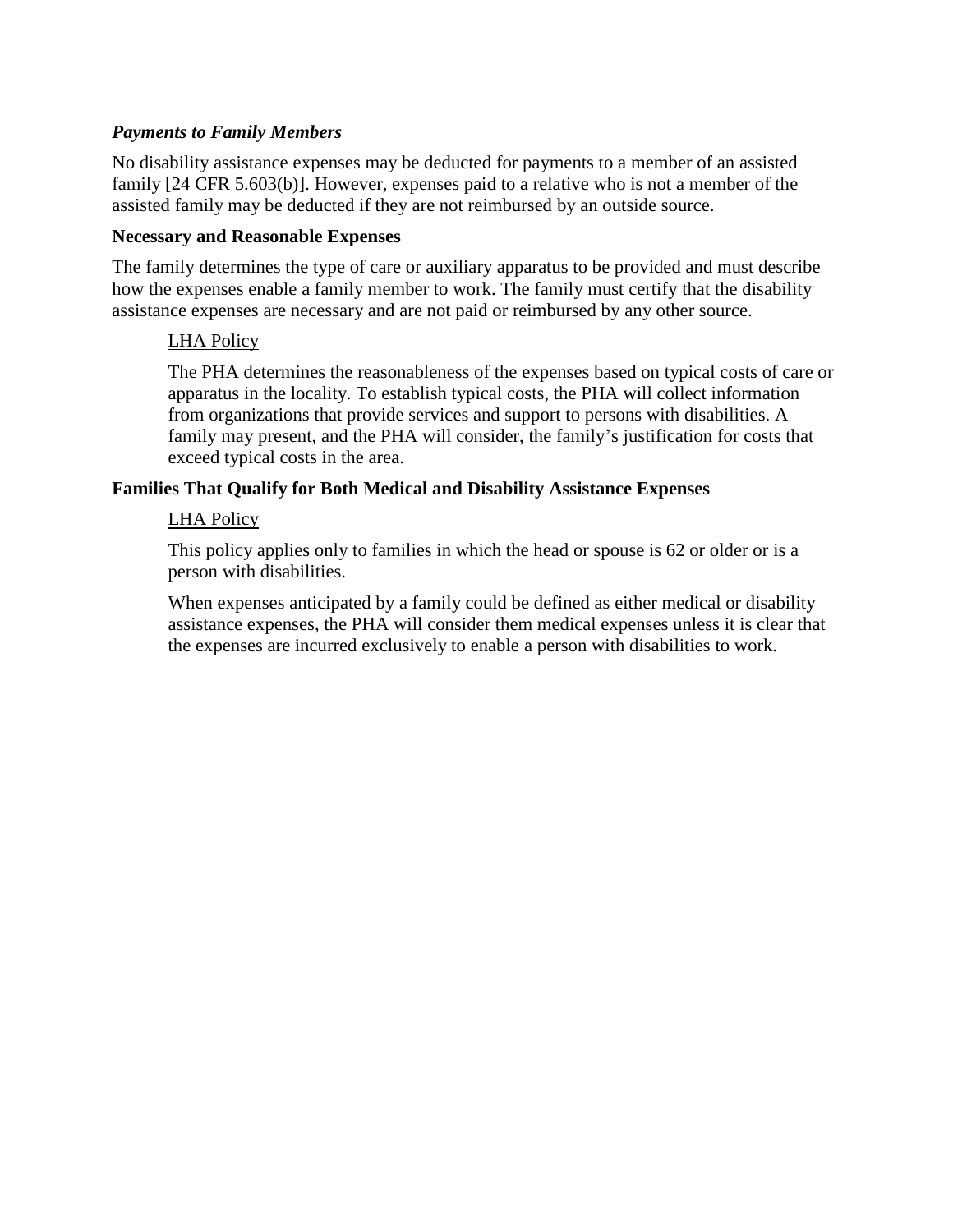# **6-II.F. CHILD CARE EXPENSE DEDUCTION**

HUD defines *child care expenses* at 24 CFR 5.603(b) as "amounts anticipated to be paid by the family for the care of children under 13 years of age during the period for which annual income is computed, but only where such care is necessary to enable a family member to actively seek employment, be gainfully employed, or to further his or her education and only to the extent such amounts are not reimbursed. The amount deducted shall reflect reasonable charges for child care. In the case of child care necessary to permit employment, the amount deducted shall not exceed the amount of employment income that is included in annual income."

# **Clarifying the Meaning of** *Child* **for This Deduction**

Child care expenses do not include child support payments made to another on behalf of a minor who is not living in an assisted family's household [VG, p. 26]. However, child care expenses for foster children that are living in the assisted family's household are included when determining the family's child care expenses [HCV GB, p. 5-29].

## **Qualifying for the Deduction**

# *Determining Who Is Enabled to Pursue an Eligible Activity*

# LHA Policy

The family must identify the family member(s) enabled to pursue an eligible activity. The term *eligible activity* in this section means any of the activities that may make the family eligible for a child care deduction (seeking work, pursuing an education, or being gainfully employed).

In evaluating the family's request, the PHA will consider factors such as how the schedule for the claimed activity relates to the hours of care provided, the time required for transportation, the relationship of the family member(s) to the child, and any special needs of the child that might help determine which family member is enabled to pursue an eligible activity.

## *Seeking Work*

## LHA Policy

If the child care expense being claimed is to enable a family member to seek employment, the family must provide evidence of the family member's efforts to obtain employment at each reexamination. The deduction may be reduced or denied if the family member's job search efforts are not commensurate with the child care expense being allowed by the PHA.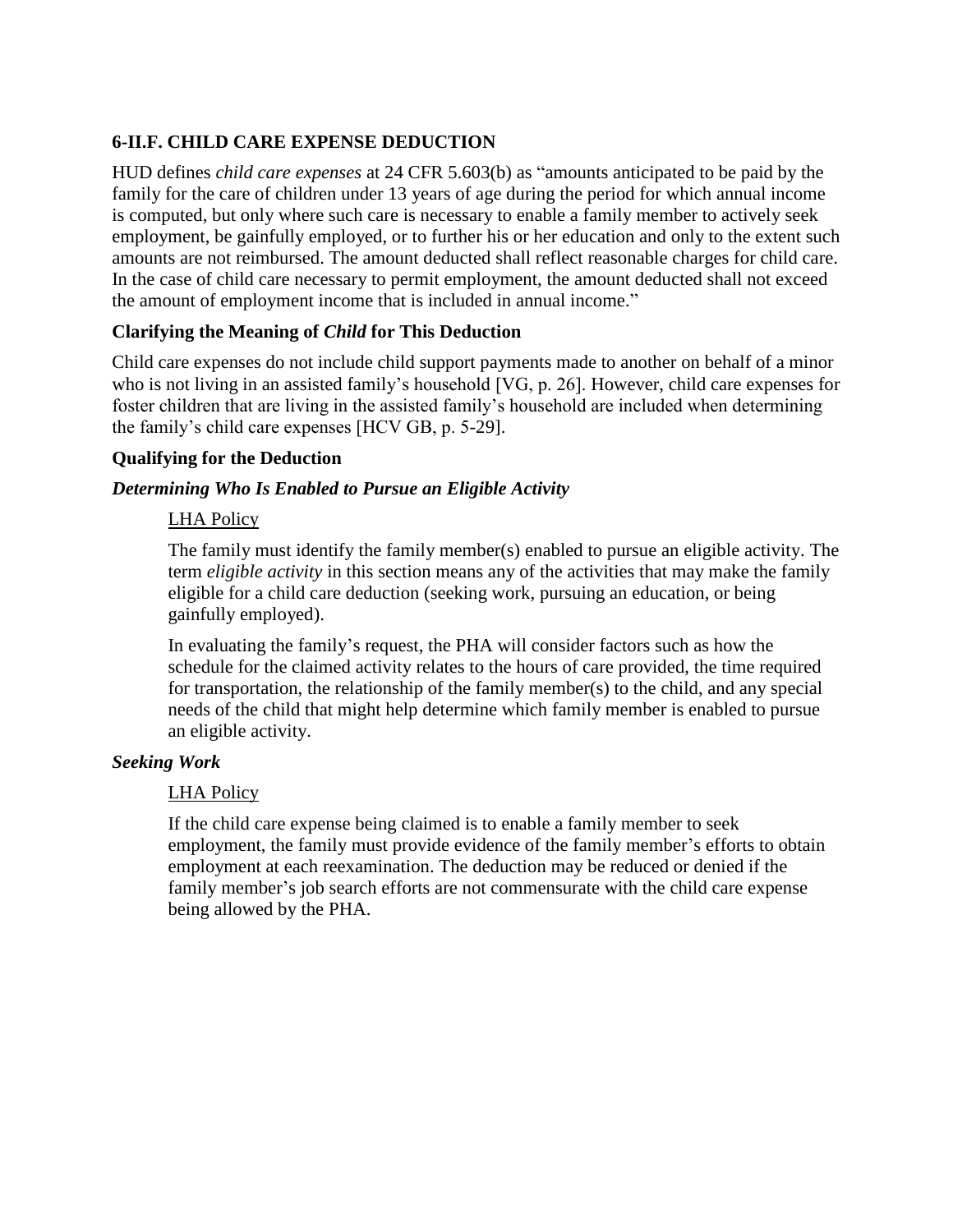#### *Furthering Education*

#### LHA Policy

If the child care expense being claimed is to enable a family member to further his or her education, the member must be enrolled in school (academic or vocational) or participating in a formal training program. The family member is not required to be a full-time student, but the time spent in educational activities must be commensurate with the child care claimed.

#### *Being Gainfully Employed*

#### LHA Policy

If the child care expense being claimed is to enable a family member to be gainfully employed, the family must provide evidence of the family member's employment during the time that child care is being provided. Gainful employment is any legal work activity (full- or part-time) for which a family member is compensated.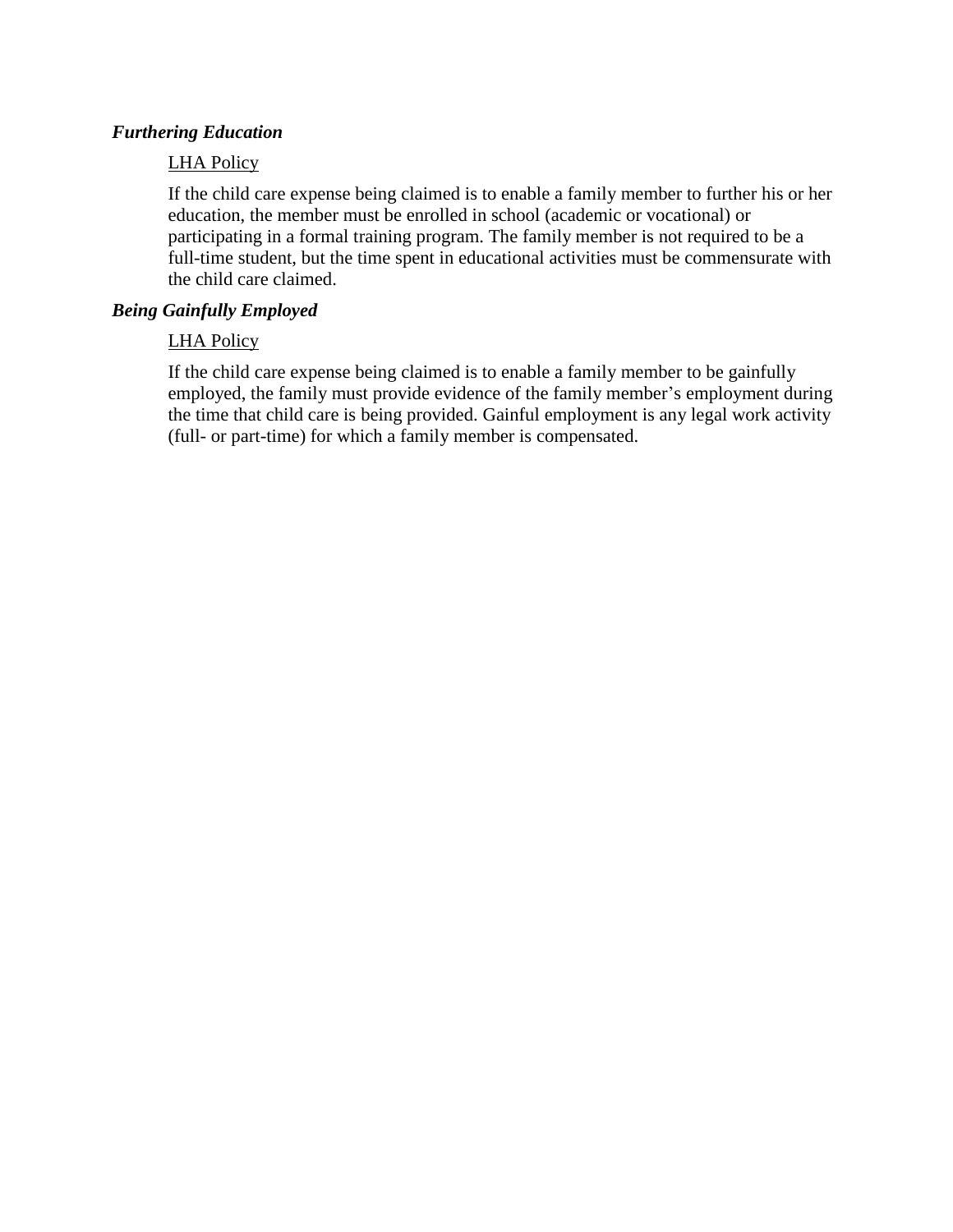### **Earned Income Limit on Child Care Expense Deduction**

When a family member looks for work or furthers his or her education, there is no cap on the amount that may be deducted for child care – although the care must still be necessary and reasonable. However, when child care enables a family member to work, the deduction is capped by "the amount of employment income that is included in annual income" [24 CFR 5.603(b)].

The earned income used for this purpose is the amount of earned income verified after any earned income disallowances or income exclusions are applied.

When the person who is enabled to work is a person with disabilities who receives the earned income disallowance (EID) or a full-time student whose earned income above \$480 is excluded, child care costs related to enabling a family member to work may not exceed the portion of the person's earned income that actually is included in annual income. For example, if a family member who qualifies for the EID makes \$15,000 but because of the EID only \$5,000 is included in annual income, child care expenses are limited to \$5,000.

The PHA must not limit the deduction to the least expensive type of child care. If the care allows the family to pursue more than one eligible activity, including work, the cap is calculated in proportion to the amount of time spent working [HCV GB, p. 5-30].

#### LHA Policy

When the child care expense being claimed is to enable a family member to work, only one family member's income will be considered for a given period of time. When more than one family member works during a given period, the PHA generally will limit allowable child care expenses to the earned income of the lowest-paid member. The family may provide information that supports a request to designate another family member as the person enabled to work.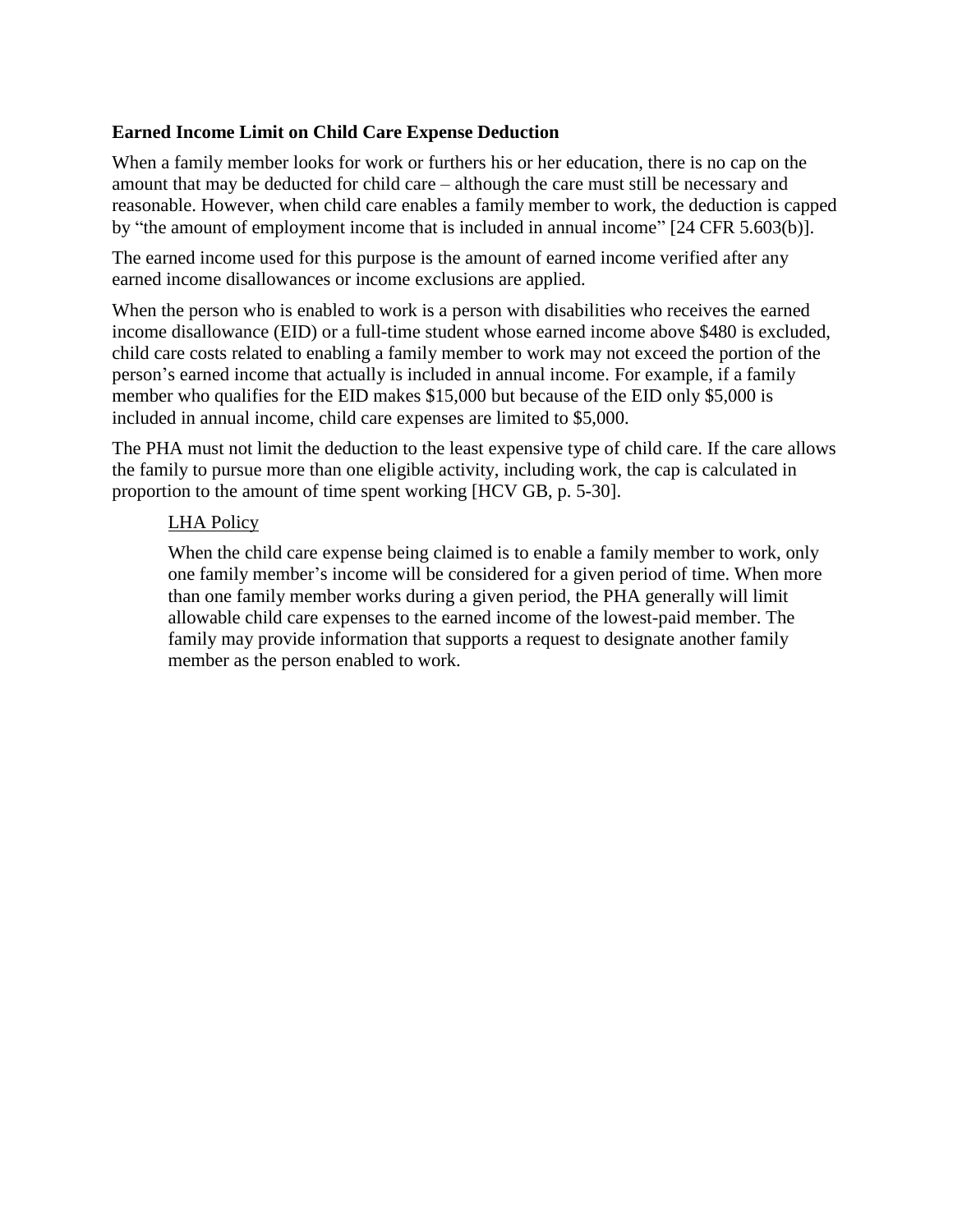### **Eligible Child Care Expenses**

The type of care to be provided is determined by the assisted family. The PHA may not refuse to give a family the child care expense deduction because there is an adult family member in the household that may be available to provide child care [VG, p. 26].

#### *Allowable Child Care Activities*

#### LHA Policy

For school-age children, costs attributable to public or private school activities during standard school hours are not considered. Expenses incurred for supervised activities after school or during school holidays (e.g., summer day camp, after-school sports league) are allowable forms of child care.

The costs of general housekeeping and personal services are not eligible. Likewise, child care expenses paid to a family member who lives in the family's unit are not eligible; however, payments for child care to relatives who do not live in the unit are eligible.

If a child care provider also renders other services to a family or child care is used to enable a family member to conduct activities that are not eligible for consideration, the PHA will prorate the costs and allow only that portion of the expenses that is attributable to child care for eligible activities. For example, if the care provider also cares for a child with disabilities who is 13 or older, the cost of care will be prorated. Unless otherwise specified by the child care provider, the calculation will be based upon the number of hours spent in each activity and/or the number of persons under care.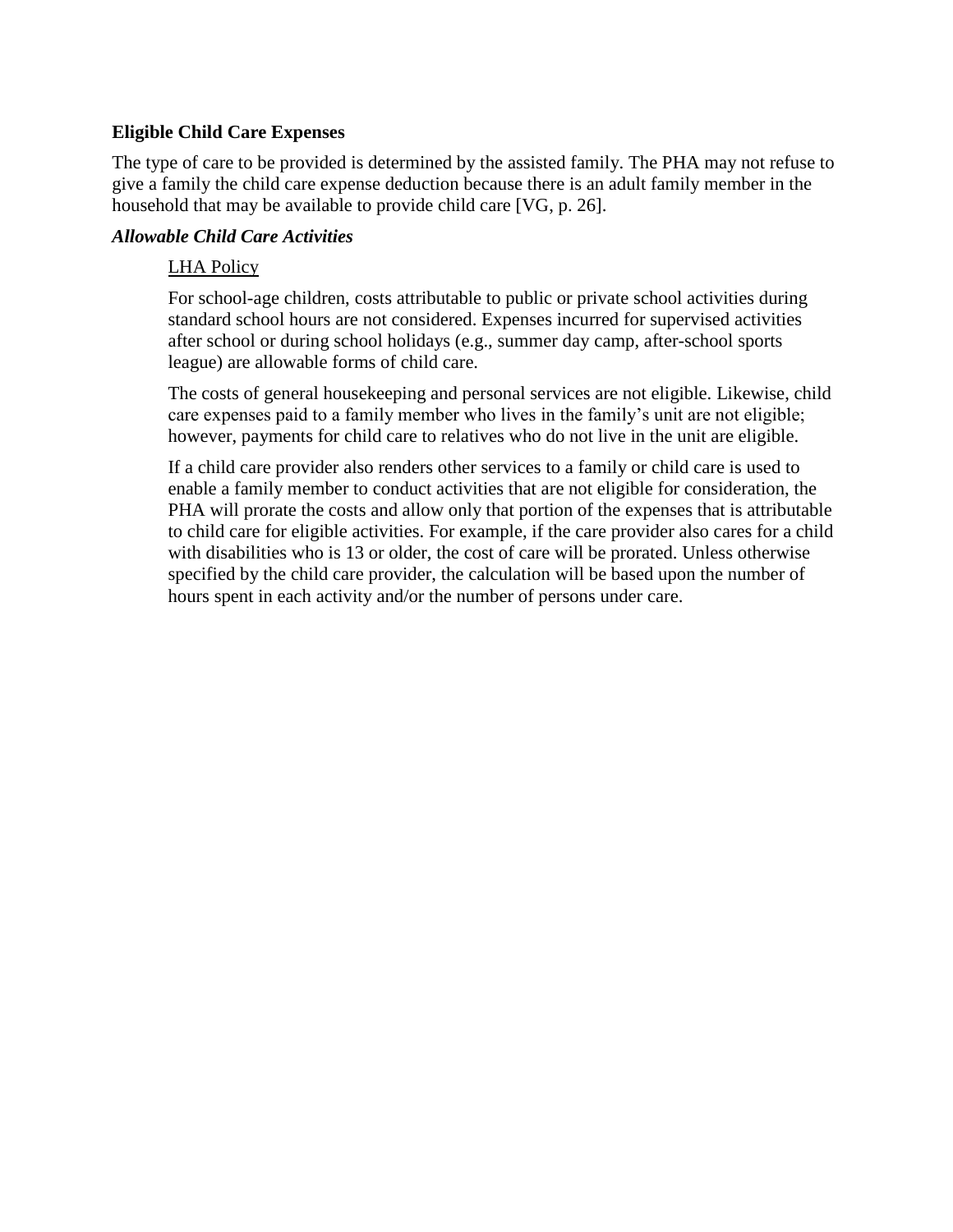### *Necessary and Reasonable Costs*

Child care expenses will be considered necessary if: (1) a family adequately explains how the care enables a family member to work, actively seek employment, or further his or her education, and (2) the family certifies, and the child care provider verifies, that the expenses are not paid or reimbursed by any other source.

#### LHA Policy

Child care expenses will be considered for the time required for the eligible activity plus reasonable transportation time. For child care that enables a family member to go to school, the time allowed may include not more than one study hour for each hour spent in class.

To establish the reasonableness of child care costs, the PHA will use the schedule of child care costs from the local welfare agency. Families may present, and the PHA will consider, justification for costs that exceed typical costs in the area.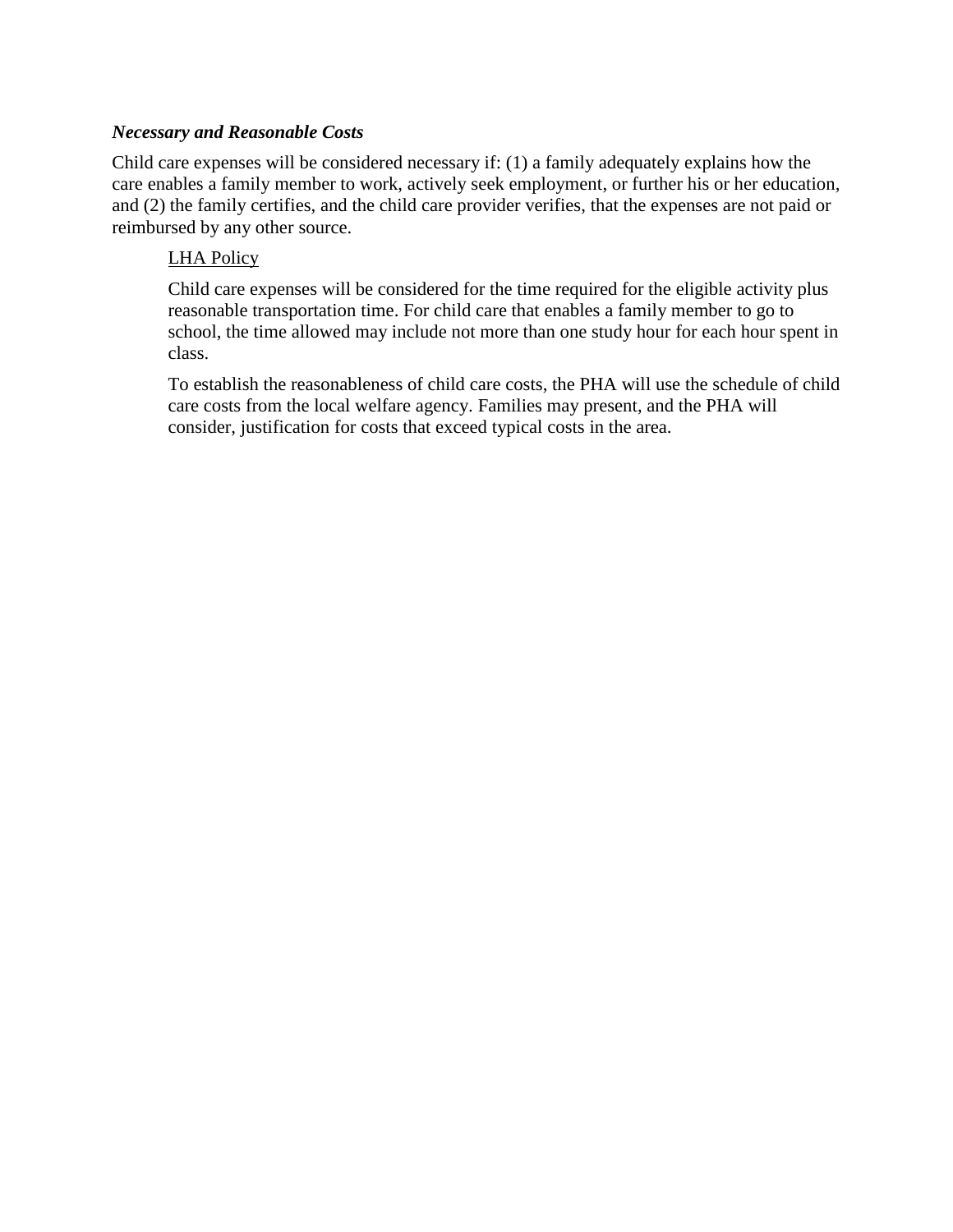# **PART III: CALCULATING FAMILY SHARE AND PHA SUBSIDY**

## **6-III.A. OVERVIEW OF RENT AND SUBSIDY CALCULATIONS**

## **TTP Formula [24 CFR 5.628]**

HUD regulations specify the formula for calculating the total tenant payment (TTP) for an assisted family. TTP is the highest of the following amounts, rounded to the nearest dollar:

- 30 percent of the family's monthly adjusted income (adjusted income is defined in Part II)
- 10 percent of the family's monthly gross income (annual income, as defined in Part I, divided by 12)
- The welfare rent (in as-paid states only)
- A minimum rent between \$0 and \$50 that is established by the PHA

The PHA has authority to suspend and exempt families from minimum rent when a financial hardship exists, as defined in section 6-III.B.

The amount that a family pays for rent and utilities (the family share) will never be less than the family's TTP but may be greater than the TTP depending on the rent charged for the unit the family selects.

#### *Welfare Rent [24 CFR 5.628]*

LHA Policy

Welfare rent does not apply in this locality.

#### *Minimum Rent [24 CFR 5.630]*

LHA Policy

The minimum rent for this locality is \$50.

## **Family Share [24 CFR 982.305(a)(5)]**

If a family chooses a unit with a gross rent (rent to owner plus an allowance for tenant-paid utilities) that exceeds the PHA's applicable payment standard: (1) the family will pay more than the TTP, and (2) at initial occupancy the PHA may not approve the tenancy if it would require the family share to exceed 40 percent of the family's monthly adjusted income. The income used for this determination must have been verified no earlier than 60 days before the family's voucher was issued. (For a discussion of the application of payment standards, see section 6-  $III.C.)$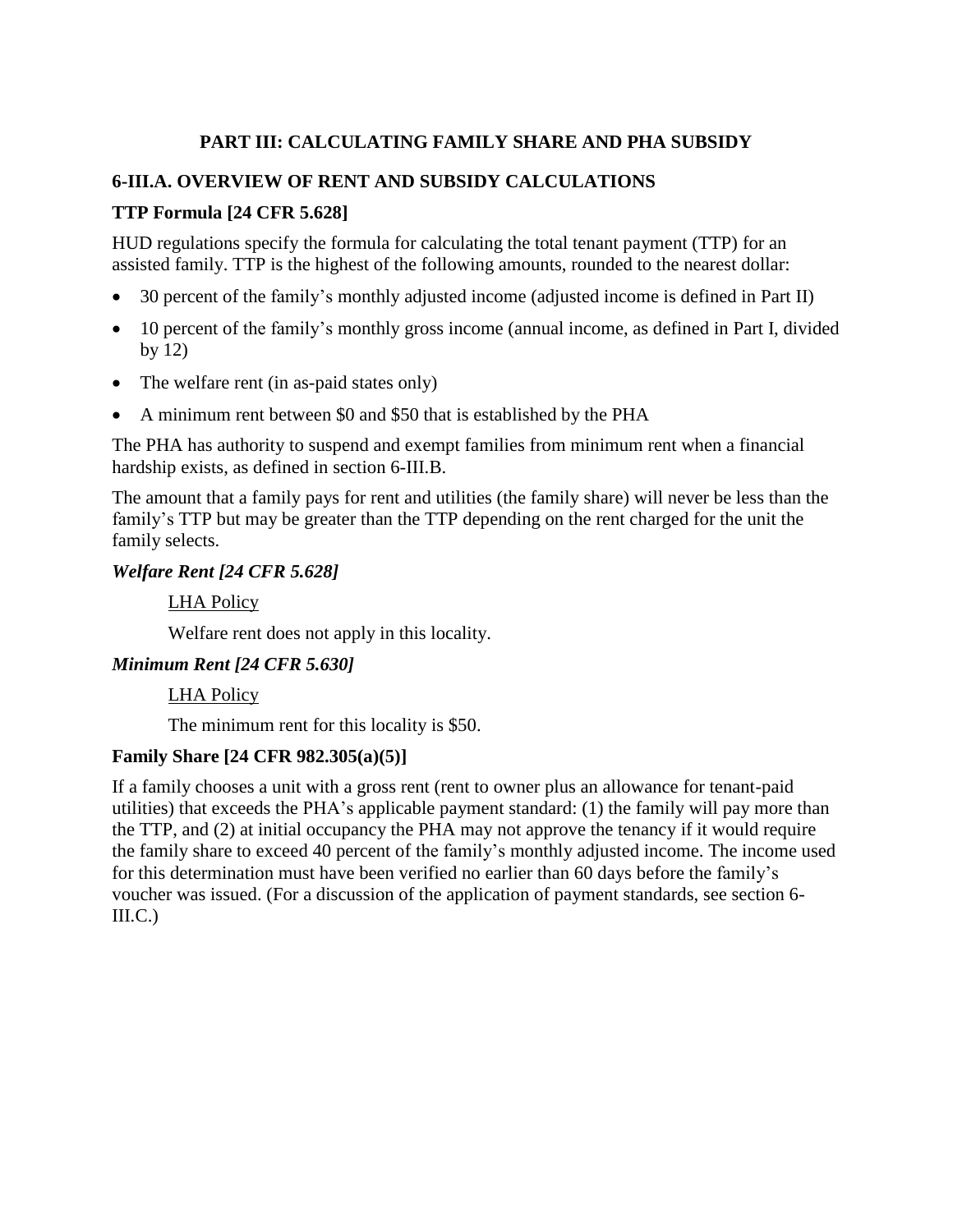# **PHA Subsidy [24 CFR 982.505(b)]**

The PHA will pay a monthly housing assistance payment (HAP) for a family that is equal to the lower of (1) the applicable payment standard for the family minus the family's TTP or (2) the gross rent for the family's unit minus the TTP. (For a discussion of the application of payment standards, see section 6-III.C.)

## **Utility Reimbursement [24 CFR 982.514(b); 982.514(c)]**

When the PHA subsidy for a family exceeds the rent to owner, the family is due a utility reimbursement. HUD permits the PHA to pay the reimbursement to the family or directly to the utility provider.

## LHA Policy

The PHA will make utility reimbursements to the family.

The PHA may make all utility reimbursement payments to qualifying families on a monthly basis or may make quarterly payments when the monthly reimbursement amount is \$15.00 or less. Reimbursements must be made once per calendar-year quarter and must be prorated if the family leaves the program in advance of its next quarterly reimbursement. The PHA must also adopt hardship policies for families for whom receiving quarterly reimbursement would create a financial hardship.

#### LHA Policy

The PHA will issue all utility reimbursements monthly.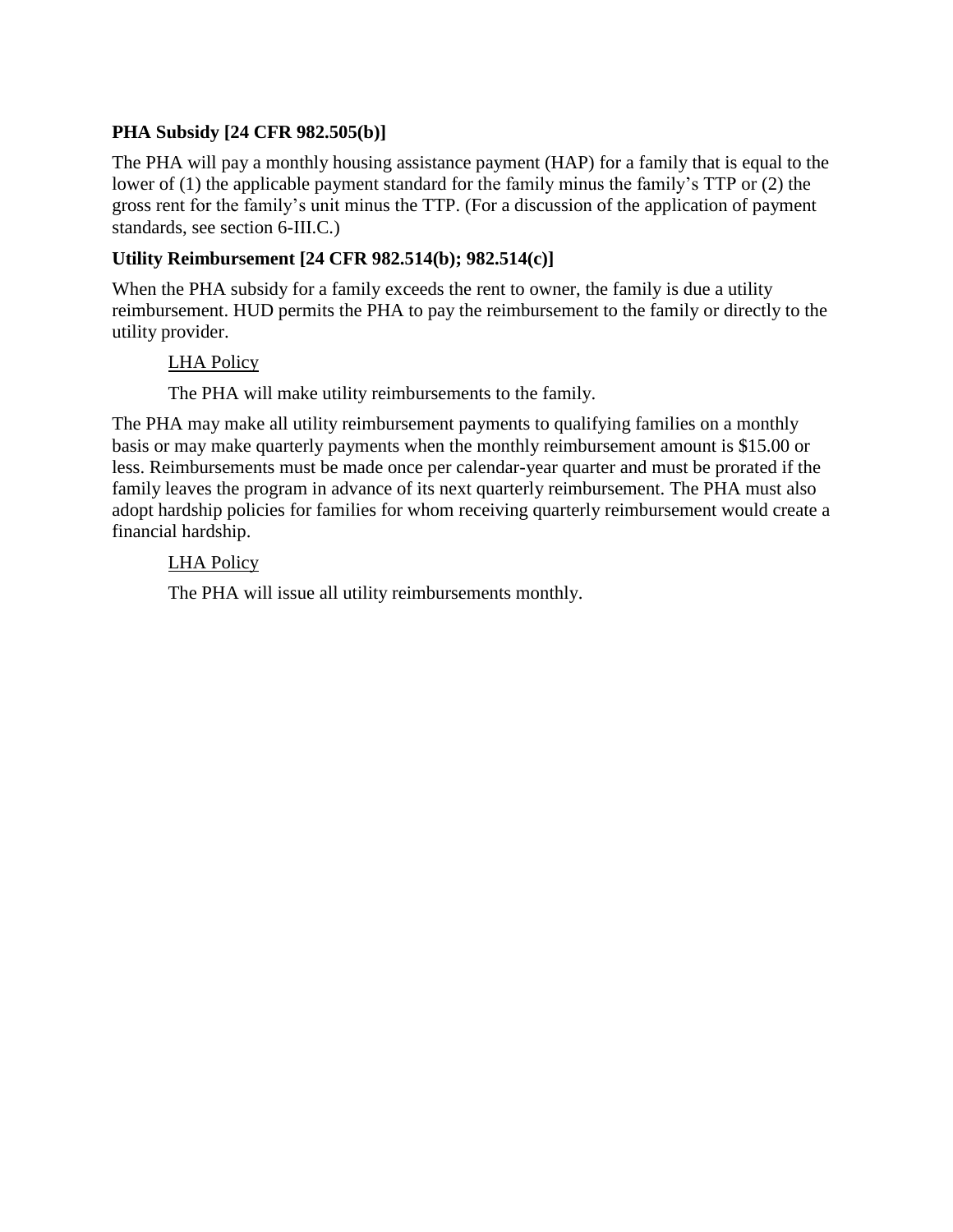## **6-III.B. FINANCIAL HARDSHIPS AFFECTING MINIMUM RENT [24 CFR 5.630]**

## LHA Policy

The financial hardship rules described below do not apply in this jurisdiction because the PHA has established a minimum rent of \$50.

#### **Overview**

If the PHA establishes a minimum rent greater than zero, the PHA must grant an exemption from the minimum rent if a family is unable to pay the minimum rent because of financial hardship.

The financial hardship exemption applies only to families required to pay the minimum rent. If a family's TTP is higher than the minimum rent, the family is not eligible for a hardship exemption. If the PHA determines that a hardship exists, the family share is the highest of the remaining components of the family's calculated TTP.

#### **HUD-Defined Financial Hardship**

Financial hardship includes the following situations:

(1) The family has lost eligibility for or is awaiting an eligibility determination for a federal, state, or local assistance program. This includes a family member who is a noncitizen lawfully admitted for permanent residence under the Immigration and Nationality Act who would be entitled to public benefits but for Title IV of the Personal Responsibility and Work Opportunity Act of 1996.

#### LHA Policy

A hardship will be considered to exist only if the loss of eligibility has an impact on the family's ability to pay the minimum rent.

For a family waiting for a determination of eligibility, the hardship period will end as of the first of the month following: (1) implementation of assistance, if approved, or (2) the decision to deny assistance. A family whose request for assistance is denied may request a hardship exemption based upon one of the other allowable hardship circumstances.

(2) The family would be evicted because it is unable to pay the minimum rent.

#### LHA Policy

For a family to qualify under this provision, the cause of the potential eviction must be the family's failure to pay rent to the owner or tenant-paid utilities.

(3) Family income has decreased because of changed family circumstances, including the loss of employment.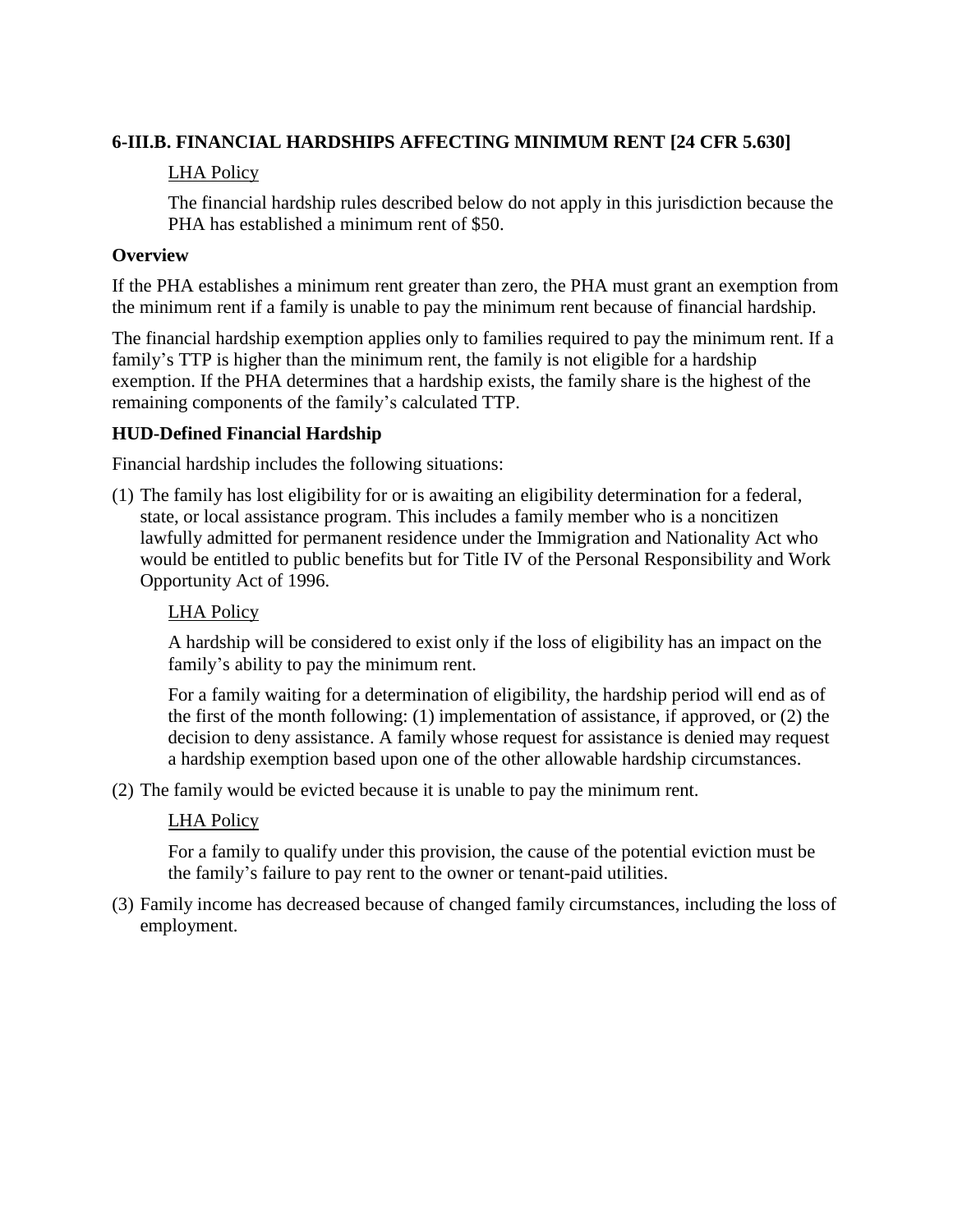(4) A death has occurred in the family.

## LHA Policy

In order to qualify under this provision, a family must describe how the death has created a financial hardship (e.g., because of funeral-related expenses or the loss of the family member's income).

(5) The family has experienced other circumstances determined by the PHA.

# LHA Policy

The PHA has not established any additional hardship criteria.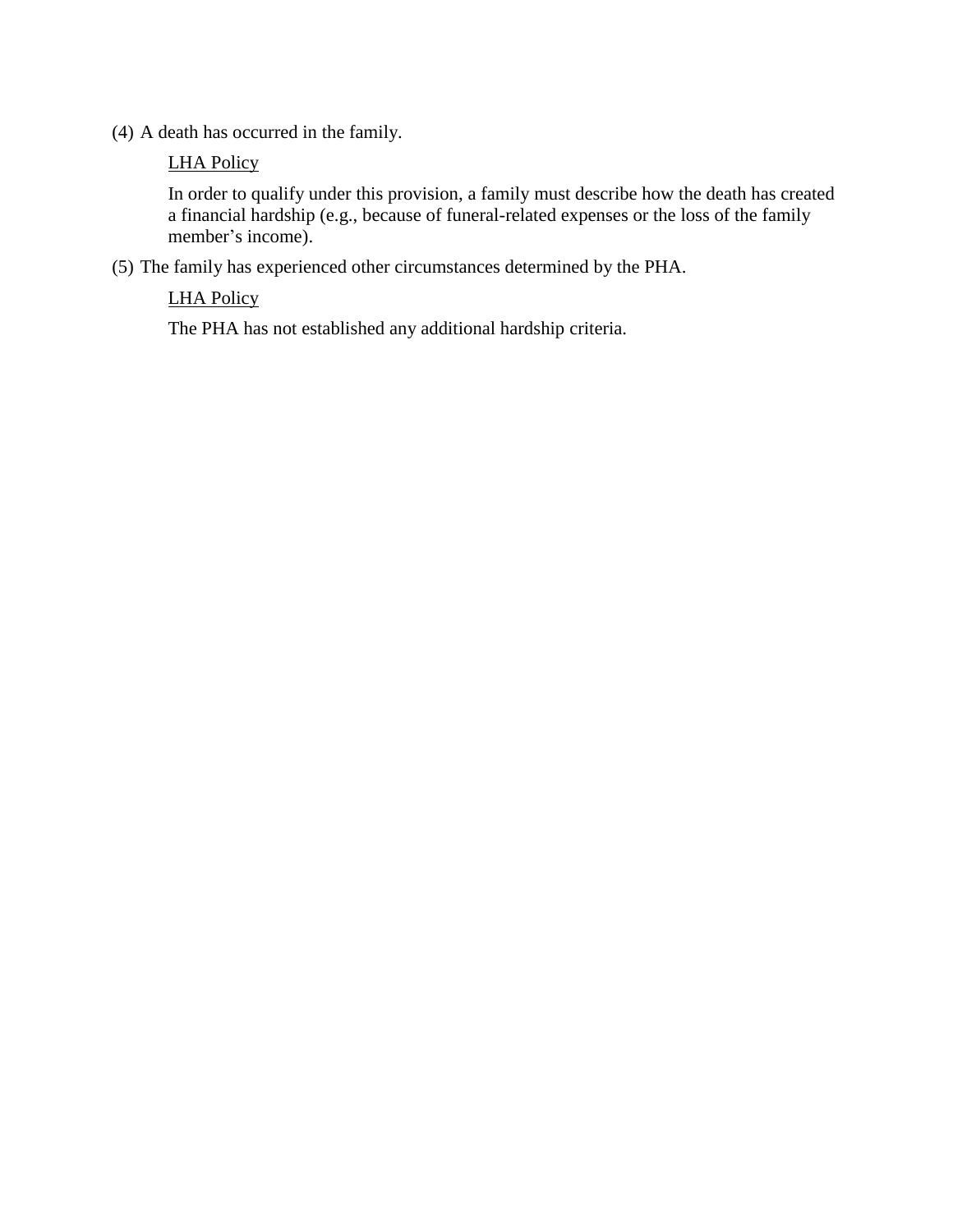# **Implementation of Hardship Exemption**

## *Determination of Hardship*

When a family requests a financial hardship exemption, the PHA must suspend the minimum rent requirement beginning the first of the month following the family's request.

The PHA then determines whether the financial hardship exists and whether the hardship is temporary or long-term.

## LHA Policy

The PHA defines temporary hardship as a hardship expected to last 90 days or less. Long-term hardship is defined as a hardship expected to last more than 90 days.

When the minimum rent is suspended, the family share reverts to the highest of the remaining components of the calculated TTP. The example below demonstrates the effect of the minimum rent exemption.

| <b>Example: Impact of Minimum Rent Exemption</b>       |                                |                                     |                                    |  |
|--------------------------------------------------------|--------------------------------|-------------------------------------|------------------------------------|--|
| Assume the PHA has established a minimum rent of \$35. |                                |                                     |                                    |  |
| <b>Family Share – No Hardship</b>                      |                                | <b>Family Share – With Hardship</b> |                                    |  |
| \$0                                                    | 30% of monthly adjusted income |                                     | \$0 30% of monthly adjusted income |  |
| \$15                                                   | 10% of monthly gross income    |                                     | \$15 10% of monthly gross income   |  |
| N/A                                                    | Welfare rent                   |                                     | $N/A$ Welfare rent                 |  |
| \$35                                                   | Minimum rent                   | \$35                                | Minimum rent                       |  |
| Minimum rent applies.                                  |                                | Hardship exemption granted.         |                                    |  |
| $TTP = $35$                                            |                                | $TTP = $15$                         |                                    |  |

# LHA Policy

To qualify for a hardship exemption, a family must submit a request for a hardship exemption in writing. The request must explain the nature of the hardship and how the hardship has affected the family's ability to pay the minimum rent.

The PHA will make the determination of hardship within 30 calendar days.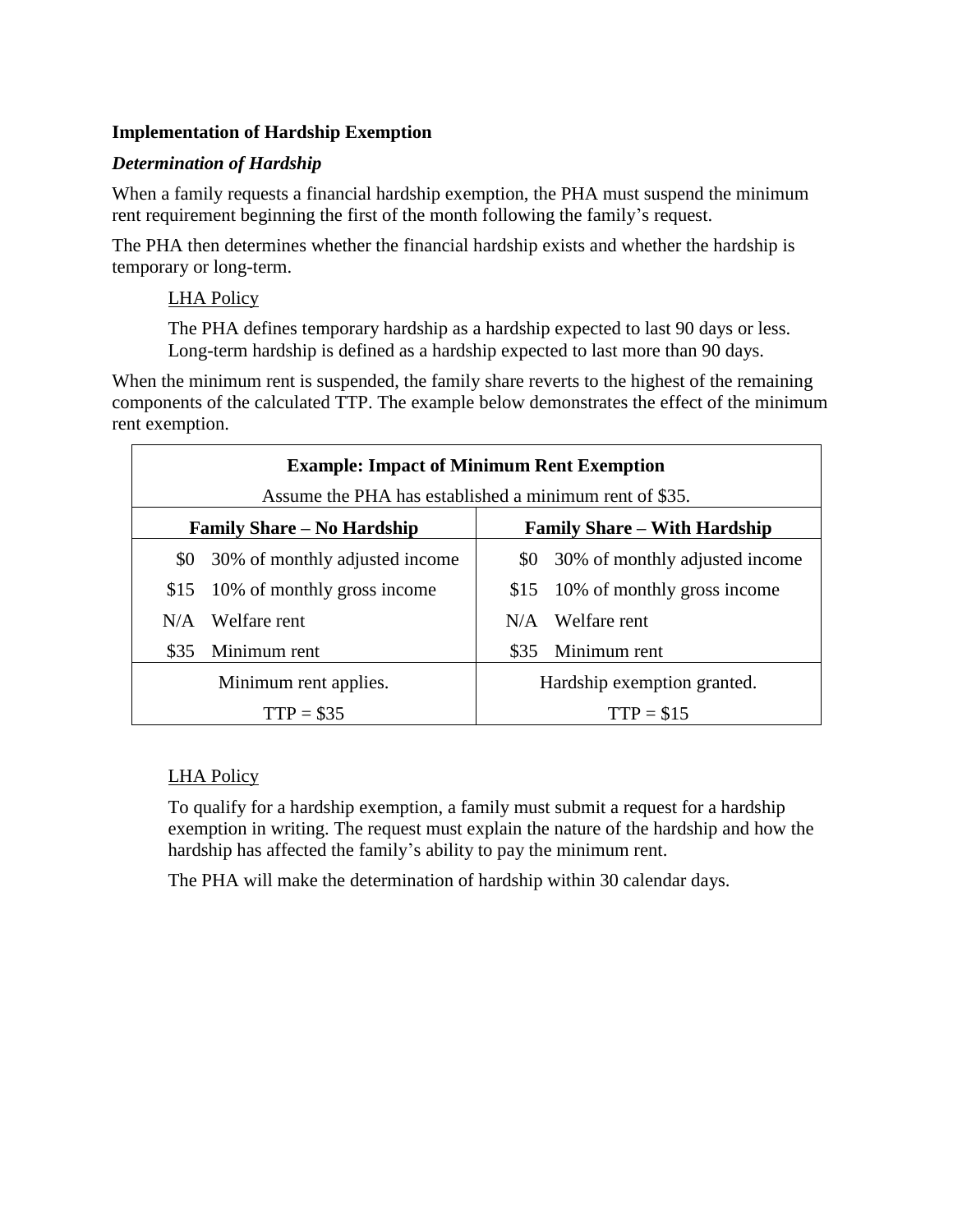## *No Financial Hardship*

If the PHA determines there is no financial hardship, the PHA will reinstate the minimum rent and require the family to repay the amounts suspended.

## LHA Policy

The PHA will require the family to repay the suspended amount within 30 calendar days of the PHA's notice that a hardship exemption has not been granted.

### *Temporary Hardship*

If the PHA determines that a qualifying financial hardship is temporary, the PHA must suspend the minimum rent for the 90-day period beginning the first of the month following the date of the family's request for a hardship exemption.

At the end of the 90-day suspension period, the family must resume payment of the minimum rent and must repay the PHA the amounts suspended. HUD requires the PHA to offer a reasonable repayment agreement, on terms and conditions established by the PHA. The PHA also may determine that circumstances have changed and the hardship is now a long-term hardship.

## LHA Policy

The PHA will enter into a repayment agreement in accordance with the procedures found in Chapter 16 of this plan.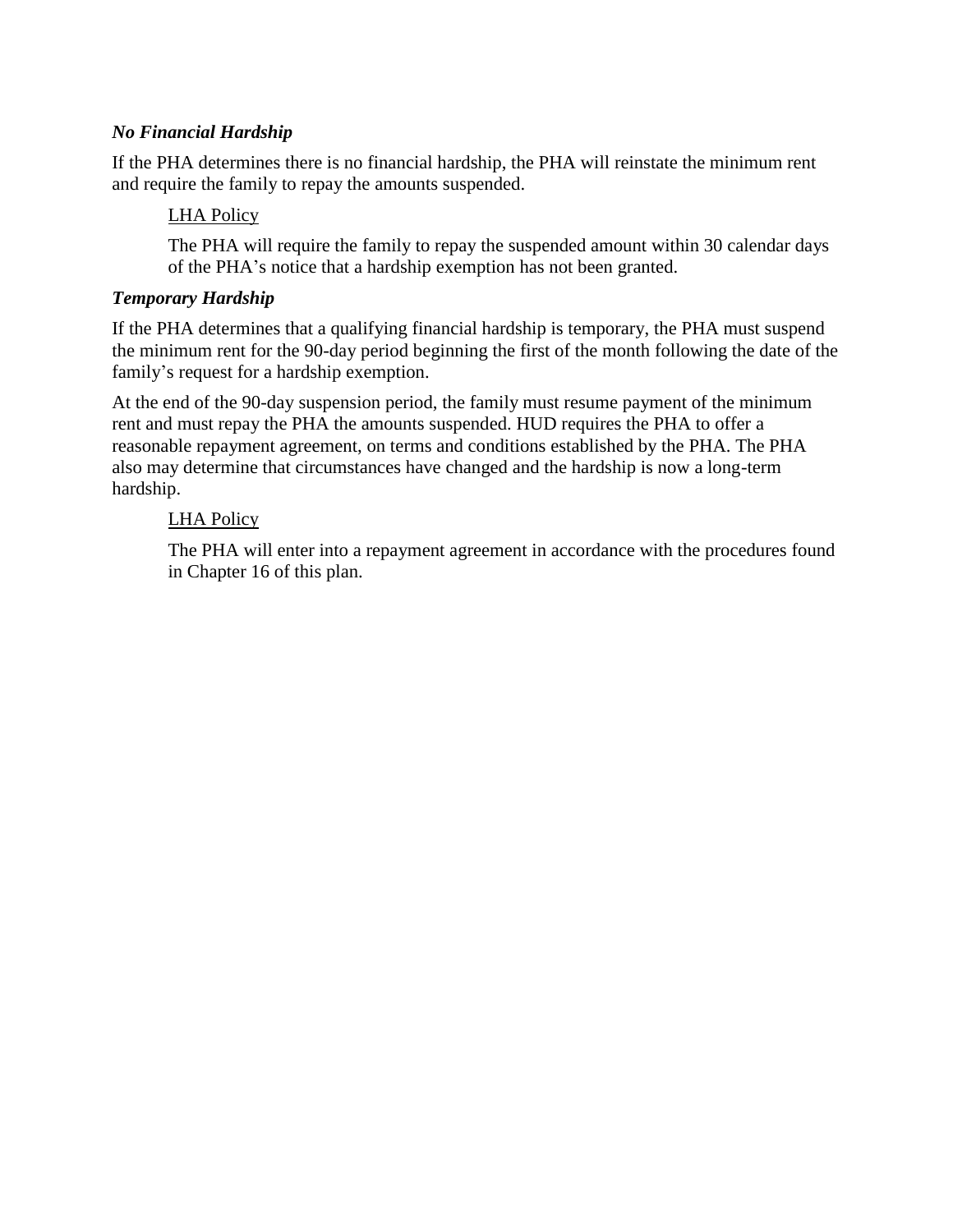## *Long-Term Hardship*

If the PHA determines that the financial hardship is long-term, the PHA must exempt the family from the minimum rent requirement for so long as the hardship continues. The exemption will apply from the first of the month following the family's request until the end of the qualifying hardship. When the financial hardship has been determined to be long-term, the family is not required to repay the minimum rent.

## PHA Policy

The hardship period ends when any of the following circumstances apply:

- (1) At an interim or annual reexamination, the family's calculated TTP is greater than the minimum rent.
- (2) For hardship conditions based on loss of income, the hardship condition will continue to be recognized until new sources of income are received that are at least equal to the amount lost. For example, if a hardship is approved because a family no longer receives a \$60/month child support payment, the hardship will continue to exist until the family receives at least \$60/month in income from another source or once again begins to receive the child support.
- (3) For hardship conditions based upon hardship-related expenses, the minimum rent exemption will continue to be recognized until the cumulative amount exempted is equal to the expense incurred.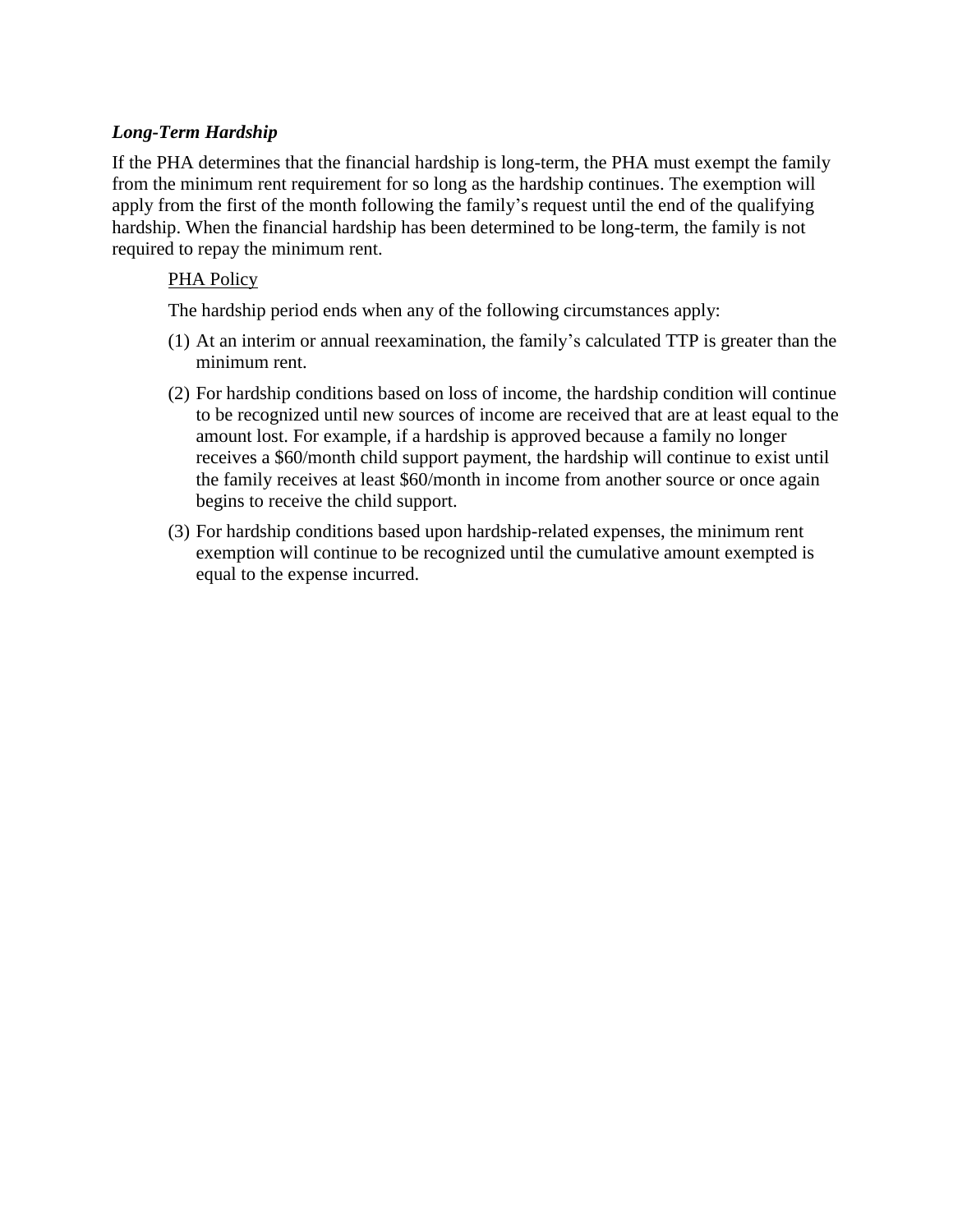# **6-III.C. APPLYING PAYMENT STANDARDS [24 CFR 982.505; 982.503(b)]**

### **Overview**

The PHA's schedule of payment standards is used to calculate housing assistance payments for HCV families. This section covers the application of the PHA's payment standards. The establishment and revision of the PHA's payment standard schedule are covered in Chapter 16.

*Payment standard* is defined as "the maximum monthly assistance payment for a family assisted in the voucher program (before deducting the total tenant payment by the family)" [24 CFR 982.4(b)].

The payment standard for a family is the lower of (1) the payment standard for the family unit size, which is defined as the appropriate number of bedrooms for the family under the PHA's subsidy standards [24 CFR 982.4(b)], or (2) the payment standard for the size of the dwelling unit rented by the family.

If the PHA has established an exception payment standard for a designated part of a zip code area or FMR area and a family's unit is located in the exception area, the PHA must use the appropriate payment standard for the exception area.

The PHA is required to pay a monthly housing assistance payment (HAP) for a family that is the lower of (1) the payment standard for the family minus the family's TTP or (2) the gross rent for the family's unit minus the TTP.

If during the term of the HAP contract for a family's unit, the owner lowers the rent, the PHA will recalculate the HAP using the lower of the initial payment standard or the gross rent for the unit [HCV GB, p. 7-8].

## **Changes in Payment Standards**

When the PHA revises its payment standards during the term of the HAP contract for a family's unit, it will apply the new payment standards in accordance with HUD regulations.

## *Decreases*

If a PHA changes its payment standard schedule, resulting in a lower payment standard amount, during the term of a HAP contract, the PHA is not required to reduce the payment standard used to calculate subsidy for families under HAP contract as long as the HAP contract remains in effect [FR Notice 11/16/16].

However, if the PHA does choose to reduce the payment standard for families currently under HAP contract, the initial reduction to the payment standard may not be applied any earlier than the effective date of the family's second regular reexamination following the effective date of the decrease in the payment standard amount. At that point, the PHA may either reduce the payment standard to the current amount in effect on the PHA's payment standard schedule, or may reduce the payment standard to another amount that is higher than the normally applicable amount on the schedule. The PHA may also establish different policies for designated areas within their jurisdiction (e.g., different zip code areas).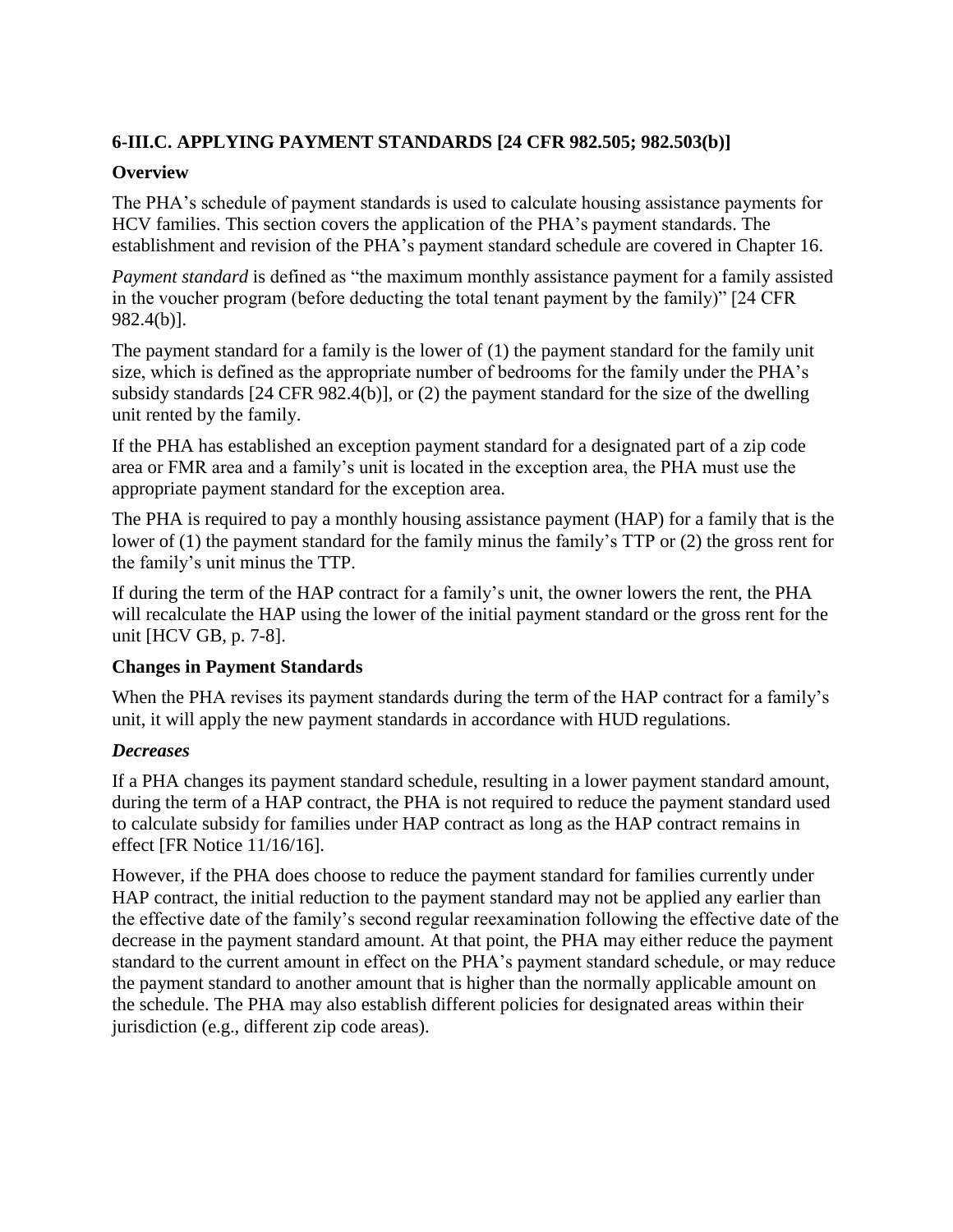In any case, the PHA must provide the family with at least 12 months' notice that the payment standard is being reduced before the effective date of the change. The PHA's policy on decreases in the payment standard during the term of the HAP contract apply to all families under HAP contract at the time of the effective date of the decrease in the payment standard within the designated area.

# LHA Policy

If a PHA changes its payment standard schedule resulting in a lower payment standard amount, during the term of a HAP contract, the PHA will not reduce the payment standard used to calculate subsidy for families under HAP contract as long as the HAP contract remains in effect.

The PHA will not establish different policies for decreases in the payment standard for designated areas within their jurisdiction.

## *Increases*

If the payment standard is increased during the term of the HAP contract, the increased payment standard will be used to calculate the monthly housing assistance payment for the family beginning on the effective date of the family's first regular reexamination on or after the effective date of the increase in the payment standard.

Families requiring or requesting interim reexaminations will not have their HAP payments calculated using the higher payment standard until their next annual reexamination [HCV GB, p. 7-8].

## *Changes in Family Unit Size*

Irrespective of any increase or decrease in the payment standard, if the family unit size increases or decreases during the HAP contract term, the new family unit size must be used to determine the payment standard for the family beginning at the family's first regular reexamination following the change in family unit size.

## **Reasonable Accommodation**

If a family requires a higher payment standard as a reasonable accommodation for a family member who is a person with disabilities, the PHA is allowed to establish a higher payment standard for the family of not more than 120 percent of the published FMR.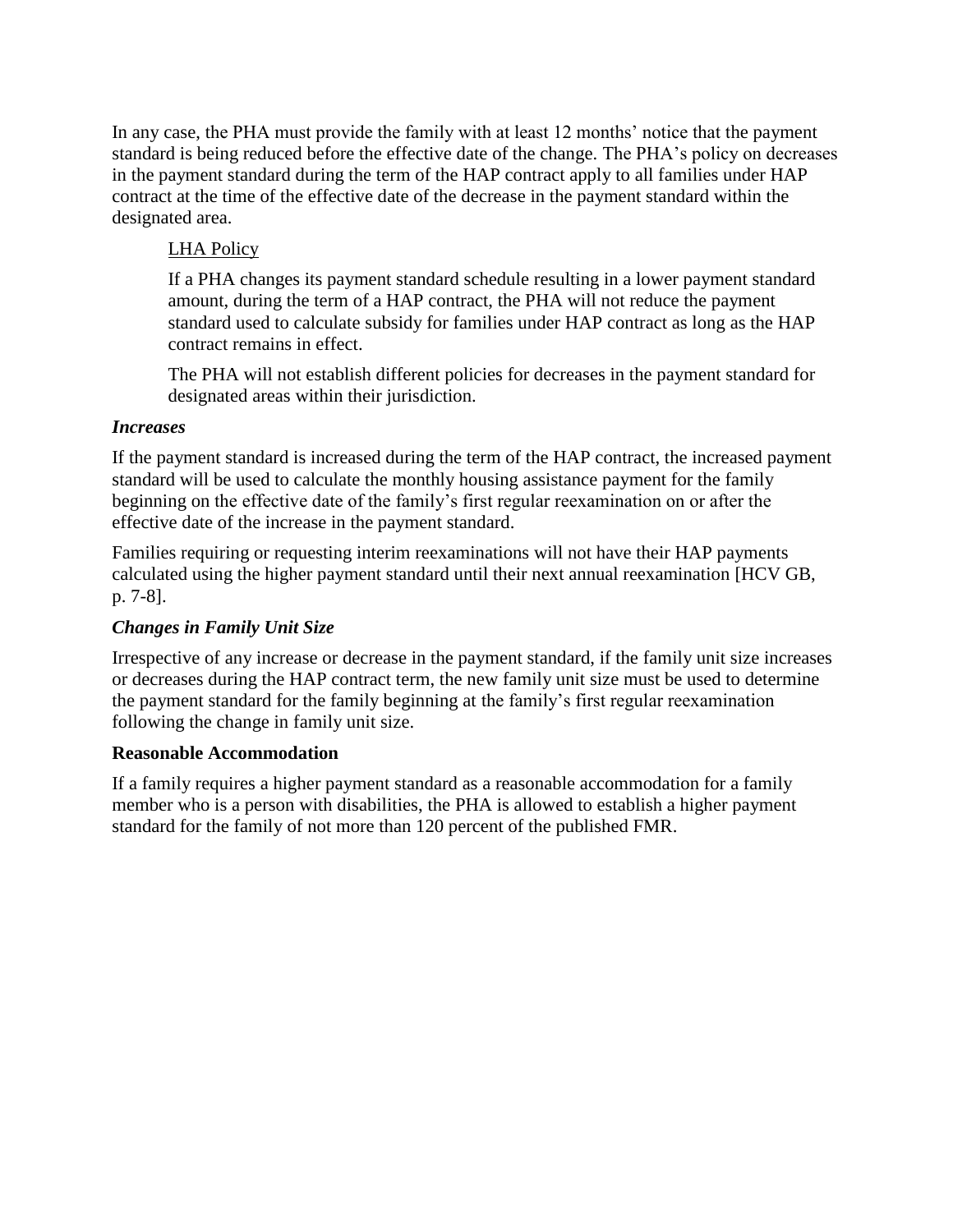# **6-III.D. APPLYING UTILITY ALLOWANCES [24 CFR 982.517]**

## **Overview**

A PHA-established utility allowance schedule is used in determining family share and PHA subsidy. A family's utility allowance is determined by the size of dwelling unit leased by a family or the voucher unit size for which the family qualifies using PHA subsidy standards, whichever is the lowest of the two. See Chapter 5 for information on the PHA's subsidy standards.

For policies on establishing and updating utility allowances, see Chapter 16.

# **Reasonable Accommodation**

HCV program regulations require a PHA to approve a utility allowance amount higher than shown on the PHA's schedule if a higher allowance is needed as a reasonable accommodation for a family member with a disability. For example, if a family member with a disability requires such an accommodation, the PHA will approve an allowance for air-conditioning, even if the PHA has determined that an allowance for air-conditioning generally is not needed.

The family must request the higher allowance and provide the PHA with an explanation of the need for the reasonable accommodation and information about the amount of additional allowance required [HCV GB, p. 18-8].

# **Utility Allowance Revisions**

At reexamination, the PHA must use the current utility allowance schedule [HCV GB, p. 18-8].

# LHA Policy

Revised utility allowances will be applied to a family's rent and subsidy calculations at the first annual reexamination that is effective after the allowance is adopted.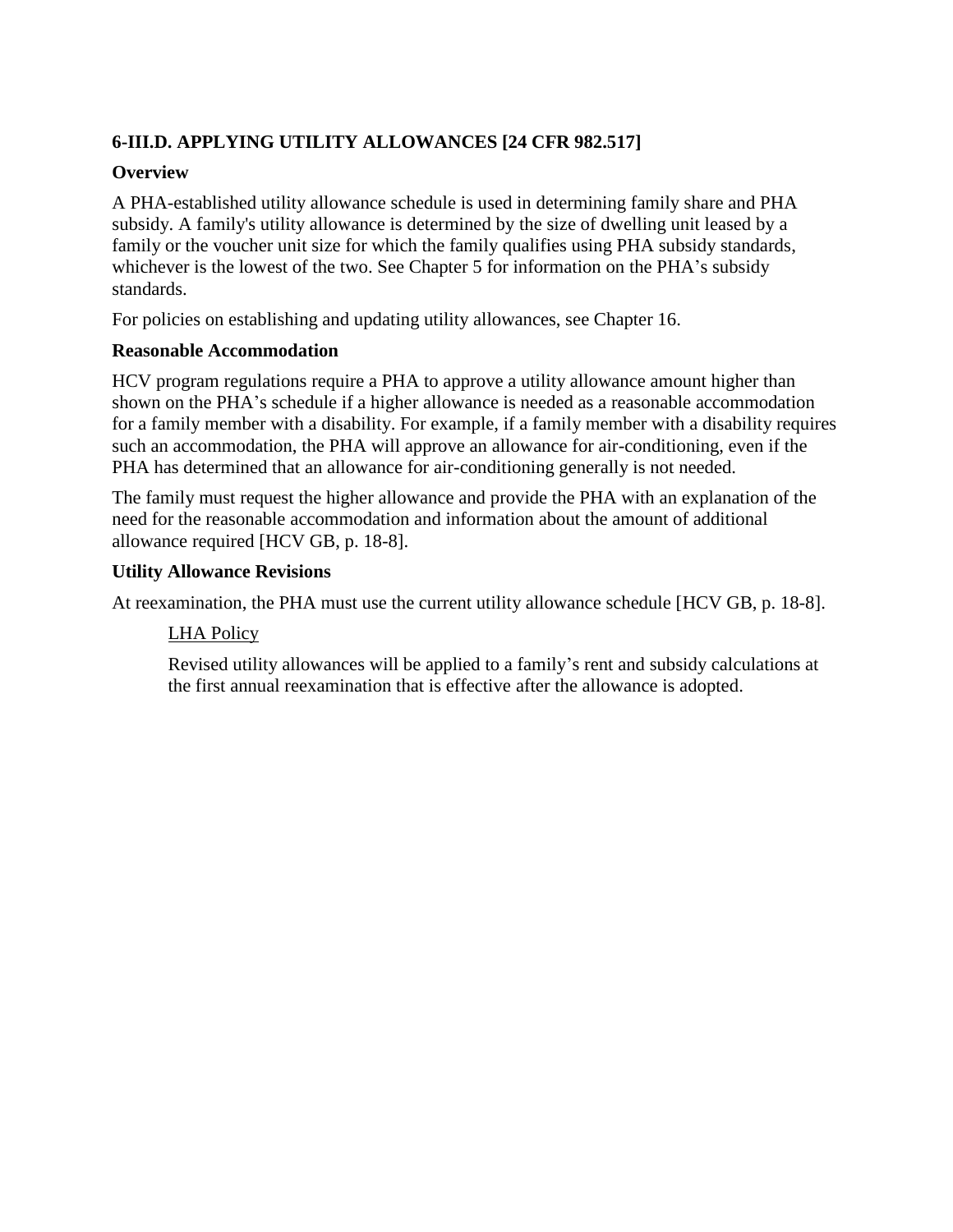## **6-III.E. PRORATED ASSISTANCE FOR MIXED FAMILIES [24 CFR 5.520]**

HUD regulations prohibit assistance to ineligible family members. A *mixed family* is one that includes at least one U.S. citizen or eligible immigrant and any number of ineligible family members. The PHA must prorate the assistance provided to a mixed family. The PHA will first determine assistance as if all family members were eligible and then prorate the assistance based upon the percentage of family members that actually are eligible. For example, if the PHA subsidy for a family is calculated at \$500 and two of four family members are ineligible, the PHA subsidy would be reduced to \$250.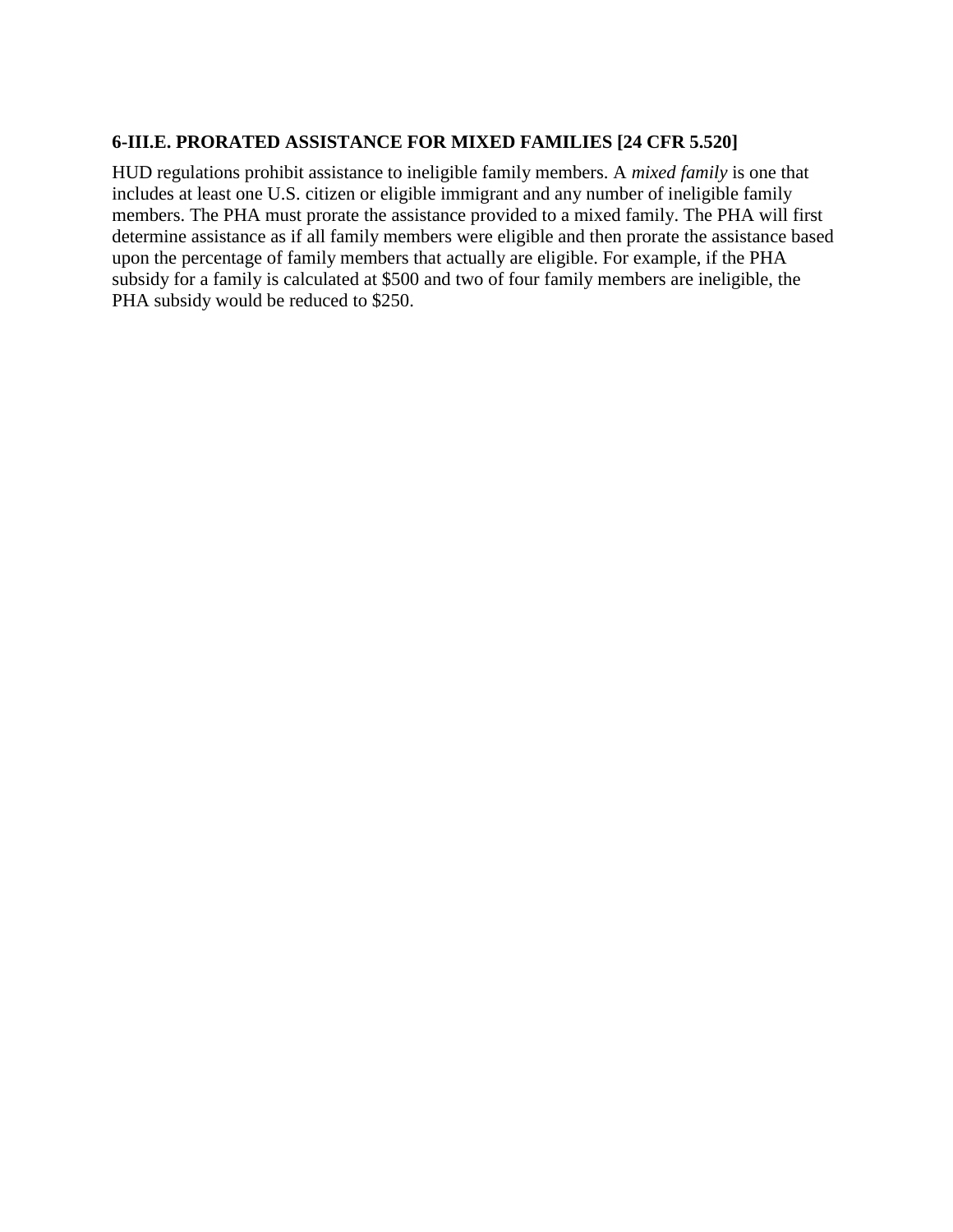## **EXHIBIT 6-1: ANNUAL INCOME INCLUSIONS**

#### **24 CFR 5.609**

#### *(a) Annual income means all amounts, monetary or not, which:*

(1) Go to, or on behalf of, the family head or spouse (even if temporarily absent) or to any other family member; or

(2) Are anticipated to be received from a source outside the family during the 12-month period following admission or annual reexamination effective date; and

(3) Which are not specifically excluded in paragraph (c) of this section.

(4) Annual income also means amounts derived (during the 12-month period) from assets to which any member of the family has access.

*(b) Annual income includes, but is not limited to:*

(1) The full amount, before any payroll deductions, of wages and salaries, overtime pay, commissions, fees, tips and bonuses, and other compensation for personal services;

(2) The net income from the operation of a business or profession. Expenditures for business expansion or amortization of capital indebtedness shall not be used as deductions in determining net income. An allowance for depreciation of assets used in a business or profession may be deducted, based on straight line depreciation, as provided in Internal Revenue Service regulations. Any withdrawal of cash or assets from the operation of a business or profession will be included in income, except to the extent the withdrawal is reimbursement of cash or assets invested in the operation by the family;

(3) Interest, dividends, and other net income of any kind from real or personal property. Expenditures for amortization of capital indebtedness shall not be used as deductions in determining net income. An allowance for depreciation is permitted only as authorized in paragraph (b)(2) of this section. Any withdrawal of cash or assets from an investment will be included in income, except to the extent the withdrawal is reimbursement of cash or assets invested by the family. Where the family has net family assets in excess of \$5,000, annual income shall include the greater of the actual income derived from all net family assets or a percentage of the value of such assets based on the current passbook savings rate, as determined by HUD;

(4) The full amount of periodic amounts received from Social Security, annuities, insurance policies, retirement funds, pensions, disability or death benefits, and other similar types of periodic receipts, including a lumpsum amount or prospective monthly amounts for the delayed start of a periodic amount (except as provided in paragraph  $(c)(14)$  of this section);

(5) Payments in lieu of earnings, such as unemployment and disability compensation, worker's compensation and severance pay (except as provided in paragraph  $(c)(3)$  of this section);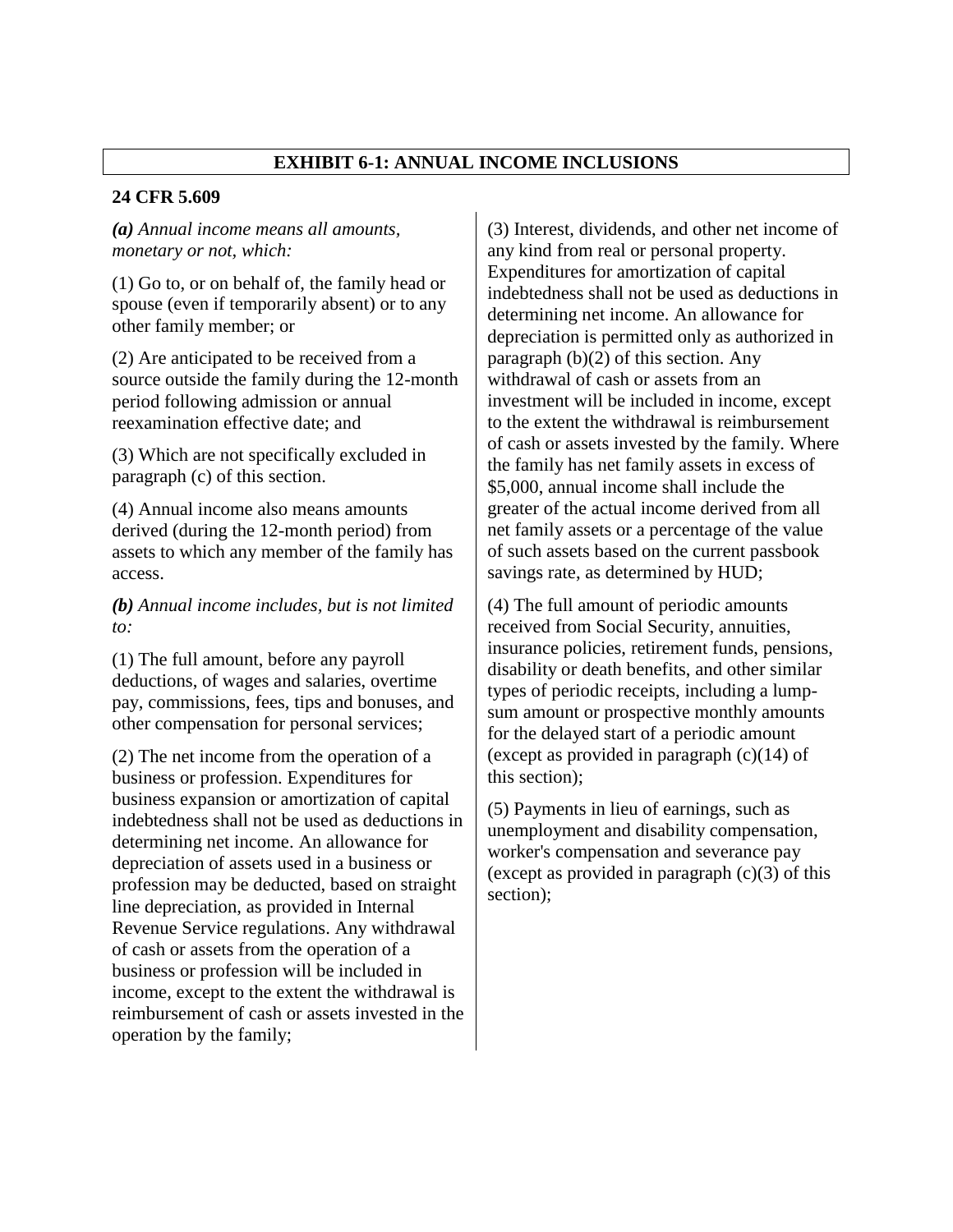(6) Welfare assistance payments.

(i) Welfare assistance payments made under the Temporary Assistance for Needy Families (TANF) program are included in annual income only to the extent such payments:

(A) Qualify as assistance under the TANF program definition at 45 CFR  $260.31^1$ ; and

(B) Are not otherwise excluded under paragraph (c) of this section.

(ii) If the welfare assistance payment includes an amount specifically designated for shelter and utilities that is subject to adjustment by the welfare assistance agency in accordance with the actual cost of shelter and utilities, the amount of welfare assistance income to be included as income shall consist of:

(A) The amount of the allowance or grant exclusive of the amount specifically designated for shelter or utilities; plus

(B) The maximum amount that the welfare assistance agency could in fact allow the family for shelter and utilities. If the family's welfare assistance is ratably reduced from the standard of need by applying a percentage, the amount calculated under this paragraph shall be the amount resulting from one application of the percentage.

(7) Periodic and determinable allowances, such as alimony and child support payments, and regular contributions or gifts received from organizations or from persons not residing in the dwelling;

(8) All regular pay, special pay and allowances of a member of the Armed Forces (except as provided in paragraph  $(c)(7)$  of this section)

(9) For section 8 programs only and as provided in 24 CFR 5.612, any financial assistance, in excess of amounts received for tuition, that an individual receives under the Higher Education Act of 1965 (20 U.S.C. 1001 et seq.), from private sources, or from an institution of higher education (as defined under the Higher Education Act of 1965 (20 U.S.C. 1002)), shall be considered income to that individual, except that financial assistance described in this paragraph is not considered annual income for persons over the age of 23 with dependent children. For purposes of this paragraph, "financial assistance" does not include loan proceeds for the purpose of determining income.

#### **HHS DEFINITION OF "ASSISTANCE"**

#### **45 CFR: GENERAL TEMPORARY ASSISTANCE FOR NEEDY FAMILIES**

## **260.31 What does the term "assistance" mean?**

 $(a)(1)$  The term "assistance" includes cash, payments, vouchers, and other forms of benefits designed to meet a family's ongoing basic needs (i.e., for food, clothing, shelter, utilities, household goods, personal care items, and general incidental expenses).

(2) It includes such benefits even when they are:

(i) Provided in the form of payments by a TANF agency, or other agency on its behalf, to individual recipients; and

(ii) Conditioned on participation in work experience or community service (or any other work activity under 261.30 of this chapter).

 $\overline{a}$ 

 $<sup>1</sup>$  Text of 45 CFR 260.31 follows.</sup>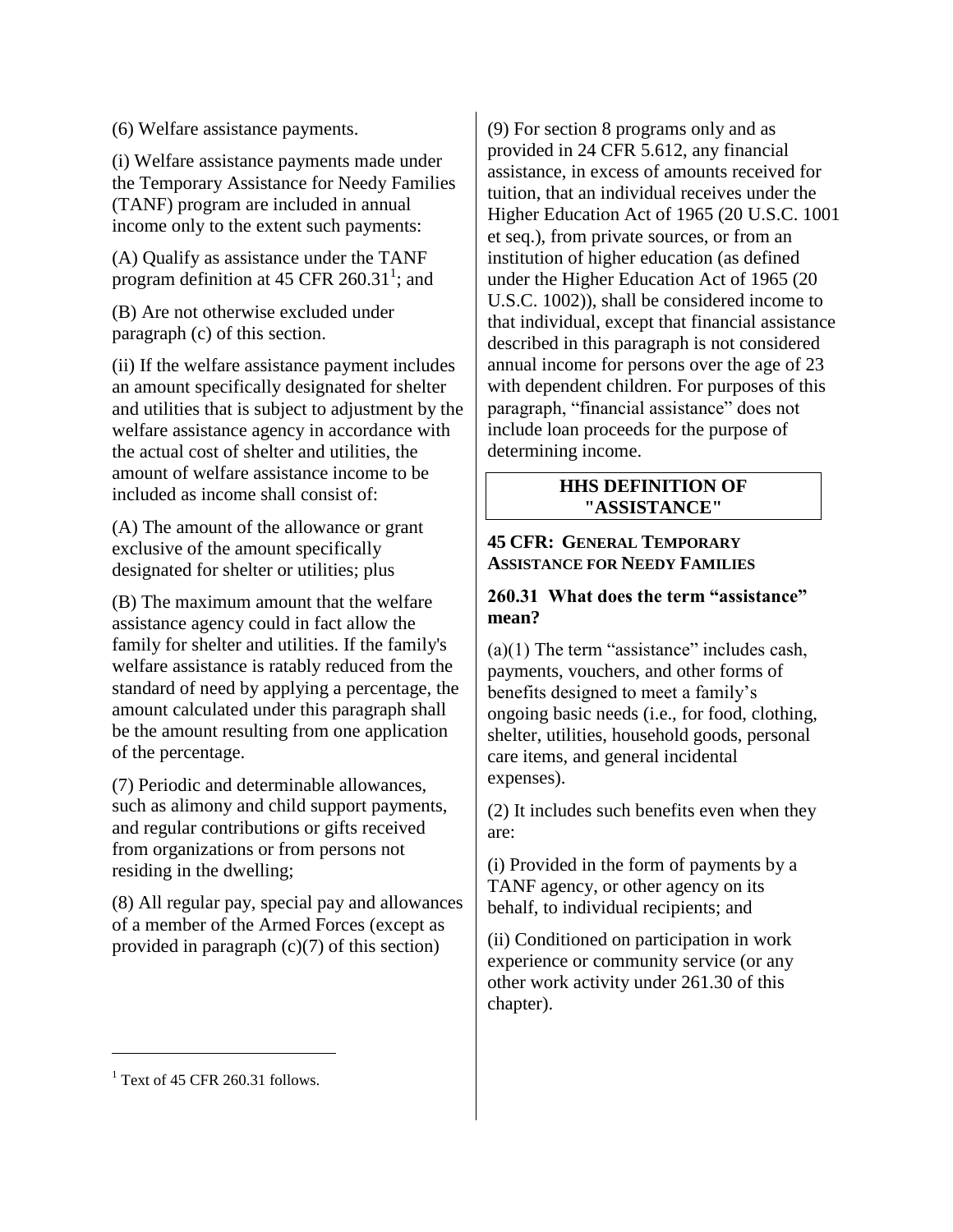(3) Except where excluded under paragraph (b) of this section, it also includes supportive services such as transportation and child care provided to families who are not employed.

(b) [The definition of "assistance"] excludes: (1) Nonrecurrent, short-term benefits that:

(i) Are designed to deal with a specific crisis situation or episode of need;

(ii) Are not intended to meet recurrent or ongoing needs; and

(iii) Will not extend beyond four months.

(2) Work subsidies (i.e., payments to employers or third parties to help cover the costs of employee wages, benefits, supervision, and training);

(3) Supportive services such as child care and transportation provided to families who are employed;

(4) Refundable earned income tax credits;

(5) Contributions to, and distributions from, Individual Development Accounts;

(6) Services such as counseling, case management, peer support, child care information and referral, transitional services, job retention, job advancement, and other employment-related services that do not provide basic income support; and

(7) Transportation benefits provided under a Job Access or Reverse Commute project, pursuant to section 404(k) of [the Social Security] Act, to an individual who is not otherwise receiving assistance.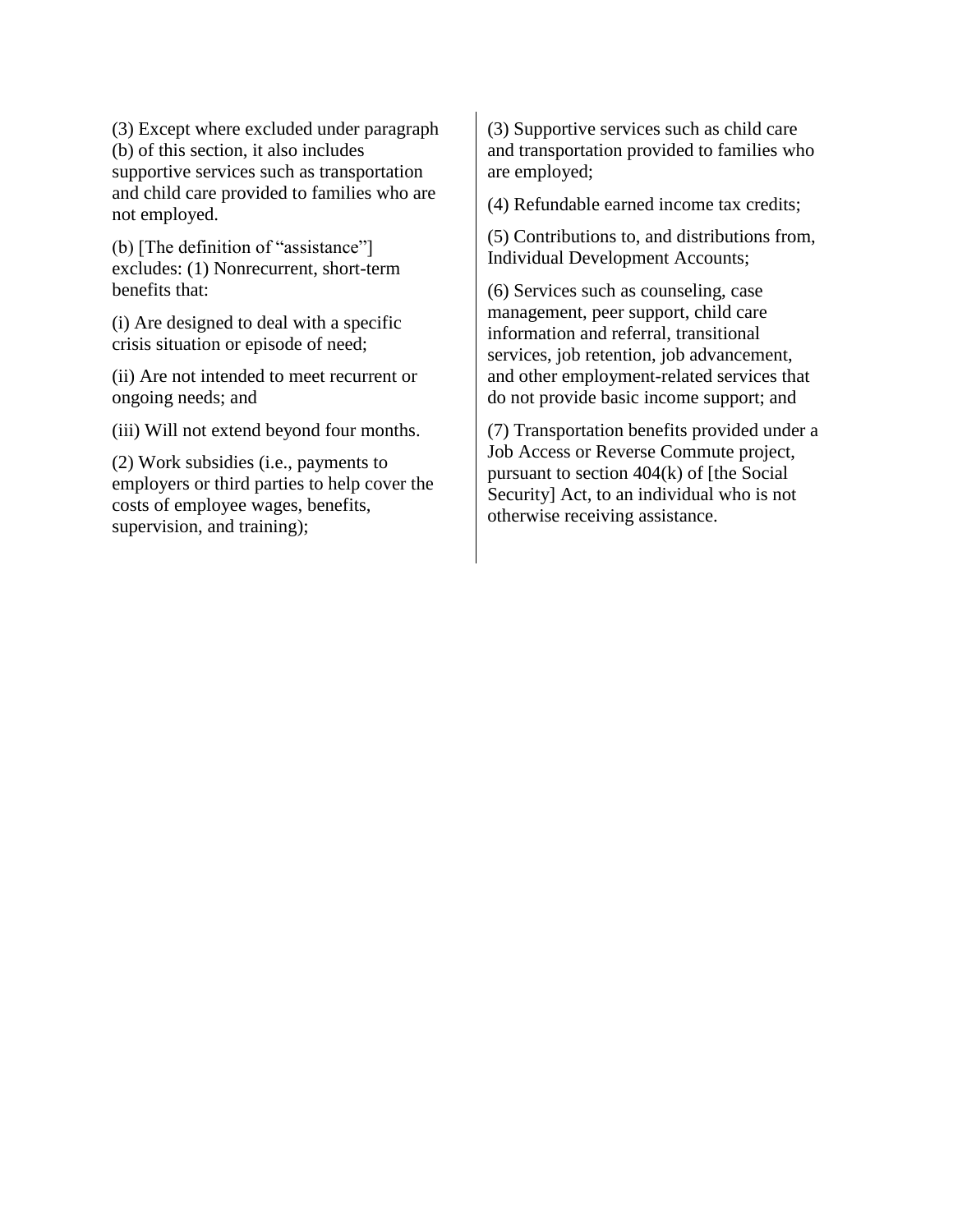# **EXHIBIT 6-2: ANNUAL INCOME EXCLUSIONS**

#### **24 CFR 5.609**

*(c) Annual income does not include the following:*

(1) Income from employment of children (including foster children) under the age of 18 years;

(2) Payments received for the care of foster children or foster adults (usually persons with disabilities, unrelated to the tenant family, who are unable to live alone);

(3) Lump-sum additions to family assets, such as inheritances, insurance payments (including payments under health and accident insurance and worker's compensation), capital gains and settlement for personal or property losses (except as provided in paragraph  $(b)(5)$  of this section);

(4) Amounts received by the family that are specifically for, or in reimbursement of, the cost of medical expenses for any family member;

(5) Income of a live-in aide, as defined in Sec. 5.403;

(6) Subject to paragraph (b)(9) of this section, the full amount of student financial assistance paid directly to the student or to the educational institution;

(7) The special pay to a family member serving in the Armed Forces who is exposed to hostile fire;

(8) (i) Amounts received under training programs funded by HUD;

(ii) Amounts received by a person with a disability that are disregarded for a limited time for purposes of Supplemental Security Income eligibility and benefits because they are set aside for use under a Plan to Attain Self-Sufficiency (PASS);

(iii) Amounts received by a participant in other publicly assisted programs which are specifically for or in reimbursement of out-ofpocket expenses incurred (special equipment, clothing, transportation, child care, etc.) and which are made solely to allow participation in a specific program;

(iv) Amounts received under a resident service stipend. A resident service stipend is a modest amount (not to exceed \$200 per month) received by a resident for performing a service for the PHA or owner, on a part-time basis, that enhances the quality of life in the development. Such services may include, but are not limited to, fire patrol, hall monitoring, lawn maintenance, resident initiatives coordination, and serving as a member of the PHA's governing board. No resident may receive more than one such stipend during the same period of time;

(v) Incremental earnings and benefits resulting to any family member from participation in qualifying State or local employment training programs (including training programs not affiliated with a local government) and training of a family member as resident management staff. Amounts excluded by this provision must be received under employment training programs with clearly defined goals and objectives, and are excluded only for the period during which the family member participates in the employment training program;

(9) Temporary, nonrecurring or sporadic income (including gifts);

(10) Reparation payments paid by a foreign government pursuant to claims filed under the laws of that government by persons who were persecuted during the Nazi era;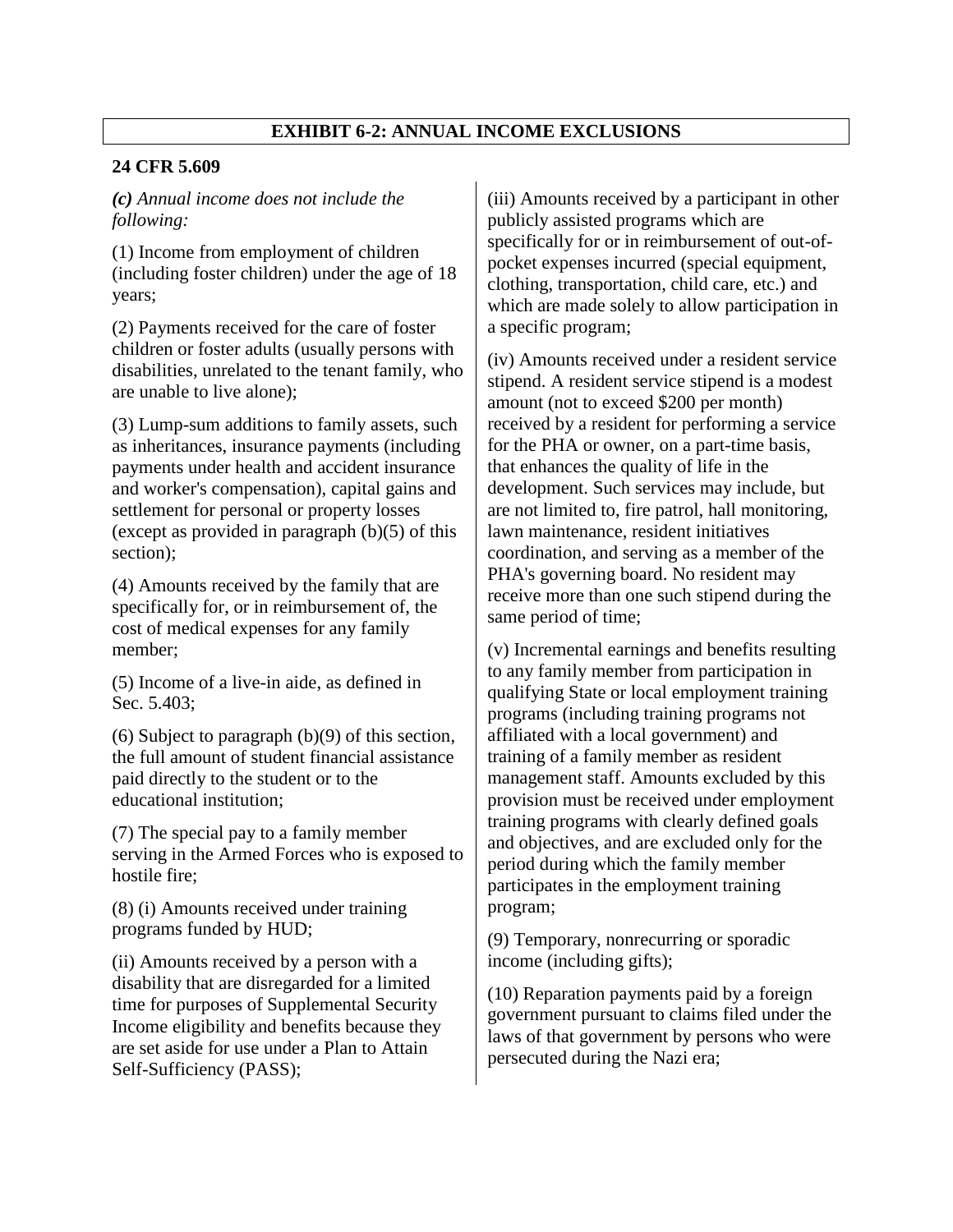(11) Earnings in excess of \$480 for each fulltime student 18 years old or older (excluding the head of household and spouse);

(12) Adoption assistance payments in excess of \$480 per adopted child;

(13) [Reserved]

(14) Deferred periodic amounts from supplemental security income and social security benefits that are received in a lump sum amount or in prospective monthly amounts, or any deferred Department of Veterans Affairs disability benefits that are received in a lump sum amount or prospective monthly amounts.

(15) Amounts received by the family in the form of refunds or rebates under State or local law for property taxes paid on the dwelling unit;

(16) Amounts paid by a State agency to a family with a member who has a developmental disability and is living at home to offset the cost of services and equipment needed to keep the developmentally disabled family member at home; or

(17) Amounts specifically excluded by any other Federal statute from consideration as income for purposes of determining eligibility or benefits under a category of assistance programs that includes assistance under any program to which the exclusions set forth in 24 CFR 5.609(c) apply. A notice will be published in the Federal Register and distributed to PHAs and housing owners identifying the benefits that qualify for this exclusion. Updates will be published and distributed when necessary. [See Section 6-I.M. for a list of benefits that qualify for this exclusion.]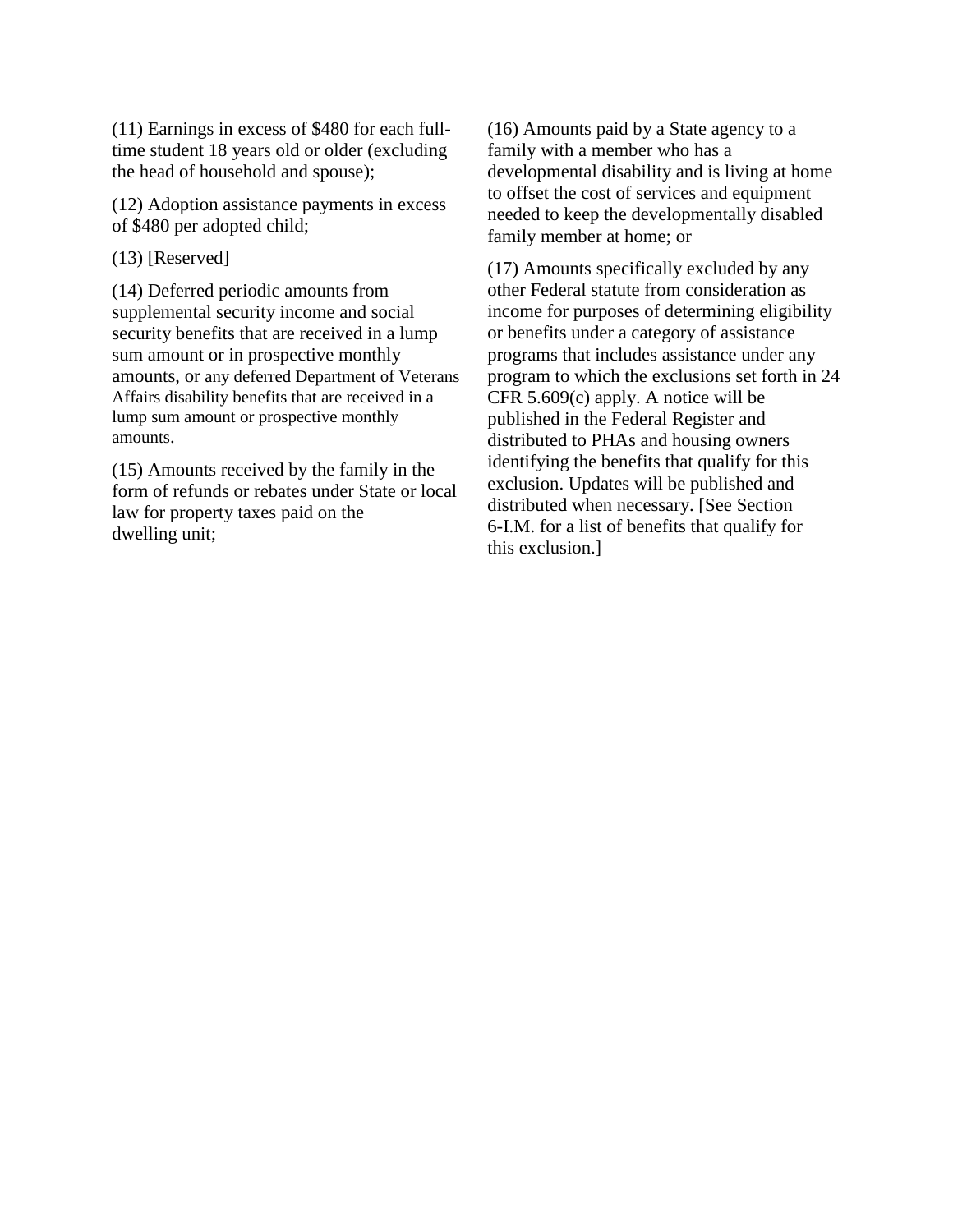#### **EXHIBIT 6-3: TREATMENT OF FAMILY ASSETS**

#### **24 CFR 5.603(b) Net Family Assets**

(1) Net cash value after deducting reasonable costs that would be incurred in disposing of real property, savings, stocks, bonds, and other forms of capital investment, excluding interests in Indian trust land and excluding equity accounts in HUD homeownership programs. The value of necessary items of personal property such as furniture and automobiles shall be excluded.

(2) In cases where a trust fund has been established and the trust is not revocable by, or under the control of, any member of the family or household, the value of the trust fund will not be considered an asset so long as the fund continues to be held in trust. Any income distributed from the trust fund shall be counted when determining annual income under Sec. 5.609.

(3) In determining net family assets, PHAs or owners, as applicable, shall include the value of any business or family assets disposed of by an applicant or tenant for less than fair market value (including a disposition in trust, but not in a foreclosure or bankruptcy sale) during the two years preceding the date of application for the program or reexamination, as applicable, in excess of the consideration received therefor. In the case of a disposition as part of a separation or divorce settlement, the disposition will not be considered to be for less than fair market value if the applicant or tenant receives important consideration not measurable in dollar terms.

(4) For purposes of determining annual income under Sec. 5.609, the term "net family assets'' does not include the value of a home currently being purchased with assistance under part 982, subpart M of this title. This exclusion is limited to the first 10 years after the purchase date of the home.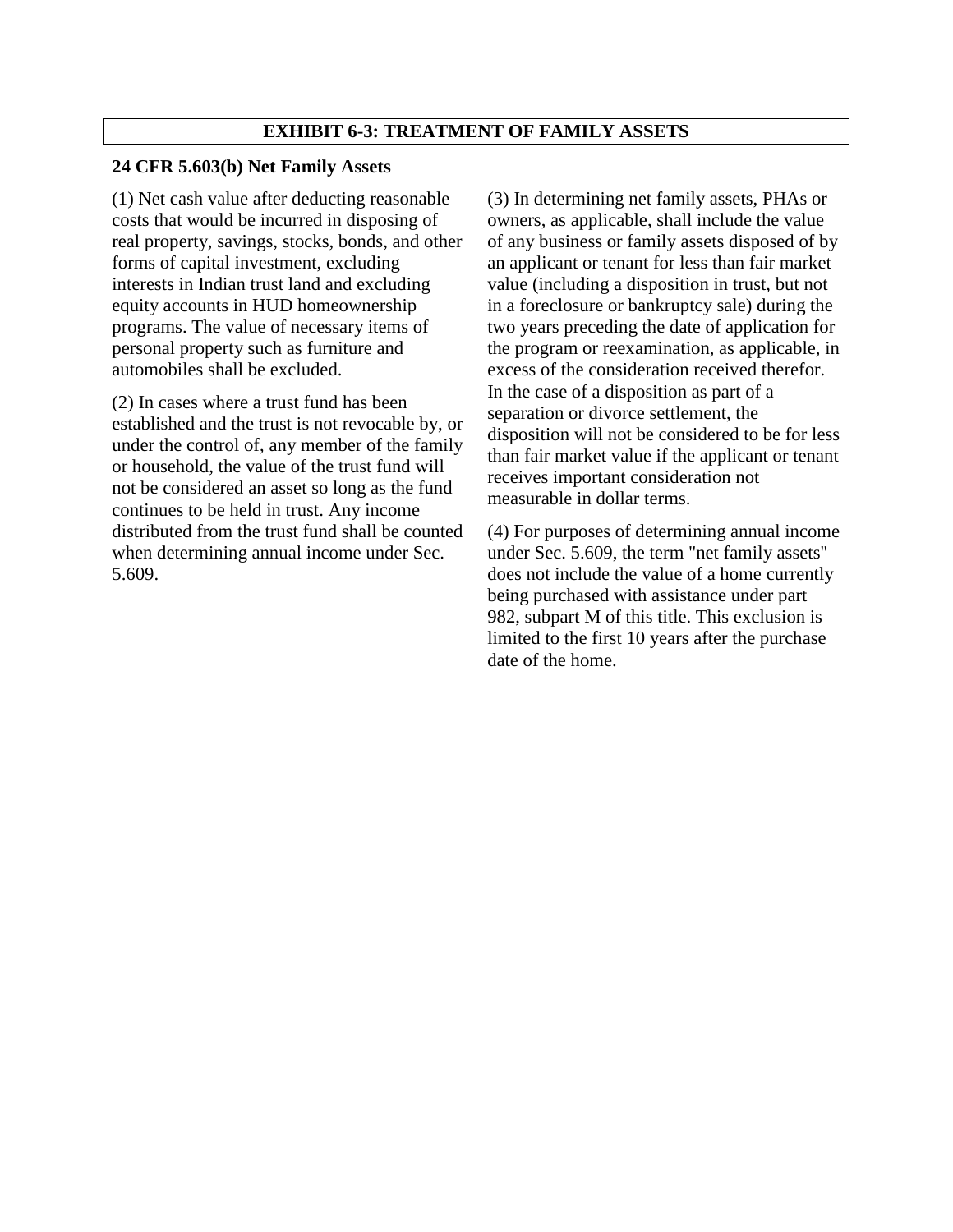### **EXHIBIT 6-4: EARNED INCOME DISALLOWANCE FOR PERSONS WITH DISABILITIES**

## **24 CFR 5.617 Self-sufficiency incentives for persons with disabilities–Disallowance of increase in annual income.**

*(a) Applicable programs.* The disallowance of earned income provided by this section is applicable only to the following programs: HOME Investment Partnerships Program (24

CFR part 92); Housing Opportunities for Persons with AIDS (24 CFR part 574); Supportive Housing Program (24 CFR part 583); and the Housing Choice Voucher Program (24 CFR part 982).

*(b) Definitions.* The following definitions apply for purposes of this section.

*Baseline income.* The annual income immediately prior to implementation of the disallowance described in paragraph (c)(1) of this section of a person with disabilities (who is a member of a qualified family).

*Disallowance*. Exclusion from annual income.

*Previously unemployed* includes a person with disabilities who has earned, in the twelve months previous to employment, no more than would be received for 10 hours of work per week for 50 weeks at the established minimum wage.

*Qualified family.* A family residing in housing assisted under one of the programs listed in paragraph (a) of this section or receiving tenant-based rental assistance under one of the programs listed in paragraph (a) of this section.

(1) Whose annual income increases as a result of employment of a family member who is a person with disabilities and who was previously unemployed for one or more years prior to employment;

(2) Whose annual income increases as a result of increased earnings by a family member who is a person with disabilities during participation in any economic self-sufficiency or other job training program; or

(3) Whose annual income increases, as a result of new employment or increased earnings of a family member who is a person with disabilities, during or within six months after receiving assistance, benefits or services under any state program for temporary assistance for needy families funded under Part A of Title IV of the Social Security Act, as determined by the responsible entity in consultation with the local agencies administering temporary assistance for needy families (TANF) and Welfare-to-Work (WTW) programs. The TANF program is not limited to monthly income maintenance, but also includes such benefits and services as one-time payments, wage subsidies and transportation assistance-- provided that the total amount over a six-month period is at least \$500.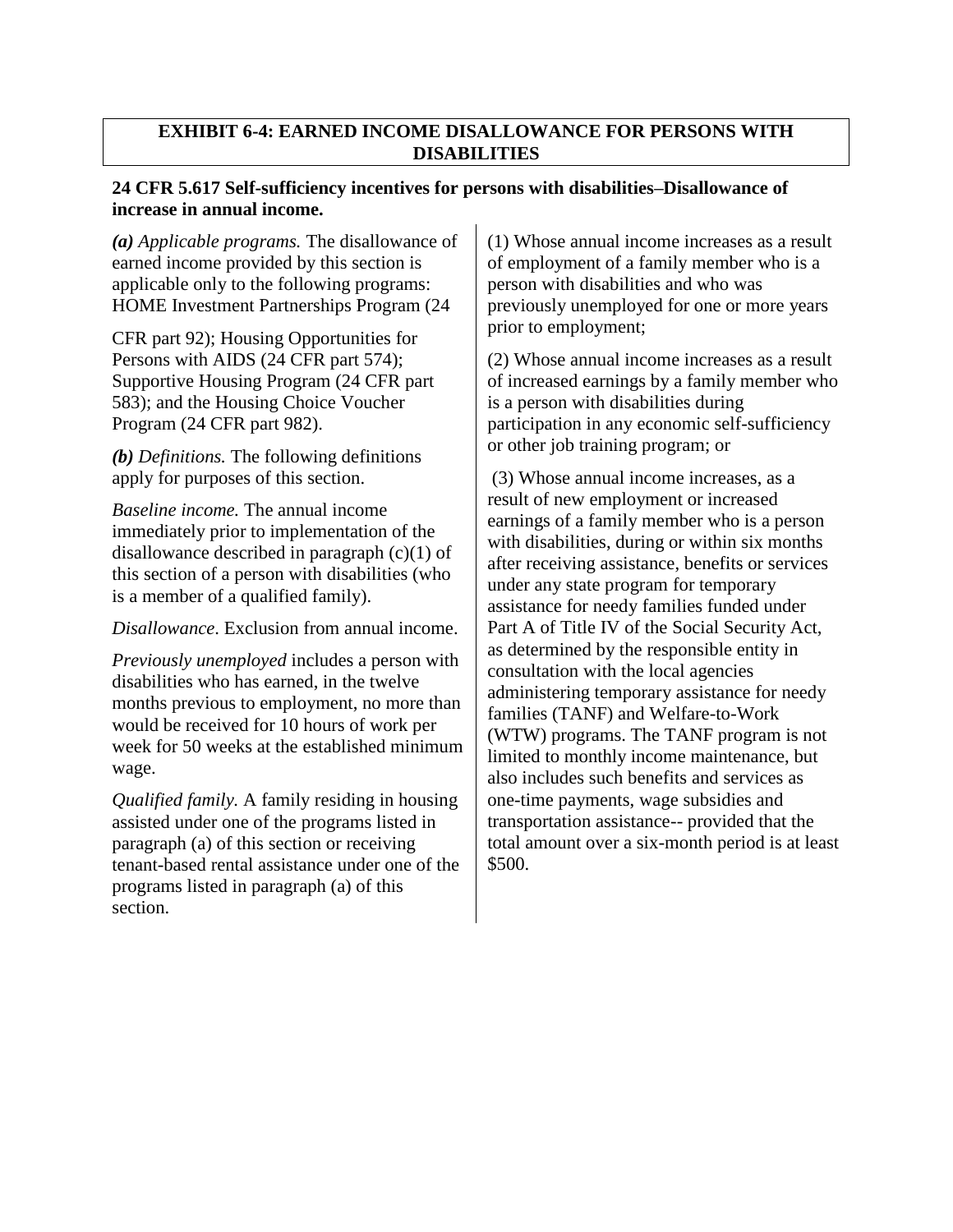*(c) Disallowance of increase in annual income—*

(1) *Initial twelve month exclusion.* During the 12-month period beginning on the date a member who is a person with disabilities of a qualified family is first employed or the family first experiences an increase in annual income attributable to employment, the responsible entity must exclude from annual income (as defined in the regulations governing the applicable program listed in paragraph (a) of this section) of a qualified family any increase in income of the family member who is a person with disabilities as a result of employment over prior income of that family member.

(2) *Second twelve month exclusion and phasein.* Upon expiration of the 12-month period defined in paragraph  $(c)(1)$  of this section and for the subsequent 12-month period, the responsible entity must exclude from annual income of a qualified family at least 50 percent of any increase in income of such family member as a result of employment over the family member's baseline income.

(3) *Maximum 2-year disallowance.* The disallowance of increased income of an individual family member who is a person with disabilities as provided in paragraph  $(c)(1)$  or  $(c)(2)$  of this section is limited to a lifetime 24-month period. The disallowance applies for a maximum of 12 months for disallowance under paragraph  $(c)(1)$  of this section and a maximum of 12 months for disallowance under paragraph (c)(2) of this section, during the 24- month period starting from the initial exclusion under paragraph (c)(1) of this section.

(4) *Effect of changes on currently participating families.* Families eligible for and participating in the disallowance of earned income under this section prior to *May 9, 2016*  will continue to be governed by this section in effect as it existed immediately prior to that date (see 24 CFR parts 0 to 199, revised as of April 1, 2016).

*(d) Inapplicability to admission.* The disallowance of increases in income as a result of employment of persons with disabilities under this section does not apply for purposes of admission to the program (including the determination of income eligibility or any income targeting that may be applicable).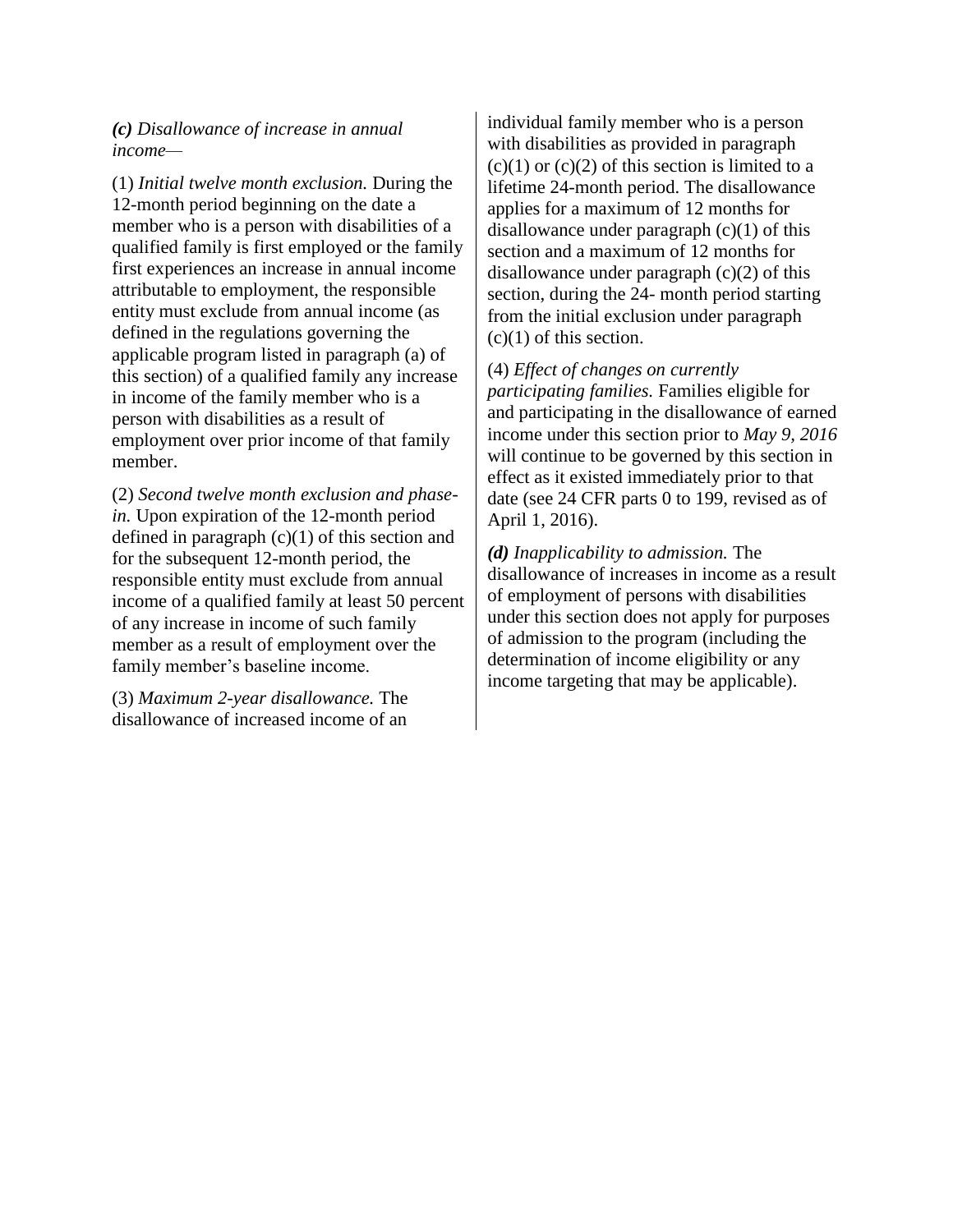# **EXHIBIT 6-5: THE EFFECT OF WELFARE BENEFIT REDUCTION**

### **24 CFR 5.615**

## **Public housing program and Section 8 tenant-based assistance program: How welfare benefit reduction affects family income.**

*(a) Applicability.* This section applies to covered families who reside in public housing (part 960 of this title) or receive Section 8 tenant-based assistance (part 982 of this title).

*(b) Definitions.* The following definitions apply for purposes of this section:

*Covered families.* Families who receive welfare assistance or other public assistance benefits ("welfare benefits'') from a State or other public agency ("welfare agency'') under a program for which Federal, State, or local law requires that a member of the family must participate in an economic self-sufficiency program as a condition for such assistance.

#### *Economic self-sufficiency program*. See definition at Sec. 5.603.

*Imputed welfare income.* The amount of annual income not actually received by a family, as a result of a specified welfare benefit reduction, that is nonetheless included in the family's annual income for purposes of determining rent.

## *Specified welfare benefit reduction.*

(1) A reduction of welfare benefits by the welfare agency, in whole or in part, for a family member, as determined by the welfare agency, because of fraud by a family member in connection with the welfare program; or because of welfare agency sanction against a family member for noncompliance with a welfare agency requirement to participate in an economic self-sufficiency program.

(2) "Specified welfare benefit reduction'' does not include a reduction or termination of welfare benefits by the welfare agency:

(i) at expiration of a lifetime or other time limit on the payment of welfare benefits;

(ii) because a family member is not able to obtain employment, even though the family member has complied with welfare agency economic self-sufficiency or work activities requirements; or

(iii) because a family member has not complied with other welfare agency requirements.

#### *(c) Imputed welfare income.*

(1) A family's annual income includes the amount of imputed welfare income (because of a specified welfare benefits reduction, as specified in notice to the PHA by the welfare agency), plus the total amount of other annual income as determined in accordance with Sec. 5.609.

(2) At the request of the PHA, the welfare agency will inform the PHA in writing of the amount and term of any specified welfare benefit reduction for a family member, and the reason for such reduction, and will also inform the PHA of any subsequent changes in the term or amount of such specified welfare benefit reduction. The PHA will use this information to determine the amount of imputed welfare income for a family.

(3) A family's annual income includes imputed welfare income in family annual income, as determined at the PHA's interim or regular reexamination of family income and composition, during the term of the welfare benefits reduction (as specified in information provided to the PHA by the welfare agency).